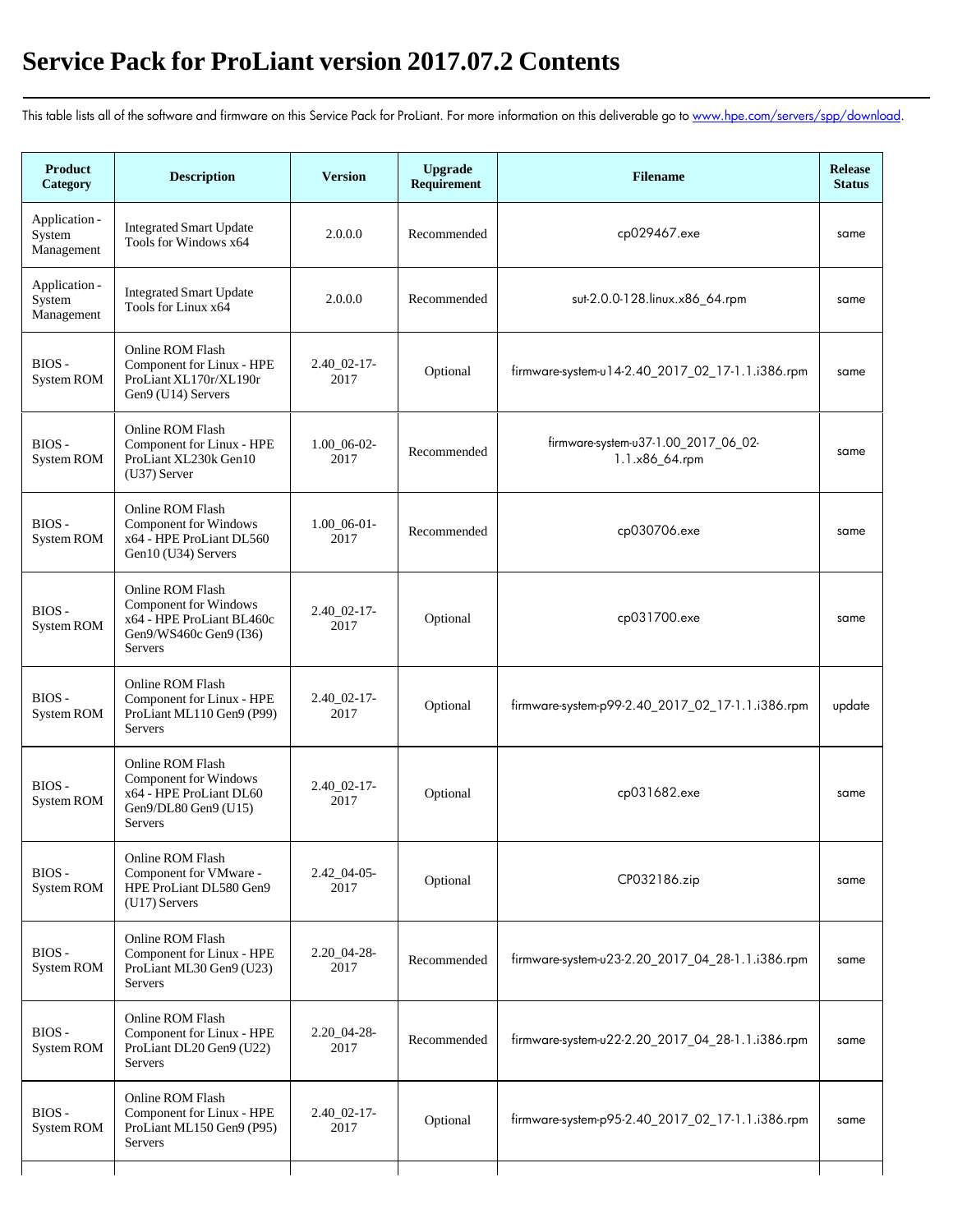| BIOS-<br>System ROM | Online ROM Flash<br>Component for VMware -<br>HPE ProLiant EC200a (U26)<br>Server/HPE ProLiant Thin<br>Micro TM200 (U26) Server         | $1.20\_11 - 09$ -<br>2016  | Recommended | CP030131.zip                                     | same |
|---------------------|-----------------------------------------------------------------------------------------------------------------------------------------|----------------------------|-------------|--------------------------------------------------|------|
| BIOS-<br>System ROM | Online ROM Flash<br>Component for VMware -<br>HPE ProLiant DL160<br>Gen9/DL180 Gen9 (U20)<br>Servers                                    | $2.40\_02-17-$<br>2017     | Optional    | CP031718.zip                                     | same |
| BIOS-<br>System ROM | Online ROM Flash<br><b>Component for Windows</b><br>x64 - HPE ProLiant BL460c<br>Gen10 (I41) Servers                                    | $1.00\_06-01-$<br>2017     | Recommended | cp030755.exe                                     | same |
| BIOS-<br>System ROM | Online ROM Flash<br>Component for VMware -<br>HPE ProLiant BL660c Gen9<br>$(138)$ Servers                                               | $2.40\_02-17$ -<br>2017    | Optional    | CP031621.zip                                     | same |
| BIOS-<br>System ROM | Online ROM Flash<br>Component for VMware -<br>HPE ProLiant ML110 Gen9<br>(P99) Servers                                                  | 2.40 02-17-<br>2017        | Optional    | CP031618.zip                                     | same |
| BIOS-<br>System ROM | Online ROM Flash<br>Component for Linux - HPE<br>Synergy 620/680 Gen9 (I40)<br>Compute Module                                           | $2.42\_04-05$ -<br>2017(B) | Optional    | firmware-system-i40-2.42_2017_04_05-2.1.i386.rpm | same |
| BIOS-<br>System ROM | Online ROM Flash<br><b>Component for Windows</b><br>x64 - HPE Synergy 660<br>Gen9 (I39) Compute Module                                  | $2.40\_02-17-$<br>2017     | Optional    | cp031626.exe                                     | same |
| BIOS-<br>System ROM | Online ROM Flash<br>Component for VMware -<br>HPE ProLiant BL460c<br>Gen9/WS460c Gen9 (I36)<br><b>Servers</b>                           | $2.40\_02-17-$<br>2017     | Optional    | CP031702.zip                                     | same |
| BIOS-<br>System ROM | Online ROM Flash<br>Component for Windows<br>x64 - HPE Synergy 660<br>Gen10 (I43) Compute<br>Module                                     | $1.00\_06-01-$<br>2017     | Recommended | cp030731.exe                                     | same |
| BIOS-<br>System ROM | Online ROM Flash<br><b>Component for Windows</b><br>x64 - HPE Apollo 4200<br>Gen9/HPE ProLiant XL420<br>Gen9 (U19) Servers              | $2.40\_02-17$ -<br>2017    | Optional    | cp031678.exe                                     | same |
| BIOS-<br>System ROM | Online ROM Flash<br><b>Component for Windows</b><br>x64 - HPE Synergy 620/680<br>Gen9 (I40) Compute Module                              | $2.42\_04-05$ -<br>2017    | Optional    | cp032221.exe                                     | same |
| BIOS-<br>System ROM | Online ROM Flash<br>Component for Linux - HPE<br>ProLiant DL560 Gen9 (P85)<br><b>Servers</b>                                            | $2.40\_02 - 17$<br>2017    | Optional    | firmware-system-p85-2.40_2017_02_17-1.1.i386.rpm | same |
| BIOS-<br>System ROM | Online ROM Flash<br>Component for Windows<br>x64 - HPE ProLiant EC200a<br>(U26) Server/HPE ProLiant<br>Thin Micro TM200 (U26)<br>Server | $1.20 - 11 - 09$<br>2016   | Recommended | cp030132.exe                                     | same |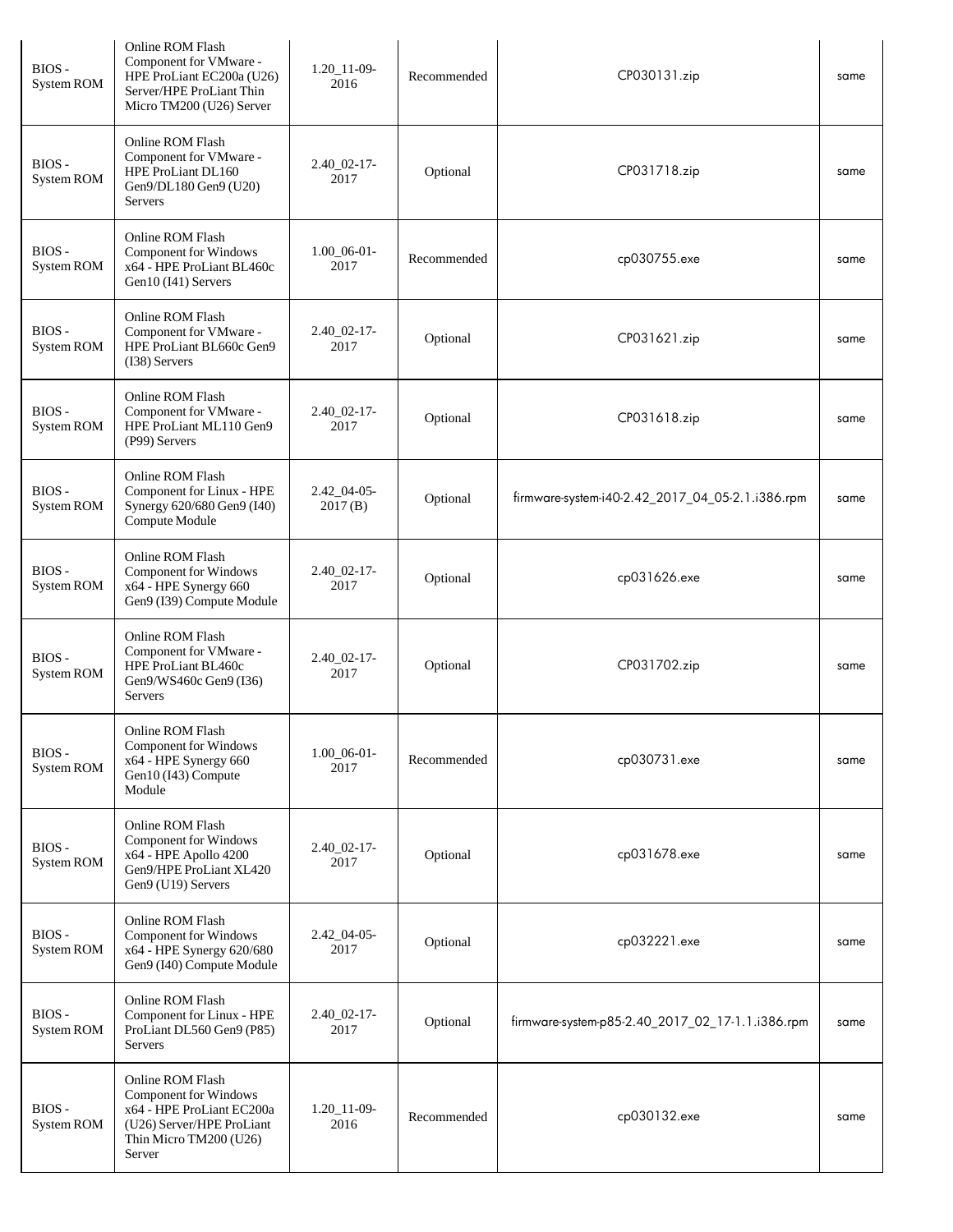| BIOS-<br>System ROM         | Online ROM Flash<br>Component for Windows<br>x64 - HPE ProLiant DL20<br>Gen9 (U22) Servers                    | $2.20\_04-28$ -<br>2017   | Recommended | cp032166.exe                                           | same   |
|-----------------------------|---------------------------------------------------------------------------------------------------------------|---------------------------|-------------|--------------------------------------------------------|--------|
| BIOS-<br>System ROM         | Online ROM Flash<br>Component for VMware -<br>HPE ProLiant ML350 Gen9<br>(P92) Servers                        | $2.42\_04 - 25 -$<br>2017 | Optional    | CP032330.zip                                           | same   |
| $BIOS -$<br>System ROM      | Online ROM Flash<br>Component for Linux - HPE<br>ProLiant DL360 Gen10<br>$(U32)$ Servers                      | $1.00\_06-01-$<br>2017    | Recommended | firmware-system-u32-1.00_2017_06_01-<br>1.1.x86_64.rpm | same   |
| BIOS-<br>System ROM         | Online ROM Flash<br><b>Component for Windows</b><br>x64 - HPE ProLiant XL230k<br>Gen10 (U37) Server           | $1.00\_06-02-$<br>2017    | Recommended | cp030749.exe                                           | same   |
| BIOS-<br>System ROM         | Online ROM Flash<br><b>Component for Windows</b><br>x64 - HPE Synergy 480<br>Gen9 (I37) Compute Module        | $2.40\_02-17$ -<br>2017   | Optional    | cp031623.exe                                           | same   |
| BIOS-<br>System ROM         | Online ROM Flash<br>Component for Linux - HPE<br>Synergy 480 Gen9 (I37)<br>Compute Module                     | $2.40\_02-17$ -<br>2017   | Optional    | firmware-system-i37-2.40_2017_02_17-1.1.i386.rpm       | same   |
| $BIOS -$<br>System ROM      | Online ROM Flash<br>Component for VMware -<br>HPE ProLiant DL120 Gen9<br>(P86) Servers                        | $2.40\_02-17-$<br>2017    | Optional    | CP031699.zip                                           | same   |
| BIOS-<br>System ROM         | Online ROM Flash<br>Component for Linux - HPE<br>ProLiant XL230a/XL250a<br>Gen9 (U13) Servers                 | $2.40\_02 - 17$ -<br>2017 | Optional    | firmware-system-u13-2.40_2017_02_17-1.1.i386.rpm       | same   |
| $\rm{BIOS}$ -<br>System ROM | Online ROM Flash<br>Component for VMware -<br>HPE ProLiant DL380<br>Gen9/DL360 Gen9 (P89)<br>Servers          | $2.42\_04 - 25$ -<br>2017 | Optional    | CP032386.zip                                           | same   |
| BIOS-<br>System ROM         | Online ROM Flash<br>Component for Windows<br>x64 - HPE ProLiant DL160<br>Gen9/DL180 Gen9 (U20)<br>Servers     | 2.40 02-17-<br>2017       | Optional    | cp031716.exe                                           | same   |
| BIOS-<br>System ROM         | Online ROM Flash<br>Component for Windows<br>x64 - HPE ProLiant ML110<br>Gen9 (P99) Servers                   | $2.40\_02-17$ -<br>2017   | Optional    | cp031616.exe                                           | same   |
| BIOS-<br>System ROM         | Online ROM Flash<br>Component for Linux - HPE<br>Synergy 480 Gen10 (I42)<br>Compute Module                    | $1.00\_06-01-$<br>2017    | Recommended | firmware-system-i42-1.00_2017_06_01-<br>1.1.x86_64.rpm | same   |
| BIOS-<br>System ROM         | Online ROM Flash<br>Component for Linux - HPE<br>Apollo 4200 Gen9/HPE<br>ProLiant XL420 Gen9 (U19)<br>Servers | $2.40\_02-17$ -<br>2017   | Optional    | firmware-system-u19-2.40_2017_02_17-1.1.i386.rpm       | update |
| BIOS-<br>System ROM         | Online ROM Flash<br>Component for VMware -<br>HPE ProLiant ML30 Gen9                                          | $2.20\_04-28$ -<br>2017   | Recommended | CP032170.zip                                           | same   |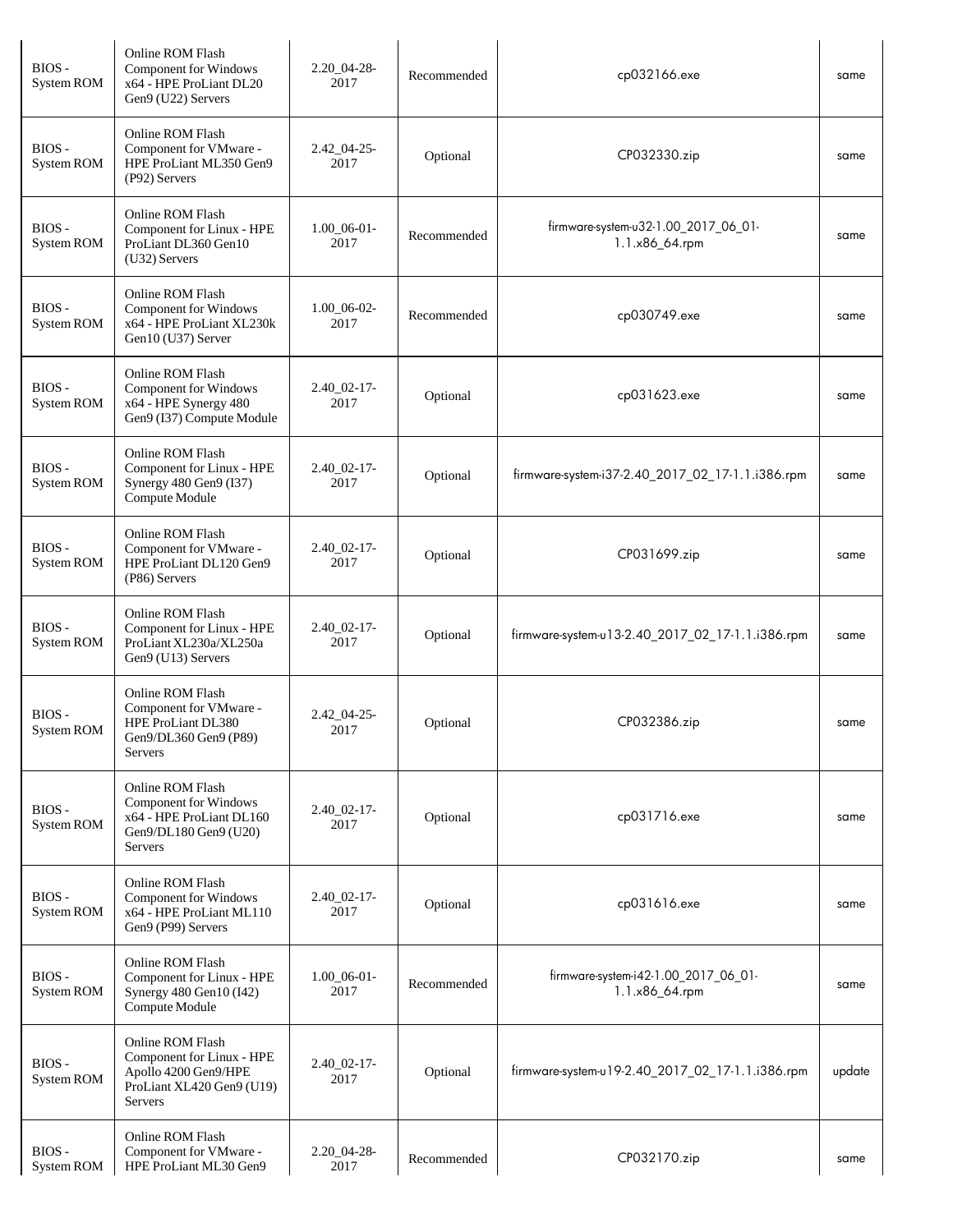|                            | (U23) Servers                                                                                                |                           |             |                                                        |      |
|----------------------------|--------------------------------------------------------------------------------------------------------------|---------------------------|-------------|--------------------------------------------------------|------|
| $BIOS -$<br>System ROM     | Online ROM Flash<br>Component for VMware -<br>HPE Synergy 620/680 Gen9<br>(I40) Compute Module               | $2.42\_04-05$ -<br>2017   | Optional    | CP032222.zip                                           | same |
| $BIOS -$<br>System ROM     | Online ROM Flash<br><b>Component for Windows</b><br>x64 - HPE ProLiant DL120<br>Gen9 (P86) Servers           | $2.40\_02-17-$<br>2017    | Optional    | cp031698.exe                                           | same |
| BIOS-<br>System ROM        | Online ROM Flash<br>Component for Linux - HPE<br>ProLiant BL460c Gen10<br>$(I41)$ Servers                    | $1.00\_06-01-$<br>2017    | Recommended | firmware-system-i41-1.00_2017_06_01-<br>1.1.x86_64.rpm | same |
| BIOS-<br>System ROM        | Online ROM Flash<br><b>Component for Windows</b><br>x64 - HPE ProLiant ML30<br>Gen9 (U23) Servers            | $2.20\_04-28$ -<br>2017   | Recommended | cp032169.exe                                           | same |
| BIOS-<br><b>System ROM</b> | Online ROM Flash<br>Component for VMware -<br>HPE ProLiant ML150 Gen9<br>(P95) Servers                       | 2.40 02-17-<br>2017       | Optional    | CP031665.zip                                           | same |
| $BIOS -$<br>System ROM     | Online ROM Flash<br>Component for Windows<br>x64 - HPE ProLiant DL380<br>Gen10 (U30) Servers                 | $1.00\_06-01-$<br>2017    | Recommended | cp029410.exe                                           | same |
| BIOS-<br>System ROM        | Online ROM Flash<br>Component for Linux - HPE<br>ProLiant ML350 Gen9 (P92)<br><b>Servers</b>                 | $2.42\_04-25-$<br>2017    | Optional    | firmware-system-p92-2.42_2017_04_25-1.1.i386.rpm       | same |
| BIOS-<br>System ROM        | Online ROM Flash<br>Component for Linux - HPE<br>ProLiant DL60 Gen9/DL80<br>Gen9 (U15) Servers               | 2.40 02-17-<br>2017       | Optional    | firmware-system-u15-2.40_2017_02_17-1.1.i386.rpm       | same |
| BIOS-<br>System ROM        | Online ROM Flash<br>Component for Linux - HPE<br>ProLiant BL460c<br>Gen9/WS460c Gen9 (I36)<br><b>Servers</b> | $2.40\_02-17-$<br>2017    | Optional    | firmware-system-i36-2.40_2017_02_17-1.1.i386.rpm       | same |
| BIOS-<br>System ROM        | Online ROM Flash<br>Component for Windows<br>x64 - HPE ProLiant XL270d<br>(U25) Accelerator Tray             | $2.42\_04 - 25$ -<br>2017 | Optional    | cp032296.exe                                           | same |
| BIOS-<br>System ROM        | Online ROM Flash<br>Component for VMware<br>ESXi-HPE ProLiant<br>XL230a/XL250a Gen9<br>$(U13)$ Servers       | $2.40\_02-17$ -<br>2017   | Optional    | CP031705.zip                                           | same |
| BIOS-<br>System ROM        | Online ROM Flash<br>Component for Linux - HPE<br>ProLiant XL270d (U25)<br>Accelerator Tray                   | $2.42\_04-25$ -<br>2017   | Optional    | firmware-system-u25-2.42_2017_04_25-1.1.i386.rpm       | same |
| BIOS-<br>System ROM        | Online ROM Flash<br>Component for Windows<br>x64 - HPE ProLiant ML350<br>Gen9 (P92) Servers                  | $2.42\_04 - 25$ -<br>2017 | Optional    | cp032328.exe                                           | same |
|                            | Online ROM Flash<br>Component for Linux - HPE                                                                |                           |             |                                                        |      |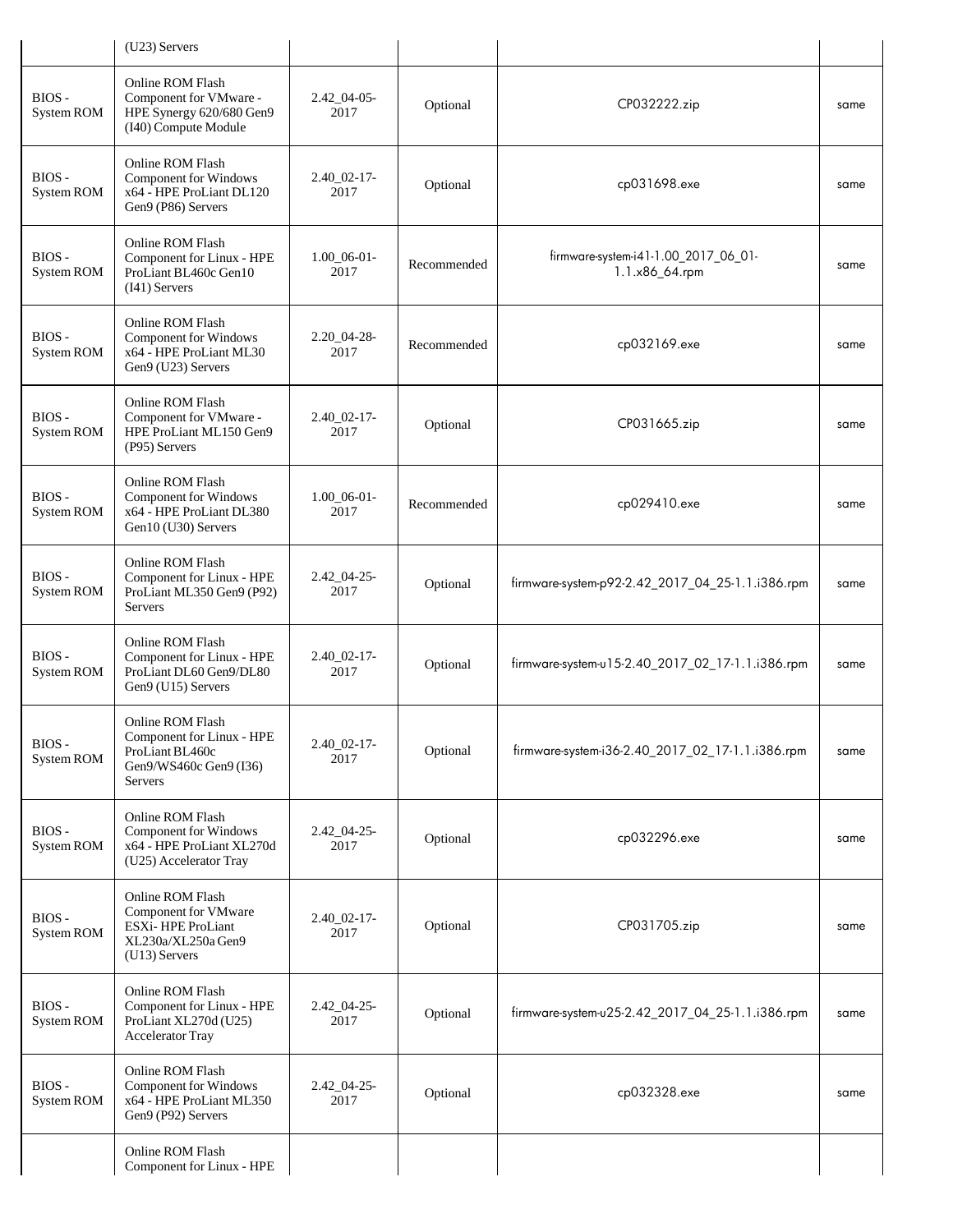| BIOS-<br>System ROM | ProLiant DL380<br>Gen9/DL360 Gen9 (P89)<br>Servers                                                             | $2.42\_04 - 25$ -<br>2017 | Optional    | firmware-system-p89-2.42_2017_04_25-1.1.i386.rpm       | same   |
|---------------------|----------------------------------------------------------------------------------------------------------------|---------------------------|-------------|--------------------------------------------------------|--------|
| BIOS-<br>System ROM | Online ROM Flash<br>Component for VMware -<br>HPE Synergy 480 Gen9<br>(I37) Compute Module                     | $2.40\_02-17$ -<br>2017   | Optional    | CP031625.zip                                           | same   |
| BIOS-<br>System ROM | Online ROM Flash<br>Component for VMware -<br>HPE ProLiant XL450 Gen9<br>$(U21)$ Servers                       | $2.40\_02 - 17$ -<br>2017 | Optional    | CP031670.zip                                           | same   |
| BIOS-<br>System ROM | Online ROM Flash<br>Component for Windows<br>x64 - HPE ProLiant DL380<br>Gen9/DL360 Gen9 (P89)<br>Servers      | $2.42\_04 - 25$<br>2017   | Optional    | cp032384.exe                                           | same   |
| BIOS-<br>System ROM | Online ROM Flash<br>Component for Linux - HPE<br>Synergy 660 Gen10 (I43)<br>Compute Module                     | $1.00$ 06-01-<br>2017     | Recommended | firmware-system-i43-1.00_2017_06_01-<br>1.1.x86_64.rpm | same   |
| BIOS-<br>System ROM | Online ROM Flash<br>Component for Linux - HPE<br>ProLiant DL120 Gen9 (P86)<br>Servers                          | 2.40 02-17-<br>2017       | Optional    | firmware-system-p86-2.40_2017_02_17-1.1.i386.rpm       | update |
| BIOS-<br>System ROM | Online ROM Flash<br>Component for Linux - HPE<br>ProLiant XL450 Gen9 (U21)<br>Servers                          | $2.40\_02-17-$<br>2017    | Optional    | firmware-system-u21-2.40_2017_02_17-1.1.i386.rpm       | update |
| BIOS-<br>System ROM | Online ROM Flash<br>Component for VMware -<br>HPE Synergy 660 Gen9<br>(I39) Compute Module                     | $2.40\_02-17-$<br>2017    | Optional    | CP031628.zip                                           | same   |
| BIOS-<br>System ROM | Online ROM Flash<br>Component for Windows<br>x64 - HPE ProLiant DL580<br>Gen9 (U17) Servers                    | 2.42_04-05-<br>2017       | Optional    | cp032187.exe                                           | same   |
| BIOS-<br>System ROM | Online ROM Flash<br>Component for Linux - HPE<br>ProLiant DL160<br>Gen9/DL180 Gen9 (U20)<br>Servers            | $2.40\_02-17-$<br>2017    | Optional    | firmware-system-u20-2.40_2017_02_17-1.1.i386.rpm       | same   |
| BIOS-<br>System ROM | Online ROM Flash<br>Component for VMware -<br>HPE Apollo 4200 Gen9/HPE<br>ProLiant XL420 Gen9 (U19)<br>Servers | $2.40\_02-17$ -<br>2017   | Optional    | CP031680.zip                                           | same   |
| BIOS-<br>System ROM | Online ROM Flash<br>Component for Linux - HPE<br>Synergy 660 Gen9 (I39)<br>Compute Module                      | $2.40\_02 - 17$ -<br>2017 | Optional    | firmware-system-i39-2.40_2017_02_17-1.1.i386.rpm       | update |
| BIOS-<br>System ROM | Online ROM Flash<br>Component for Linux - HPE<br>ProLiant DL560 Gen10<br>$(U34)$ Servers                       | $1.00\_06-01-$<br>2017    | Recommended | firmware-system-u34-1.00_2017_06_01-<br>1.1.x86_64.rpm | same   |
| BIOS-<br>System ROM | Online ROM Flash<br>Component for Windows<br>x64 - HPE ProLiant<br>XL230a/XL250a Gen9                          | $2.40\_02-17-$<br>2017    | Optional    | cp031703.exe                                           | same   |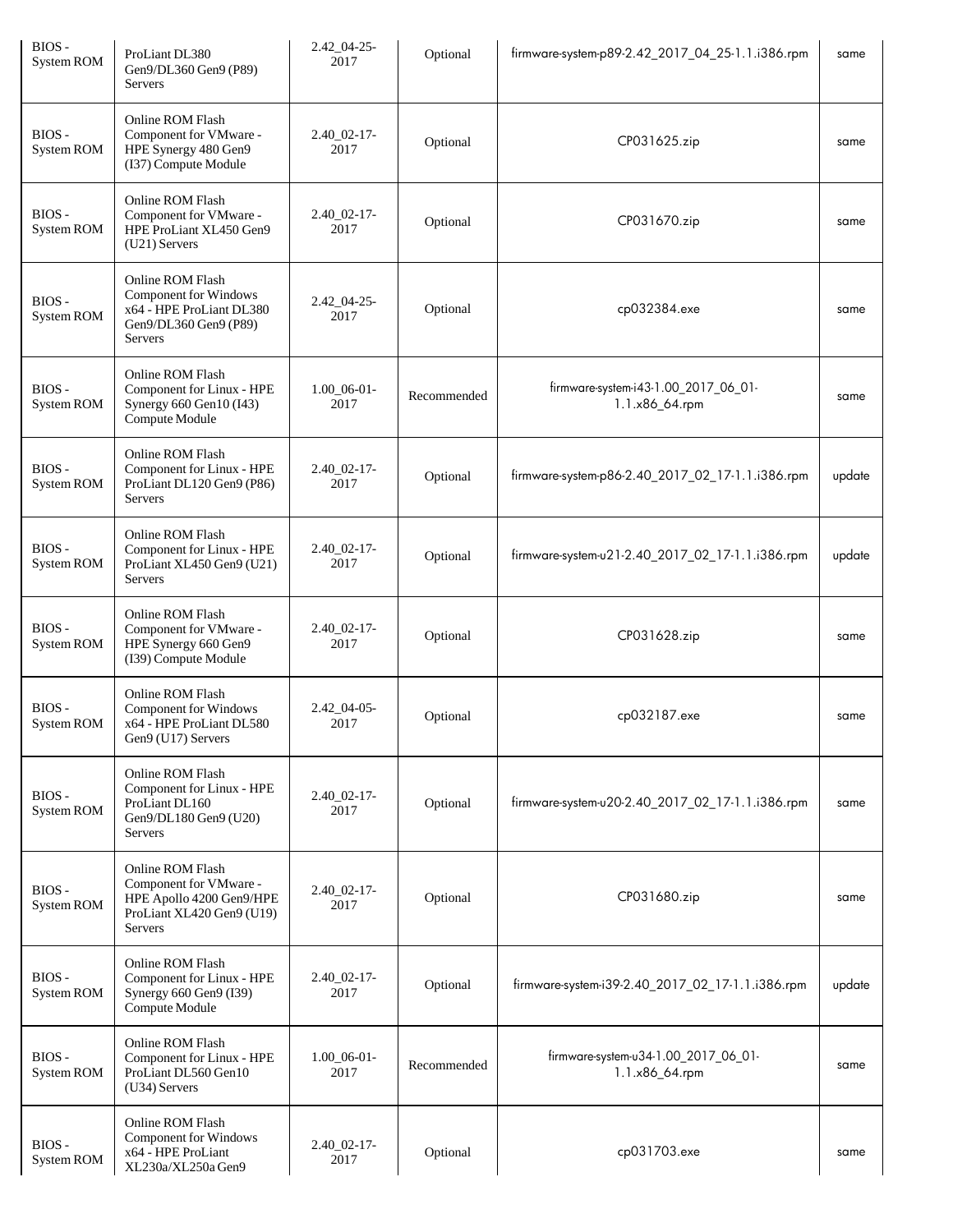|                     | (U13) Servers                                                                                                                  |                            |             |                                                         |      |
|---------------------|--------------------------------------------------------------------------------------------------------------------------------|----------------------------|-------------|---------------------------------------------------------|------|
| BIOS-<br>System ROM | Online ROM Flash<br>Component for VMware -<br>HPE ProLiant DL60<br>Gen9/DL80 Gen9 (U15)<br>Servers                             | $2.40\_02-17-$<br>2017     | Optional    | CP031684.zip                                            | same |
| BIOS-<br>System ROM | Online ROM Flash<br>Component for VMware -<br>HPE ProLiant DL560 Gen9<br>(P85) Servers                                         | $2.40\_02-17-$<br>2017     | Optional    | CP031637.zip                                            | same |
| BIOS-<br>System ROM | Online ROM Flash<br>Component for Linux - HPE<br>ProLiant DL580 Gen9 (U17)<br>Servers                                          | $2.42\_04-05$ -<br>2017(B) | Optional    | firmware-system-u17-2.42_2017_04_05-2.1.i386.rpm        | same |
| BIOS-<br>System ROM | Online ROM Flash<br>Component for Linux - HPE<br>ProLiant EC200a (U26)<br>Server/HPE ProLiant Thin<br>Micro TM200 (U26) Server | $1.20 - 11 - 09$<br>2016   | Recommended | hp-firmware-system-u26-1.20_2016_11_09-<br>1.1.i386.rpm | same |
| BIOS-<br>System ROM | Online ROM Flash<br>Component for Windows<br>x64 - HPE Synergy 480<br>Gen10 (I42) Compute<br>Module                            | $1.00\_06-01-$<br>2017     | Recommended | cp030717.exe                                            | same |
| BIOS-<br>System ROM | Online ROM Flash<br>Component for Linux - HPE<br>ProLiant DL380 Gen10<br>(U30) Servers                                         | $1.00\_06-01-$<br>2017     | Recommended | firmware-system-u30-1.00_2017_06_01-<br>1.1.x86_64.rpm  | same |
| BIOS-<br>System ROM | Online ROM Flash<br>Component for Linux - HPE<br>ProLiant<br>XL730f/XL740f/XL750f<br>Gen9 (U18) Servers                        | $2.40\_02-17-$<br>2017     | Optional    | firmware-system-u18-2.40_2017_02_17-1.1.i386.rpm        | same |
| BIOS-<br>System ROM | Online ROM Flash<br>Component for VMware -<br>HPE ProLiant DL20 Gen9<br>(U22) Servers                                          | $2.20\_04-28-$<br>2017     | Recommended | CP032167.zip                                            | same |
| BIOS-<br>System ROM | Online ROM Flash<br>Component for Linux - HPE<br>ProLiant XL260a Gen9<br>$(U24)$ Server                                        | $1.22\_04-06$<br>2017      | Recommended | firmware-system-u24-1.22_2017_04_06-1.1.i386.rpm        | same |
| BIOS-<br>System ROM | Online ROM Flash<br><b>Component for Windows</b><br>x64 - HPE ProLiant DL360<br>Gen10 (U32) Servers                            | $1.00\_06-01-$<br>2017     | Recommended | cp029593.exe                                            | same |
| BIOS-<br>System ROM | Online ROM Flash<br>Component for Windows<br>x64 - HPE ProLiant DL560<br>Gen9 (P85) Servers                                    | $2.40\_02-17-$<br>2017     | Optional    | cp031635.exe                                            | same |
| BIOS-<br>System ROM | Online ROM Flash<br>Component for Windows<br>x64 - HPE ProLiant XL450<br>Gen9 (U21) Servers                                    | $2.40\_02-17-$<br>2017     | Optional    | cp031666.exe                                            | same |
| BIOS-<br>System ROM | Online ROM Flash<br>Component for VMware -<br><b>HPE ProLiant</b><br>XL170r/XL190r Gen9 (U14)<br>Servers                       | $2.40\_02-17-$<br>2017     | Optional    | CP031748.zip                                            | same |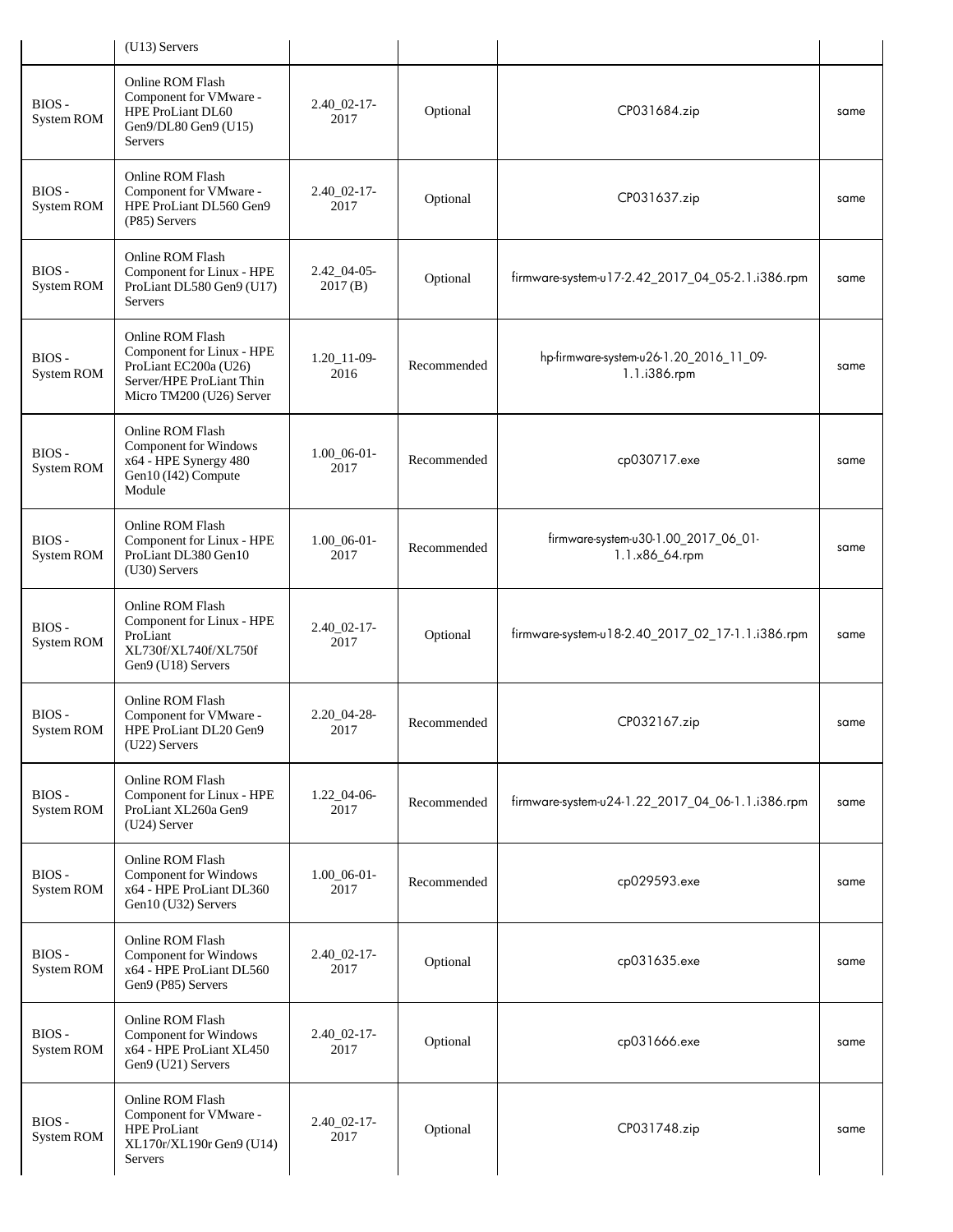| BIOS-<br>System ROM | Online ROM Flash<br>Component for Linux - HPE<br>ProLiant BL660c Gen9 (I38)<br><b>Servers</b>                        | $2.40\_02-17-$<br>2017  | Optional | firmware-system-i38-2.40_2017_02_17-1.1.i386.rpm                                                                                                                                                                            | same |
|---------------------|----------------------------------------------------------------------------------------------------------------------|-------------------------|----------|-----------------------------------------------------------------------------------------------------------------------------------------------------------------------------------------------------------------------------|------|
| BIOS-<br>System ROM | Online ROM Flash<br><b>Component for Windows</b><br>x64 - HPE ProLiant<br>XL170r/XL190r Gen9 (U14)<br><b>Servers</b> | $2.40\_02-17-$<br>2017  | Optional | cp031746.exe                                                                                                                                                                                                                | same |
| BIOS-<br>System ROM | Online ROM Flash<br>Component for Windows<br>x64 - HPE ProLiant BL660c<br>Gen9 (I38) Servers                         | $2.40\_02-17$ -<br>2017 | Optional | cp031619.exe                                                                                                                                                                                                                | same |
| BIOS-<br>System ROM | Online ROM Flash<br>Component for Windows<br>x64 - HPE ProLiant ML150<br>Gen9 (P95) Servers                          | $2.40\_02-17-$<br>2017  | Optional | cp031663.exe                                                                                                                                                                                                                | same |
| Driver-<br>Network  | HPE Intel ixgbe Drivers for<br>Red Hat Enterprise Linux 7<br>x86_64                                                  | $5.0.7 - 1$             | Optional | kmod-hp-ixgbe-5.0.7-1.rhel7u2.x86_64.rpm<br>kmod-hp-ixgbe-5.0.7-1.rhel7u3.x86_64.rpm                                                                                                                                        | same |
| Driver-<br>Network  | HPE Emulex 10/20 GbE<br>Driver for Windows Server<br>2012                                                            | 11.2.1153.13            | Optional | cp030661.exe                                                                                                                                                                                                                | same |
| Driver-<br>Network  | HPE QLogic NX2 Linux<br>iSCSI Offload IO Daemon<br>for SUSE Linux Enterprise<br>Server 12 SP1 x86_64                 | 2.11.4.3-1              | Optional | iscsiuio-2.11.4.3-1.sles12sp1.x86_64.rpm                                                                                                                                                                                    | same |
| Driver -<br>Network | HPE Intel i40evf Drivers for<br>SUSE Linux Enterprise<br>Server 12 x86_64                                            | $2.0.16 - 1$            | Optional | hp-i40evf-kmp-default-2.0.16_k3.12.49_11-<br>1.sles12sp1.x86_64.rpm<br>hp-i40evf-kmp-xen-2.0.16_k3.12.49_11-<br>1.sles12sp1.x86_64.rpm<br>hp-i40evf-kmp-default-2.0.16_k4.4.21_69-<br>1.sles12sp2.x86_64.rpm                | same |
| Driver-<br>Network  | HPE QLogic FastLinQ<br>10/25/50GbE Drivers for<br>SUSE Linux Enterprise<br>Server 11 x86_64                          | 8.18.22.0-1             | Optional | qlgc-fastling-kmp-xen-8.18.22.0_3.0.101_63-<br>1.sles11sp4.x86_64.rpm<br>qlgc-fastling-kmp-default-8.18.22.0_3.0.101_63-<br>1.sles11sp4.x86_64.rpm                                                                          | same |
| Driver -<br>Network | HPE Emulex 10/20GbE<br>iSCSI Drivers for SUSE<br>Linux Enterprise Server 12<br>x86_64                                | 11.2.1226.13-1          | Optional | be2iscsi-kmp-default-11.2.1226.13_k3.12.49_11-<br>1.sles12sp1.x86_64.rpm<br>be2iscsi-kmp-xen-11.2.1226.13_k3.12.49_11-<br>1.sles12sp1.x86_64.rpm<br>be2iscsi-kmp-default-11.2.1226.13_k4.4.21_69-<br>1.sles12sp2.x86_64.rpm | same |
| Driver -<br>Network | <b>HPE Broadcom NetXtreme-</b><br>E Drivers for Red Hat<br>Enterprise Linux 7                                        | $1.7.25 - 1$            | Optional | kmod-bnxt_en-1.7.25-1.rhel7u3.x86_64.rpm                                                                                                                                                                                    | same |
| Driver -<br>Network | HPE Emulex 10/20GbE<br>iSCSI Drivers for VMware<br>vSphere 6.0                                                       | 2017.07.07              | Optional | cp030635.zip                                                                                                                                                                                                                | same |
| Driver -<br>Network | HPE Intel i40e Drivers for<br>Red Hat Enterprise Linux 6<br>x86_64                                                   | $2.0.19 - 1$            | Optional | kmod-hp-i40e-2.0.19-1.rhel6u8.x86_64.rpm<br>kmod-hp-i40e-2.0.19-2.rhel6u9.x86_64.rpm                                                                                                                                        | same |
| Driver-<br>Network  | HPE QLogic FastLinQ<br>RoCE Library for SUSE<br>Linux Enterprise Server 12<br>SP <sub>2</sub>                        | 8.18.6.0-1              | Optional | qlgc-libqedr-8.18.6.0-1.sles12sp2.x86_64.rpm                                                                                                                                                                                | same |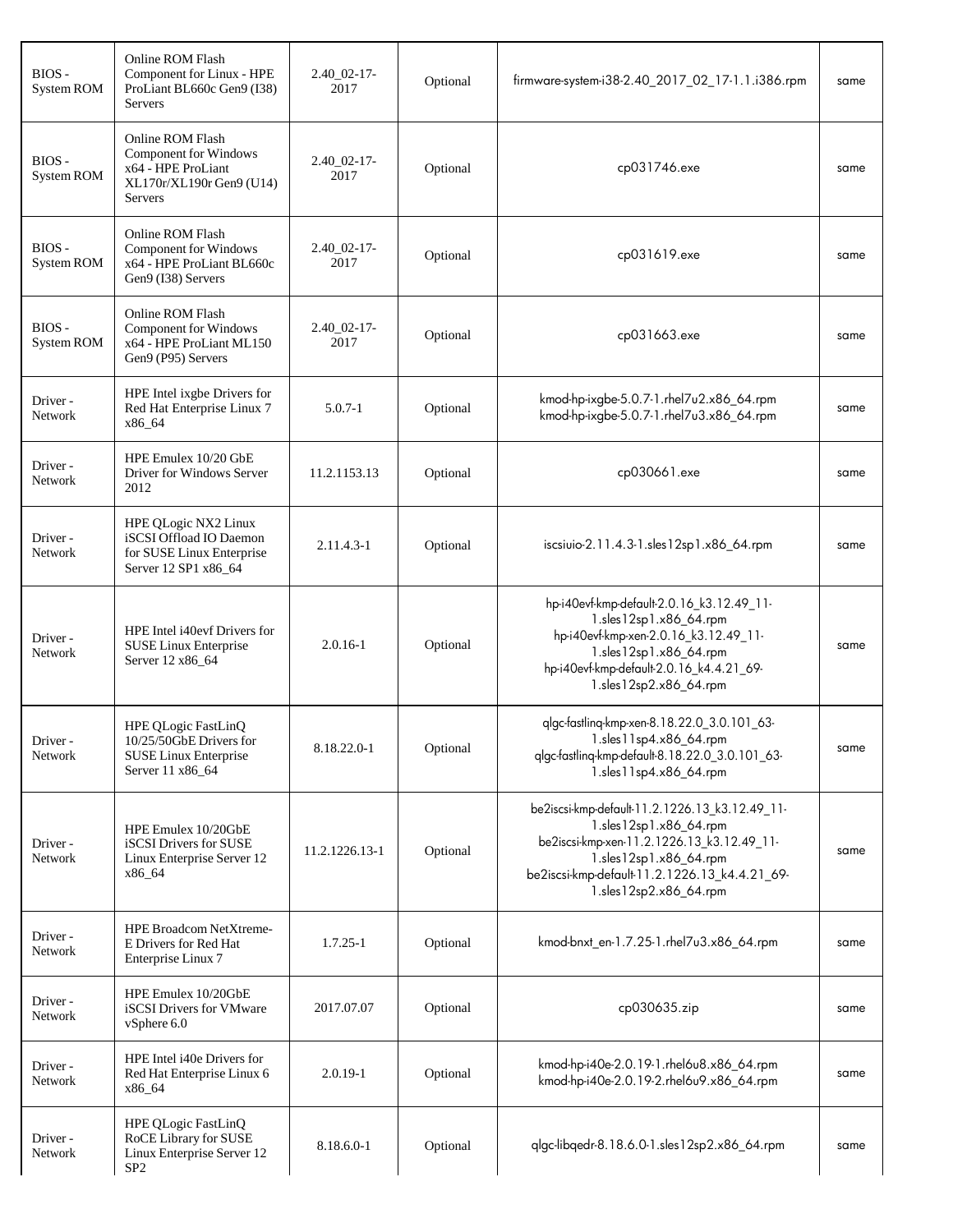| Driver -<br>Network | HPE Intel i40evf Drivers for<br>SUSE Linux Enterprise<br>Server 11 x86 64                                                     | $2.0.16 - 1$  | Optional    | hp-i40evf-kmp-default-2.0.16_3.0.76_0.11-<br>1.sles11sp3.x86_64.rpm<br>hp-i40evf-kmp-xen-2.0.16_3.0.76_0.11-<br>1.sles11sp3.x86_64.rpm<br>hp-i40evf-kmp-xen-2.0.16_3.0.101_63-<br>1.sles11sp4.x86_64.rpm<br>hp-i40evf-kmp-default-2.0.16_3.0.101_63-<br>1.sles11sp4.x86_64.rpm         | same   |
|---------------------|-------------------------------------------------------------------------------------------------------------------------------|---------------|-------------|----------------------------------------------------------------------------------------------------------------------------------------------------------------------------------------------------------------------------------------------------------------------------------------|--------|
| Driver -<br>Network | <b>HPE Mellanox RoCE</b><br>(RDMA over Converged<br>Ethernet) Driver for Red Hat<br>Enterprise Linux 6 Update 8<br>$(x86_64)$ | 3.4           | Recommended | mlnx-ofa_kernel-3.4-<br>OFED.3.4.2.1.5.1.ged26eb5.rhel6u8.x86_64.rpm<br>kmod-mlnx-ofa_kernel-3.4-<br>OFED.3.4.2.1.5.1.ged26eb5.rhel6u8.x86_64.rpm                                                                                                                                      | same   |
| Driver-<br>Network  | <b>HPE Broadcom NetXtreme-</b><br>E Drivers for SUSE Linux<br>Enterprise Server 11 x86_64                                     | $1.7.25 - 1$  | Optional    | bnxt_en-kmp-default-1.7.25_3.0.101_63-<br>1.sles11sp4.x86_64.rpm<br>bnxt_en-kmp-xen-1.7.25_3.0.101_63-<br>1.sles11sp4.x86_64.rpm                                                                                                                                                       | same   |
| Driver -<br>Network | HPE Emulex 10/20 GbE<br>iSCSI Driver for Windows<br>Server 2016                                                               | 11.2.1153.23  | Optional    | cp030669.exe                                                                                                                                                                                                                                                                           | same   |
| Driver-<br>Network  | HPE QLogic FastLinQ<br>10/25/50GbE Multifunction<br>Drivers for VMware vSphere<br>6.0                                         | 2017.07.07    | Optional    | cp030891.zip                                                                                                                                                                                                                                                                           | same   |
| Driver-<br>Network  | HPE QLogic NX2 10/20GbE<br><b>Multifunction Drivers for</b><br><b>SUSE Linux Enterprise</b><br>Server 11 x86_64               | 7.14.19-1     | Optional    | netxtreme2-kmp-xen-7.14.19_3.0.76_0.11-<br>1.sles11sp3.x86_64.rpm<br>netxtreme2-kmp-xen-7.14.19_3.0.101_63-<br>1.sles11sp4.x86_64.rpm<br>netxtreme2-kmp-default-7.14.19_3.0.101_63-<br>1.sles11sp4.x86_64.rpm<br>netxtreme2-kmp-default-7.14.19_3.0.76_0.11-<br>1.sles11sp3.x86_64.rpm | same   |
| Driver-<br>Network  | HPE Emulex 10/20GbE<br>Drivers for VMware vSphere<br>6.5                                                                      | 2017.07.07    | Optional    | cp030639.zip                                                                                                                                                                                                                                                                           | same   |
| Driver -<br>Network | HPE Intel ixgbe Drivers for<br><b>SUSE Linux Enterprise</b><br>Server 12 x86_64                                               | $5.0.7 - 1$   | Optional    | hp-ixgbe-kmp-default-5.0.7_k3.12.49_11-<br>1.sles12sp1.x86_64.rpm<br>hp-ixgbe-kmp-default-5.0.7_k4.4.21_69-<br>1.sles12sp2.x86_64.rpm<br>hp-ixgbe-kmp-xen-5.0.7_k3.12.49_11-<br>1.sles12sp1.x86_64.rpm                                                                                 | same   |
| Driver -<br>Network | HPE Intel i40ea Driver for<br>Windows Server 2012 R2                                                                          | 1.6.102.0     | Optional    | cp031177.exe                                                                                                                                                                                                                                                                           | update |
| Driver -<br>Network | nmlx4_en driver component<br>for VMware 6.0                                                                                   | 2016.07.19    | Recommended | cp030479.zip                                                                                                                                                                                                                                                                           | same   |
| Driver -<br>Network | HPE Emulex 10/20GbE<br>Drivers for SUSE Linux<br>Enterprise Server 11 x86_64                                                  | 11.2.1226.2-1 | Optional    | be2net-kmp-default-11.2.1226.2_3.0.101_63-<br>1.sles11sp4.x86_64.rpm<br>be2net-kmp-xen-11.2.1226.2_3.0.76_0.11-<br>1.sles11sp3.x86_64.rpm<br>be2net-kmp-default-11.2.1226.2_3.0.76_0.11-<br>1.sles11sp3.x86_64.rpm<br>be2net-kmp-xen-11.2.1226.2_3.0.101_63-<br>1.sles11sp4.x86_64.rpm | same   |
| Driver -<br>Network | HPE Broadcom tg3 Ethernet<br>Drivers for Red Hat<br>Enterprise Linux 7 x86_64                                                 | $3.137q-1$    | Optional    | kmod-tg3-3.137q-1.rhel7u2.x86_64.rpm<br>kmod-tg3-3.137q-1.rhel7u3.x86_64.rpm                                                                                                                                                                                                           | same   |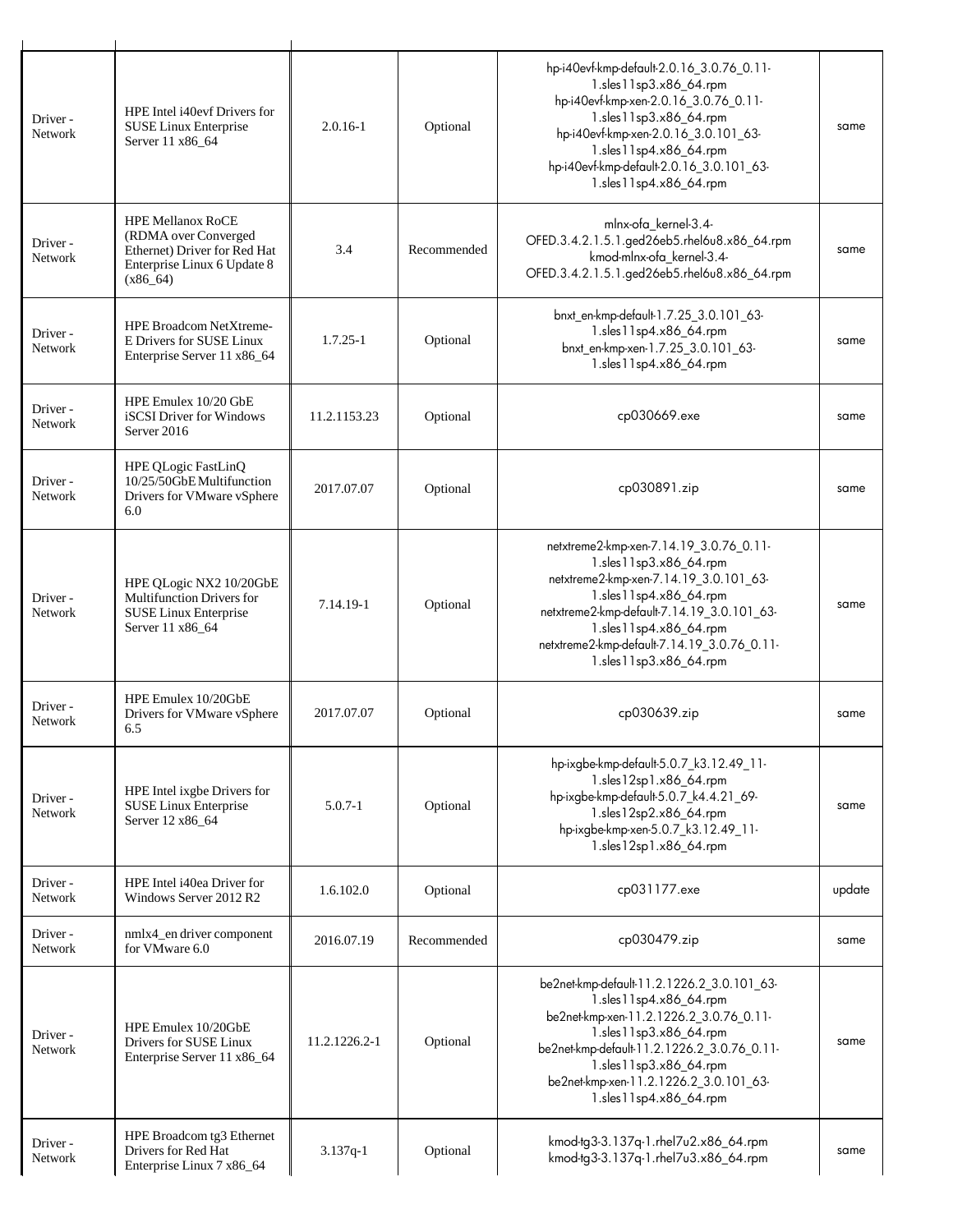| Driver -<br><b>Network</b> | HPE QLogic NX2 Linux<br>iSCSI Offload IO Daemon<br>for Red Hat Enterprise Linux<br>7 Update 2 x86_64                                   | 2.11.4.3-1    | Optional    | iscsiuio-2.11.4.3-1.rhel7u2.x86_64.rpm                                                                                                                                                                                                                                   | same |
|----------------------------|----------------------------------------------------------------------------------------------------------------------------------------|---------------|-------------|--------------------------------------------------------------------------------------------------------------------------------------------------------------------------------------------------------------------------------------------------------------------------|------|
| Driver -<br>Network        | nmlx5_en driver component<br>for VMware 6.5                                                                                            | 2016.07.29    | Recommended | cp030579.zip                                                                                                                                                                                                                                                             | same |
| Driver -<br>Network        | HPE Intel ixgbevf Drivers<br>for Red Hat Enterprise Linux<br>6 x 86 64                                                                 | $4.0.5 - 1$   | Optional    | kmod-hp-ixgbevf-4.0.5-1.rhel6u8.x86_64.rpm<br>kmod-hp-ixgbevf-4.0.5-2.rhel6u9.x86_64.rpm                                                                                                                                                                                 | same |
| Driver -<br>Network        | HPE Emulex 10/20GbE<br>Drivers for Red Hat<br>Enterprise Linux 7 x86_64                                                                | 11.2.1226.2-1 | Optional    | kmod-be2net-11.2.1226.2-1.rhel7u2.x86_64.rpm<br>kmod-be2net-11.2.1226.2-1.rhel7u3.x86_64.rpm                                                                                                                                                                             | same |
| Driver -<br>Network        | <b>HPE Mellanox RoCE</b><br>(RDMA over Converged<br>Ethernet) Driver for SUSE<br><b>LINUX Enterprise Server 11</b><br>SP3 AMD64/EM64T) | 3.4           | Recommended | mlnx-ofa_kernel-kmp-xen-3.4_3.0.76_0.11-<br>OFED.3.4.2.1.5.1.ged26eb5.sles11sp3.x86_64.rpm<br>mlnx-ofa_kernel-kmp-default-3.4_3.0.76_0.11-<br>OFED.3.4.2.1.5.1.ged26eb5.sles11sp3.x86_64.rpm<br>mlnx-ofa kernel-3.4-<br>OFED.3.4.2.1.5.1.ged26eb5.1.sles11sp3.x86_64.rpm | same |
| Driver-<br>Network         | <b>HPE Broadcom NetXtreme-</b><br>E RoCE Library for SUSE<br>Linux Enterprise Server<br>Server 12 SP2                                  | 20.6.1.3      | Optional    | libbnxtre-20.6.1.3-sles12sp2.x86_64.rpm                                                                                                                                                                                                                                  | same |
| Driver -<br>Network        | HPE Broadcom tg3 Ethernet<br>Drivers for SUSE Linux<br>Enterprise Server 11 x86_64                                                     | $3.137q-1$    | Optional    | tg3-kmp-default-3.137q_3.0.76_0.11-<br>1.sles11sp3.x86_64.rpm<br>tg3-kmp-xen-3.137q_3.0.101_63-<br>1.sles11sp4.x86_64.rpm<br>tg3-kmp-default-3.137q_3.0.101_63-<br>1.sles11sp4.x86_64.rpm<br>tg3-kmp-xen-3.137q_3.0.76_0.11-<br>1.sles11sp3.x86_64.rpm                   | same |
| Driver-<br>Network         | <b>HPE Broadcom NetXtreme-</b><br>E RoCE Library for Red Hat<br>Enterprise Linux 6 Update 9                                            | 20.6.1.3      | Optional    | libbnxtre-20.6.1.3-rhel6u9.x86_64.rpm                                                                                                                                                                                                                                    | same |
| Driver-<br>Network         | HPE Intel i40evf Drivers for<br>Red Hat Enterprise Linux 6<br>x86 64                                                                   | $2.0.16 - 1$  | Optional    | kmod-hp-i40evf-2.0.16-1.rhel6u8.x86 64.rpm<br>kmod-hp-i40evf-2.0.16-2.rhel6u9.x86_64.rpm                                                                                                                                                                                 | same |
| Driver -<br>Network        | HPE QLogic FastLinQ<br>10/25/50 GbE Driver for<br>Windows Server x64<br>Editions                                                       | 8.18.30.0     | Optional    | cp031140.exe                                                                                                                                                                                                                                                             | same |
| Driver -<br>Network        | HPE QLogic NX2 10/20GbE<br><b>Multifunction Drivers for</b><br>Red Hat Enterprise Linux 7<br>x86_64                                    | 7.14.19-1     | Optional    | kmod-netxtreme2-7.14.19-1.rhel7u3.x86_64.rpm<br>kmod-netxtreme2-7.14.19-1.rhel7u2.x86_64.rpm                                                                                                                                                                             | same |
| Driver -<br>Network        | HPE Emulex 10/20 GbE<br>Driver for Windows Server<br>2016                                                                              | 11.2.1153.13  | Optional    | cp030663.exe                                                                                                                                                                                                                                                             | same |
| Driver -<br>Network        | HPE Emulex 10/20 GbE<br>iSCSI Driver for Windows<br>Server 2012 R2                                                                     | 11.2.1153.23  | Optional    | cp030668.exe                                                                                                                                                                                                                                                             | same |
| Driver -<br>Network        | HPE QLogic NX2 10/20<br><b>GbE Multifunction Drivers</b><br>for Windows Server x64<br>Editions                                         | 7.13.113.0    | Optional    | cp031157.exe                                                                                                                                                                                                                                                             | same |
|                            |                                                                                                                                        |               |             |                                                                                                                                                                                                                                                                          |      |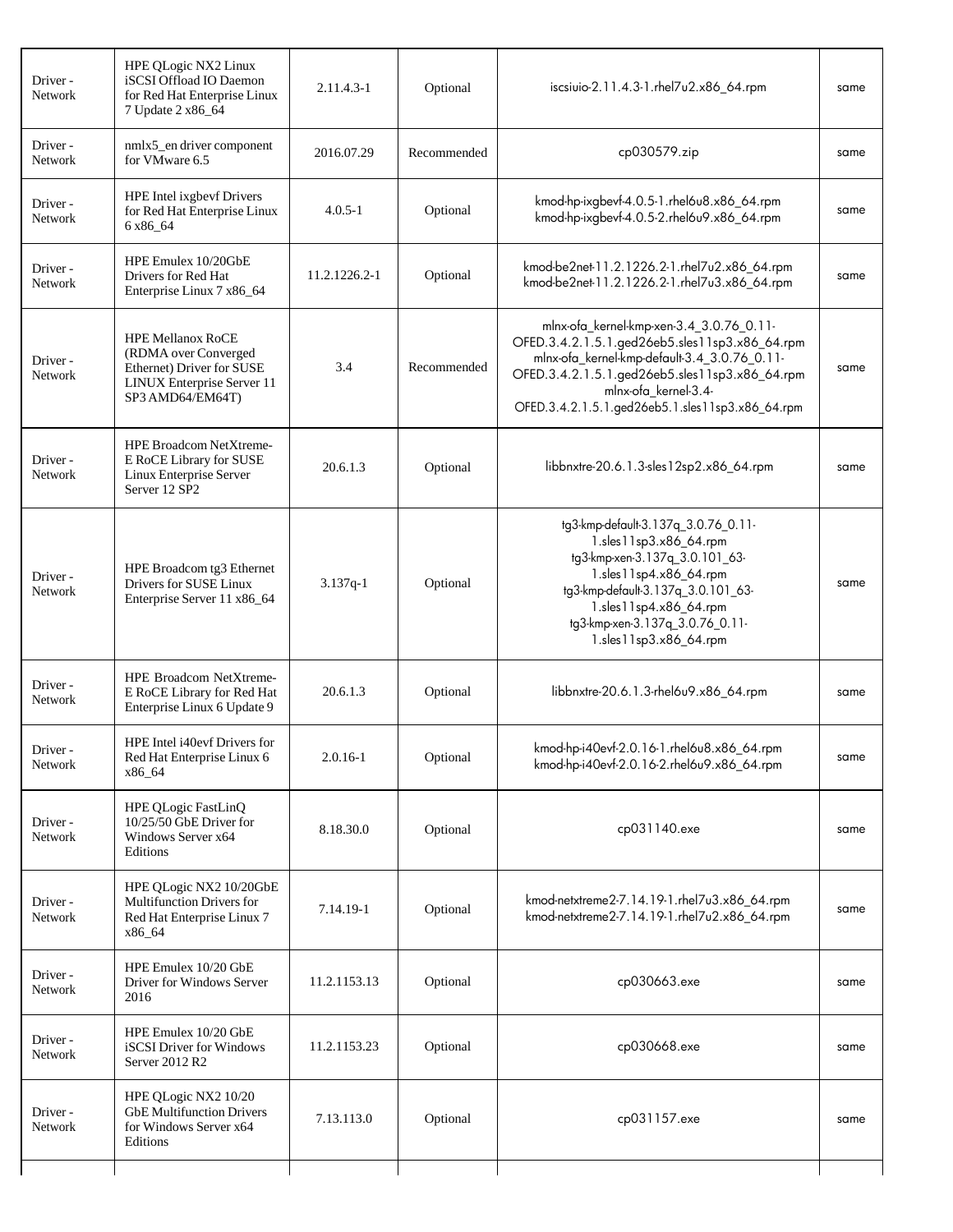| Driver-<br>Network         | HPE Intel i40ea Driver for<br>Windows Server 2016                                                                             | 1.6.102.0    | Optional    | cp031178.exe                                                                                                                                                                                                                                                           | same |
|----------------------------|-------------------------------------------------------------------------------------------------------------------------------|--------------|-------------|------------------------------------------------------------------------------------------------------------------------------------------------------------------------------------------------------------------------------------------------------------------------|------|
| Driver -<br>Network        | HPE QLogic FastLinQ<br>RoCE Library for SUSE<br>Linux Enterprise Server 12<br>SP <sub>1</sub>                                 | 8.18.6.0-1   | Optional    | qlgc-libqedr-8.18.6.0-1.sles12sp1.x86_64.rpm                                                                                                                                                                                                                           | same |
| Driver-<br>Network         | HPE Intel igb Drivers for<br>Red Hat Enterprise Linux 6<br>x86 64                                                             | 5.3.5.7-1    | Optional    | kmod-hp-igb-5.3.5.7-8.rhel6u9.x86_64.rpm<br>kmod-hp-igb-5.3.5.7-1.rhel6u8.x86_64.rpm                                                                                                                                                                                   | same |
| Driver -<br>Network        | HPE Intel i40eb Driver for<br>Windows Server 2012 R2                                                                          | 1.6.104.0    | Optional    | cp031228.exe                                                                                                                                                                                                                                                           | same |
| Driver -<br>Network        | HPE QLogic FastLinQ<br>RoCE Library for Red Hat<br>Enterprise Linux 7 Update 2                                                | 8.18.6.0-1   | Optional    | qlgc-libqedr-8.18.6.0-1.rhel7u2.x86_64.rpm                                                                                                                                                                                                                             | same |
| Driver -<br><b>Network</b> | HPE Broadcom tg3 Ethernet<br>Drivers for Red Hat<br>Enterprise Linux 6 x86_64                                                 | $3.137q-1$   | Optional    | kmod-tg3-3.137q-1.rhel6u8.x86_64.rpm<br>kmod-tg3-3.137q-1.rhel6u9.x86_64.rpm                                                                                                                                                                                           | same |
| Driver -<br>Network        | HPE Broadcom NetXtreme-<br>E Drivers for VMware<br>vSphere 6.0                                                                | 2017.07.07   | Optional    | cp030027.zip                                                                                                                                                                                                                                                           | same |
| Driver-<br>Network         | HPE Intel ixn/ixt Drivers for<br>Windows Server 2016                                                                          | 4.0.217.1    | Optional    | cp031294.exe                                                                                                                                                                                                                                                           | same |
| Driver -<br>Network        | <b>HPE Mellanox RoCE</b><br>(RDMA over Converged<br>Ethernet) Driver for Red Hat<br>Enterprise Linux 7 Update 3<br>$(x86_64)$ | 3.4          | Recommended | mlnx-ofa_kernel-3.4-<br>OFED.3.4.2.1.5.1.ged26eb5.1.rhel7u3.x86_64.rpm<br>kmod-mlnx-ofa_kernel-3.4-<br>OFED.3.4.2.1.5.1.ged26eb5.rhel7u3.x86_64.rpm                                                                                                                    | same |
| Driver-<br>Network         | HPE Intel ixgbe Drivers for<br>VMware vSphere 6.0/6.5                                                                         | 2017.07.07   | Optional    | cp031497.zip                                                                                                                                                                                                                                                           | same |
| Driver -<br>Network        | HPE Broadcom NetXtreme-<br>E Driver for Windows<br>Server 2016                                                                | 20.6.110.0   | Optional    | cp030342.exe                                                                                                                                                                                                                                                           | same |
| Driver-<br>Network         | HPE Intel ixgbe Drivers for<br>SUSE Linux Enterprise<br>Server 11 x86_64                                                      | $5.0.7 - 1$  | Optional    | hp-ixgbe-kmp-xen-5.0.7_3.0.76_0.11-<br>1.sles11sp3.x86_64.rpm<br>hp-ixgbe-kmp-default-5.0.7_3.0.101_63-<br>1.sles11sp4.x86_64.rpm<br>hp-ixgbe-kmp-default-5.0.7_3.0.76_0.11-<br>1.sles11sp3.x86_64.rpm<br>hp-ixgbe-kmp-xen-5.0.7_3.0.101_63-<br>1.sles11sp4.x86 64.rpm | same |
| Driver-<br>Network         | HPE Emulex 10/20 GbE<br>Driver for Windows Server<br>2012 R <sub>2</sub>                                                      | 11.2.1153.13 | Optional    | cp030662.exe                                                                                                                                                                                                                                                           | same |
| Driver-<br>Network         | HPE Broadcom tg3 Ethernet<br>Drivers for VMware vSphere<br>6.0                                                                | 2017.07.07   | Optional    | cp032239.zip                                                                                                                                                                                                                                                           | same |
| Driver-<br>Network         | HPE Intel i40e Drivers for<br>Red Hat Enterprise Linux 7<br>x86_64                                                            | $2.0.19 - 1$ | Optional    | kmod-hp-i40e-2.0.19-1.rhel7u2.x86_64.rpm<br>kmod-hp-i40e-2.0.19-1.rhel7u3.x86_64.rpm                                                                                                                                                                                   | same |
| Driver -<br>Network        | HPE QLogic NX2 Linux<br>iSCSI Offload IO Daemon<br>for SUSE Linux Enterprise<br>Server 12 SP2 x86_64                          | 2.11.4.3-1   | Optional    | iscsiuio-2.11.4.3-1.sles12sp2.x86_64.rpm                                                                                                                                                                                                                               | same |
|                            |                                                                                                                               |              |             |                                                                                                                                                                                                                                                                        |      |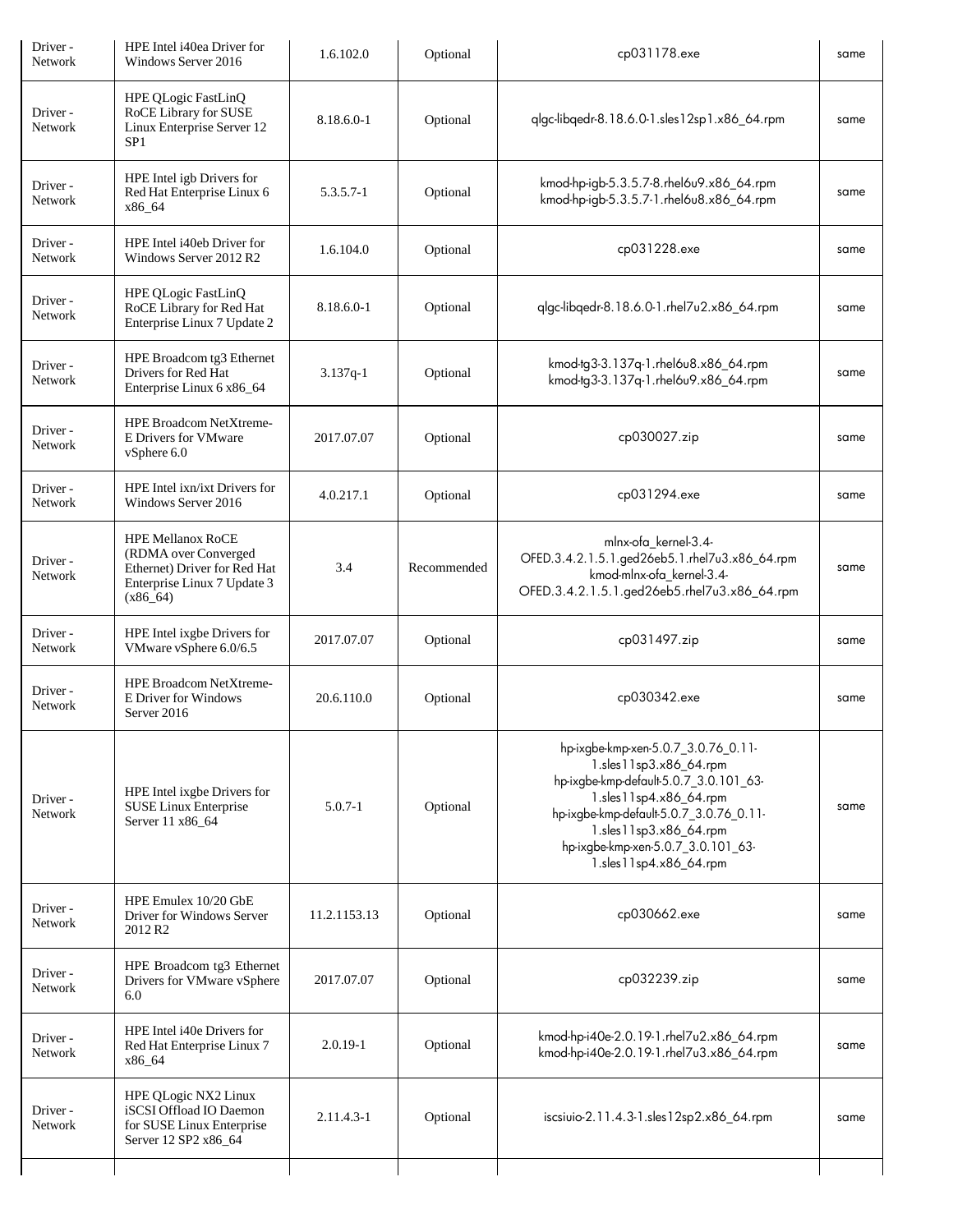| Driver -<br>Network | HPE QLogic FastLinQ<br>10/25/50GbE Drivers for<br>Red Hat Enterprise Linux 7<br>x86_64                                                  | 8.18.22.0-1    | Optional    | kmod-qlgc-fastlinq-8.18.22.0-1.rhel7u3.x86_64.rpm<br>kmod-qlgc-fastling-8.18.22.0-1.rhel7u2.x86_64.rpm                                                                                                                                                                   | same |
|---------------------|-----------------------------------------------------------------------------------------------------------------------------------------|----------------|-------------|--------------------------------------------------------------------------------------------------------------------------------------------------------------------------------------------------------------------------------------------------------------------------|------|
| Driver -<br>Network | HPE QLogic NX2 10/20GbE<br>Multifunction Drivers for<br>SUSE Linux Enterprise<br>Server 12 x86_64                                       | 7.14.19-1      | Optional    | netxtreme2-kmp-default-7.14.19_k4.4.21_69-<br>1.sles12sp2.x86_64.rpm<br>netxtreme2-kmp-default-7.14.19_k3.12.49_11-<br>1.sles12sp1.x86_64.rpm<br>netxtreme2-kmp-xen-7.14.19_k3.12.49_11-<br>1.sles12sp1.x86_64.rpm                                                       | same |
| Driver -<br>Network | <b>HPE Mellanox CX4LX</b><br>Driver for Windows Server<br>2012 R <sub>2</sub>                                                           | 1.60.16216.0   | Optional    | cp031094.exe                                                                                                                                                                                                                                                             | same |
| Driver -<br>Network | HPE Intel ixgbevf Drivers<br>for Red Hat Enterprise Linux<br>7 x86_64                                                                   | $4.0.5 - 1$    | Optional    | kmod-hp-ixgbevf-4.0.5-1.rhel7u3.x86_64.rpm<br>kmod-hp-ixgbevf-4.0.5-1.rhel7u2.x86_64.rpm                                                                                                                                                                                 | same |
| Driver -<br>Network | nmlx4_en driver component<br>for VMware 6.5                                                                                             | 2016.08.17     | Recommended | cp030693.zip                                                                                                                                                                                                                                                             | same |
| Driver -<br>Network | HPE QLogic FastLinQ<br>RoCE Library for Red Hat<br>Enterprise Linux 6 Update 8                                                          | 8.18.6.0-1     | Optional    | qlgc-libqedr-8.18.6.0-1.rhel6u8.x86_64.rpm                                                                                                                                                                                                                               | same |
| Driver -<br>Network | HPE Broadcom NetXtreme-<br>E Drivers for Red Hat<br>Enterprise Linux 6                                                                  | $1.7.25 - 1$   | Optional    | kmod-bnxt_en-1.7.25-1.rhel6u9.x86_64.rpm                                                                                                                                                                                                                                 | same |
| Driver -<br>Network | HPE QLogic NX2 Linux<br>iSCSI Offload IO Daemon<br>for Red Hat Enterprise Linux<br>6 Update 8 x86_64                                    | 2.11.4.3-1     | Optional    | iscsiuio-2.11.4.3-1.rhel6u8.x86_64.rpm                                                                                                                                                                                                                                   | same |
| Driver -<br>Network | HPE Intel igb Drivers for<br>SUSE Linux Enterprise<br>Server 11 x86_64                                                                  | 5.3.5.7-1      | Optional    | hp-igb-kmp-default-5.3.5.7_3.0.101_63-<br>1.sles11sp4.x86_64.rpm<br>hp-igb-kmp-xen-5.3.5.7_3.0.101_63-<br>1.sles11sp4.x86_64.rpm<br>hp-igb-kmp-default-5.3.5.7_3.0.76_0.11-<br>1.sles11sp3.x86_64.rpm<br>hp-igb-kmp-xen-5.3.5.7_3.0.76_0.11-<br>1.sles11sp3.x86_64.rpm   | same |
| Driver-<br>Network  | HPE Emulex 10/20GbE<br>Drivers for VMware vSphere<br>6.0                                                                                | 2017.07.07     | Optional    | cp030637.zip                                                                                                                                                                                                                                                             | same |
| Driver -<br>Network | <b>HPE Mellanox RoCE</b><br>(RDMA over Converged<br>Ethernet) Driver for SUSE<br><b>LINUX Enterprise Server 12</b><br>SP1 (AMD64/EM64T) | 3.4            | Recommended | mlnx-ofa_kernel-kmp-xen-3.4_k3.12.49_11-<br>OFED.3.4.2.1.5.1.ged26eb5.sles12sp1.x86_64.rpm<br>mlnx-ofa_kernel-3.4-<br>OFED.3.4.2.1.5.1.ged26eb5.1.sles12sp1.x86_64.rpm<br>mlnx-ofa_kernel-kmp-default-3.4_k3.12.49_11-<br>OFED.3.4.2.1.5.1.ged26eb5.sles12sp1.x86_64.rpm | same |
| Driver -<br>Network | HPE Emulex 10/20GbE<br><b>iSCSI</b> Drivers for VMware<br>vSphere 6.5                                                                   | 2017.07.07     | Optional    | cp030638.zip                                                                                                                                                                                                                                                             | same |
| Driver -<br>Network | HPE Broadcom NetXtreme-<br>E Drivers for VMware<br>vSphere 6.5                                                                          | 2017.07.07     | Optional    | cp031174.zip                                                                                                                                                                                                                                                             | same |
| Driver -<br>Network | HPE Intel E1R Driver for<br>Windows Server 2016                                                                                         | 12.15.184.0(B) | Optional    | cp031179.exe                                                                                                                                                                                                                                                             | same |
| Driver -            | <b>HPE Mellanox CX4LX</b><br>Driver for Windows Server                                                                                  | 1.60.16216.0   | Optional    | cp031092.exe                                                                                                                                                                                                                                                             | same |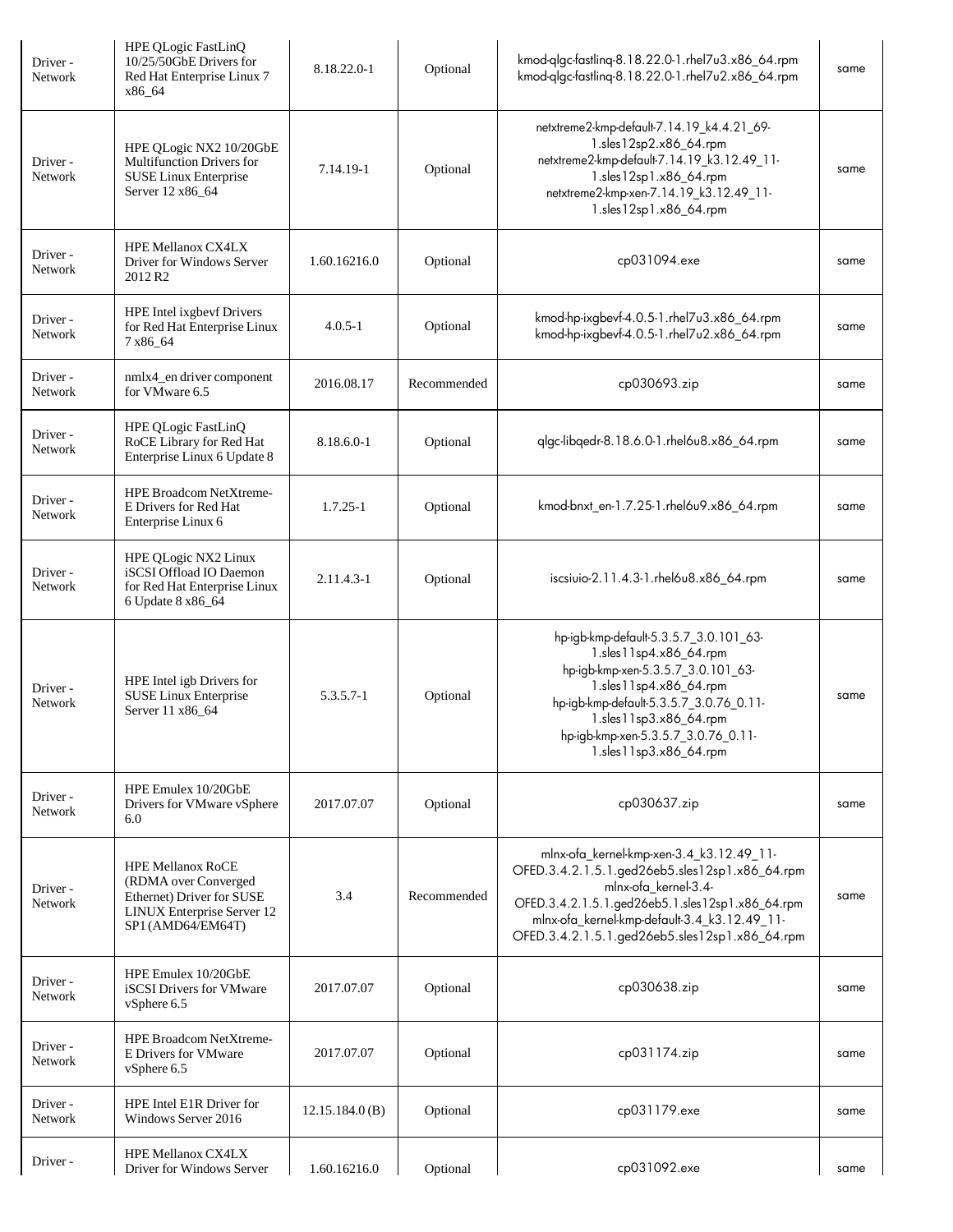| <b>Network</b>             | 2016                                                                                        |               |             |                                                                                                                                                                                                                                                                        |      |
|----------------------------|---------------------------------------------------------------------------------------------|---------------|-------------|------------------------------------------------------------------------------------------------------------------------------------------------------------------------------------------------------------------------------------------------------------------------|------|
| Driver -<br>Network        | HPE Broadcom NX1 1Gb<br>Driver for Windows Server<br>x64 Editions                           | 20.6.0.4      | Optional    | cp031155.exe                                                                                                                                                                                                                                                           | same |
| Driver -<br>Network        | HPE Emulex 10/20GbE<br>Drivers for SUSE Linux<br>Enterprise Server 12 x86_64                | 11.2.1226.2-1 | Optional    | be2net-kmp-xen-11.2.1226.2_k3.12.49_11-<br>1.sles12sp1.x86_64.rpm<br>be2net-kmp-default-11.2.1226.2_k3.12.49_11-<br>1.sles12sp1.x86_64.rpm<br>be2net-kmp-default-11.2.1226.2 k4.4.21 69-<br>1.sles12sp2.x86_64.rpm                                                     | same |
| Driver -<br><b>Network</b> | HPE Mellanox CX3 Driver<br>for Windows Server 2012<br>R <sub>2</sub>                        | 5.35.12978.0  | Optional    | cp031561.exe                                                                                                                                                                                                                                                           | same |
| Driver -<br>Network        | <b>HPE Mellanox CX4LX</b><br>Driver for Windows Server<br>2012                              | 1.60.16216.0  | Optional    | cp031093.exe                                                                                                                                                                                                                                                           | same |
| Driver -<br>Network        | HPE Intel E1R Driver for<br>Windows Server 2012                                             | 12.14.8.0     | Optional    | cp028837.exe                                                                                                                                                                                                                                                           | same |
| Driver -<br>Network        | HPE Broadcom tg3 Ethernet<br>Drivers for SUSE Linux<br>Enterprise Server 12 x86_64          | $3.137q-1$    | Optional    | tg3-kmp-default-3.137q_k4.4.21_69-<br>1.sles12sp2.x86_64.rpm<br>tg3-kmp-xen-3.137q_k3.12.49_11-<br>1.sles12sp1.x86_64.rpm<br>tg3-kmp-default-3.137q_k3.12.49_11-<br>1.sles12sp1.x86_64.rpm                                                                             | same |
| Driver -<br><b>Network</b> | <b>HPE Broadcom NetXtreme-</b><br>E RoCE Library for Red Hat<br>Enterprise Linux 7 Update 3 | 20.6.1.3      | Optional    | libbnxtre-20.6.1.3-rhel7u3.x86_64.rpm                                                                                                                                                                                                                                  | same |
| Driver -<br><b>Network</b> | HPE Intel ixgbe Drivers for<br>Red Hat Enterprise Linux 6<br>x86_64                         | $5.0.7 - 1$   | Optional    | kmod-hp-ixgbe-5.0.7-2.rhel6u9.x86_64.rpm<br>kmod-hp-ixgbe-5.0.7-1.rhel6u8.x86_64.rpm                                                                                                                                                                                   | same |
| Driver -<br>Network        | HPE Intel i40eb Driver for<br>Windows Server 2016                                           | 1.6.104.0     | Optional    | cp031229.exe                                                                                                                                                                                                                                                           | same |
| Driver-<br>Network         | net-mst kernel module driver<br>component for VMware 6.5                                    | 2016.12.22    | Recommended | cp031541.zip                                                                                                                                                                                                                                                           | same |
| Driver-<br>Network         | HPE Intel i40e Driver for<br>VMware vSphere 6.0/6.5                                         | 2017.07.07    | Optional    | cp031077.zip                                                                                                                                                                                                                                                           | same |
| Driver -<br>Network        | HPE Emulex 10/20GbE<br>Drivers for Red Hat<br>Enterprise Linux 6 x86_64                     | 11.2.1226.2-1 | Optional    | kmod-be2net-11.2.1226.2-1.rhel6u9.x86_64.rpm<br>kmod-be2net-11.2.1226.2-1.rhel6u8.x86 64.rpm                                                                                                                                                                           | same |
| Driver-<br>Network         | HPE Intel igb Drivers for<br>Red Hat Enterprise Linux 7<br>x86_64                           | $5.3.5.7 - 1$ | Optional    | kmod-hp-igb-5.3.5.7-1.rhel7u3.x86_64.rpm<br>kmod-hp-igb-5.3.5.7-1.rhel7u2.x86_64.rpm                                                                                                                                                                                   | same |
| Driver -<br>Network        | HPE Intel i40e Drivers for<br><b>SUSE Linux Enterprise</b><br>Server 11 x86_64              | $2.0.19 - 1$  | Optional    | hp-i40e-kmp-xen-2.0.19_3.0.76_0.11-<br>1.sles11sp3.x86_64.rpm<br>hp-i40e-kmp-default-2.0.19_3.0.76_0.11-<br>1.sles11sp3.x86_64.rpm<br>hp-i40e-kmp-xen-2.0.19_3.0.101_63-<br>1.sles11sp4.x86_64.rpm<br>hp-i40e-kmp-default-2.0.19_3.0.101_63-<br>1.sles11sp4.x86_64.rpm | same |
| Driver-<br>Network         | HPE QLogic NX2 Linux<br>iSCSI Offload IO Daemon<br>for Red Hat Enterprise Linux             | 2.11.4.3-1    | Optional    | iscsiuio-2.11.4.3-1.rhel7u3.x86_64.rpm                                                                                                                                                                                                                                 | same |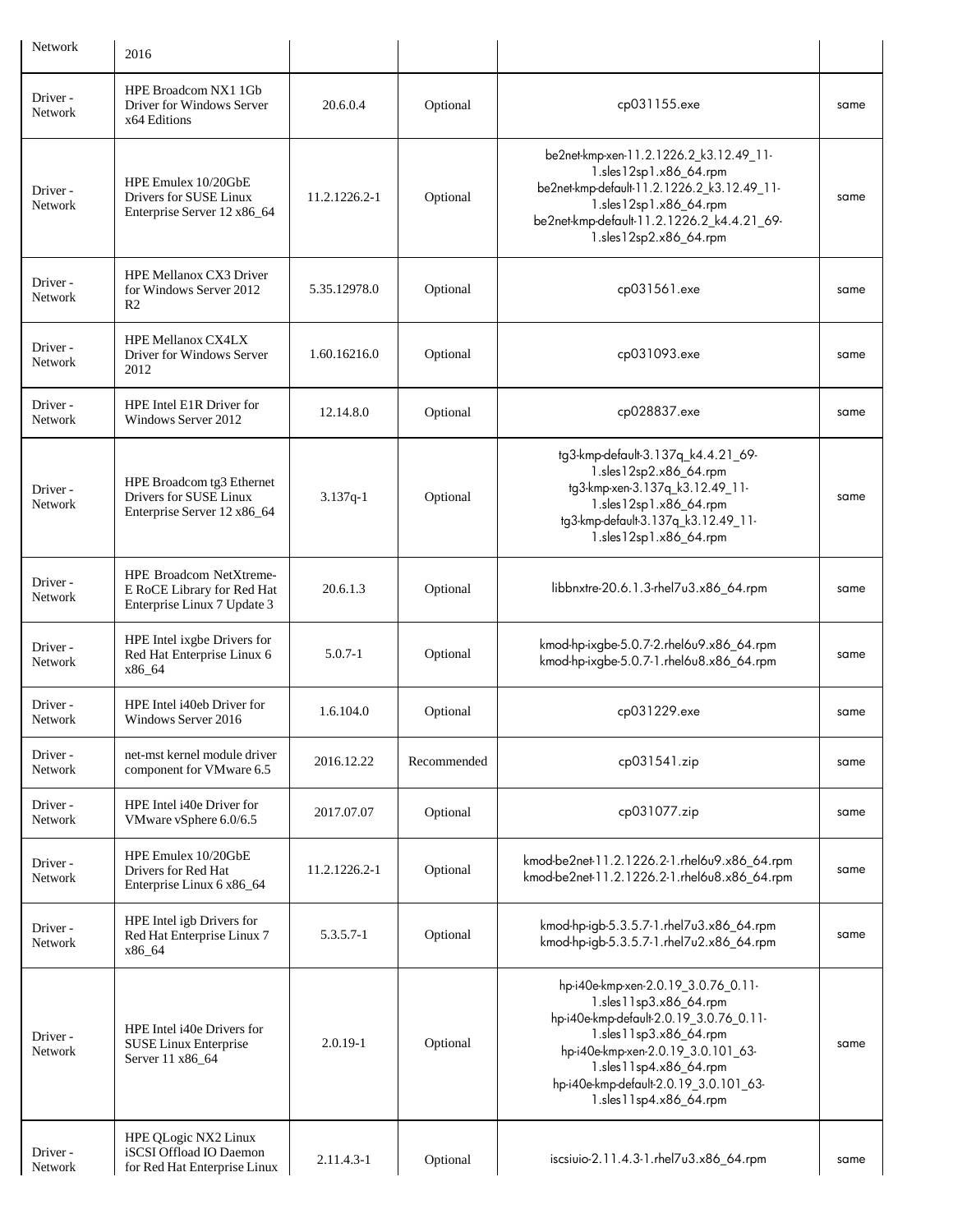|                    | 7 Update 3 x86_64                                                                                                               |              |             |                                                                                                                                                                                                                                                                                |      |
|--------------------|---------------------------------------------------------------------------------------------------------------------------------|--------------|-------------|--------------------------------------------------------------------------------------------------------------------------------------------------------------------------------------------------------------------------------------------------------------------------------|------|
| Driver-<br>Network | HPE QLogic FastLinQ<br>10/25/50GbE Drivers for<br><b>SUSE Linux Enterprise</b><br>Server 12 x86_64                              | 8.18.22.0-1  | Optional    | qlgc-fastling-kmp-default-8.18.22.0_k4.4.21_69-<br>1.sles12sp2.x86_64.rpm<br>qlgc-fastling-kmp-default-8.18.22.0_k3.12.49_11-<br>1.sles12sp1.x86_64.rpm<br>qlgc-fastlinq-kmp-xen-8.18.22.0_k3.12.49_11-<br>1.sles12sp1.x86_64.rpm                                              | same |
| Driver-<br>Network | HPE Broadcom NetXtreme-<br>E Driver for Windows<br>Server 2012 R2                                                               | 20.6.110.0   | Optional    | cp030341.exe                                                                                                                                                                                                                                                                   | same |
| Driver-<br>Network | HPE QLogic FastLinQ<br>10/25/50GbE Multifunction<br>Drivers for VMware vSphere<br>6.5                                           | 2017.07.07   | Optional    | cp030230.zip                                                                                                                                                                                                                                                                   | same |
| Driver-<br>Network | HPE QLogic FastLinQ<br>RoCE Library for Red Hat<br>Enterprise Linux 7 Update 3                                                  | 8.18.6.0-1   | Optional    | qlgc-libqedr-8.18.6.0-1.rhel7u3.x86_64.rpm                                                                                                                                                                                                                                     | same |
| Driver-<br>Network | net-mst kernel module driver<br>component for VMware 6.0                                                                        | 2016.12.22   | Recommended | cp031540.zip                                                                                                                                                                                                                                                                   | same |
| Driver-<br>Network | HPE Intel ixgbevf Drivers<br>for SUSE Linux Enterprise<br>Server 12 x86_64                                                      | $4.0.5 - 1$  | Optional    | hp-ixgbevf-kmp-default-4.0.5_k4.4.21_69-<br>1.sles12sp2.x86_64.rpm<br>hp-ixgbevf-kmp-default-4.0.5_k3.12.49_11-<br>1.sles12sp1.x86_64.rpm<br>hp-ixgbevf-kmp-xen-4.0.5_k3.12.49_11-<br>1.sles12sp1.x86_64.rpm                                                                   | same |
| Driver-<br>Network | HPE Intel ixgbevf Drivers<br>for SUSE Linux Enterprise<br>Server 11 x86_64                                                      | $4.0.5 - 1$  | Optional    | hp-ixgbevf-kmp-xen-4.0.5_3.0.101_63-<br>1.sles11sp4.x86_64.rpm<br>hp-ixgbevf-kmp-xen-4.0.5_3.0.76_0.11-<br>1.sles11sp3.x86_64.rpm<br>hp-ixgbevf-kmp-default-4.0.5_3.0.101_63-<br>1.sles11sp4.x86_64.rpm<br>hp-ixgbevf-kmp-default-4.0.5_3.0.76_0.11-<br>1.sles11sp3.x86_64.rpm | same |
| Driver-<br>Network | HPE QLogic FastLinQ<br>RoCE Library for Red Hat<br>Enterprise Linux 6 Update 9                                                  | 8.18.6.0-1   | Optional    | qlgc-libgedr-8.18.6.0-1.rhel6u9.x86_64.rpm                                                                                                                                                                                                                                     | same |
| Driver-<br>Network | HPE QLogic FastLinQ<br>10/25/50GbE Drivers for<br>Red Hat Enterprise Linux 6<br>x86_64                                          | 8.18.22.0-1  | Optional    | kmod-qlgc-fastling-8.18.22.0-1.rhel6u9.x86_64.rpm<br>kmod-qlgc-fastling-8.18.22.0-1.rhel6u8.x86_64.rpm                                                                                                                                                                         | same |
| Driver-<br>Network | <b>HPE Mellanox RoCE</b><br>(RDMA over Converged<br>Ethernet) Driver for SUSE<br>LINUX Enterprise Server 12<br>SP2(AMD64/EM64T) | 3.4          | Recommended | mlnx-ofa_kernel-kmp-default-3.4_k4.4.21_69-<br>OFED.3.4.2.1.5.1.ged26eb5.sles12sp2.x86_64.rpm<br>mlnx-ofa_kernel-3.4-<br>OFED.3.4.2.1.5.1.ged26eb5.1.sles12sp2.x86_64.rpm                                                                                                      | same |
| Driver-<br>Network | HPE Mellanox CX3 Driver<br>for Windows Server 2016                                                                              | 5.35.12978.0 | Optional    | cp031850.exe                                                                                                                                                                                                                                                                   | same |
| Driver-<br>Network | HPE Intel E1R Driver for<br>Windows Server 2012 R2                                                                              | 12.14.8.0    | Optional    | cp028838.exe                                                                                                                                                                                                                                                                   | same |
| Driver-<br>Network | HPE Intel i40evf Drivers for<br>Red Hat Enterprise Linux 7<br>x86_64                                                            | $2.0.16 - 1$ | Optional    | kmod-hp-i40evf-2.0.16-1.rhel7u2.x86_64.rpm<br>kmod-hp-i40evf-2.0.16-1.rhel7u3.x86_64.rpm                                                                                                                                                                                       | same |
| Driver-<br>Network | HPE QLogic NX2 Linux<br>iSCSI Offload IO Daemon<br>for Red Hat Enterprise Linux                                                 | 2.11.4.3-1   | Optional    | iscsiuio-2.11.4.3-1.rhel6u9.x86_64.rpm                                                                                                                                                                                                                                         | same |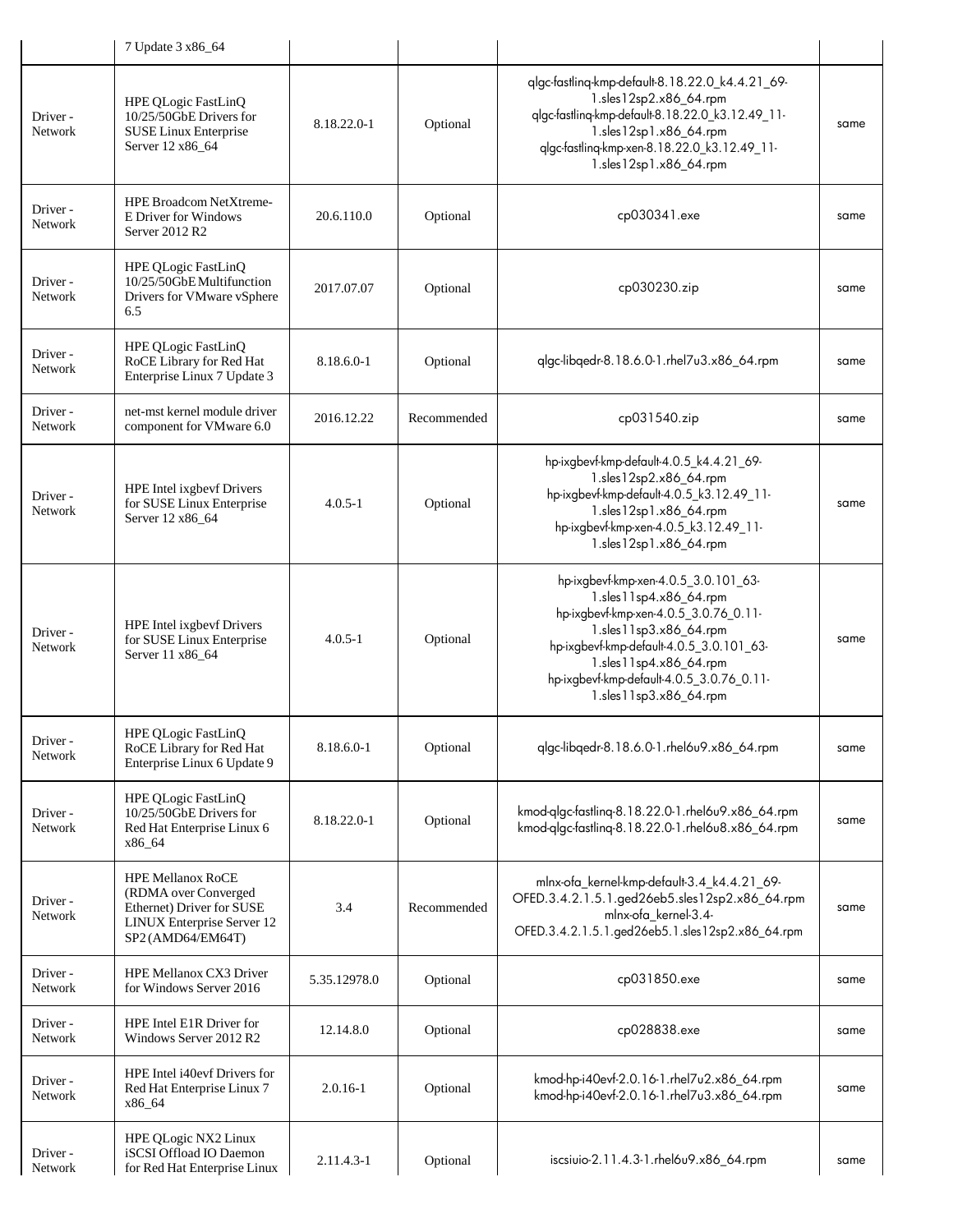|                     | 6 Update 9 x86_64                                                                                          |                |             |                                                                                                                                                                                                                                                                                                    |      |
|---------------------|------------------------------------------------------------------------------------------------------------|----------------|-------------|----------------------------------------------------------------------------------------------------------------------------------------------------------------------------------------------------------------------------------------------------------------------------------------------------|------|
| Driver -<br>Network | <b>HPE Broadcom NetXtreme-</b><br>E RoCE Library for SUSE<br>Linux Enterprise Server 11<br>SP <sub>4</sub> | 20.6.1.3       | Optional    | libbnxtre-20.6.1.3-sles11sp4.x86_64.rpm                                                                                                                                                                                                                                                            | same |
| Driver-<br>Network  | HPE Emulex 10/20 GbE<br>iSCSI Driver for Windows<br>Server 2012                                            | 11.2.1153.23   | Optional    | cp030667.exe                                                                                                                                                                                                                                                                                       | same |
| Driver -<br>Network | HPE Emulex 10/20GbE<br>iSCSI Drivers for Red Hat<br>Enterprise Linux 7 x86_64                              | 11.2.1226.13-1 | Optional    | kmod-be2iscsi-11.2.1226.13-1.rhel7u3.x86_64.rpm<br>kmod-be2iscsi-11.2.1226.13-1.rhel7u2.x86_64.rpm                                                                                                                                                                                                 | same |
| Driver-<br>Network  | HPE QLogic NX2 10/20GbE<br>Multifunction Drivers for<br>Red Hat Enterprise Linux 6<br>x86_64               | 7.14.19-1      | Optional    | kmod-netxtreme2-7.14.19-1.rhel6u8.x86_64.rpm<br>kmod-netxtreme2-7.14.19-1.rhel6u9.x86_64.rpm                                                                                                                                                                                                       | same |
| Driver -<br>Network | nmlx5_en driver component<br>for VMware 6.0                                                                | 2016.07.29     | Recommended | cp030575.zip                                                                                                                                                                                                                                                                                       | same |
| Driver -<br>Network | HPE Emulex 10/20GbE<br>iSCSI Drivers for SUSE<br>Linux Enterprise Server 11<br>x86_64                      | 11.2.1226.13-1 | Optional    | be2iscsi-kmp-xen-11.2.1226.13_3.0.76_0.11-<br>1.sles11sp3.x86_64.rpm<br>be2iscsi-kmp-xen-11.2.1226.13_3.0.101_63-<br>1.sles11sp4.x86_64.rpm<br>be2iscsi-kmp-default-11.2.1226.13_3.0.101_63-<br>1.sles11sp4.x86_64.rpm<br>be2iscsi-kmp-default-11.2.1226.13_3.0.76_0.11-<br>1.sles11sp3.x86_64.rpm | same |
| Driver-<br>Network  | HPE Intel igb Drivers for<br>VMware vSphere 6.0/6.5                                                        | 2017.07.07     | Optional    | cp031278.zip                                                                                                                                                                                                                                                                                       | same |
| Driver-<br>Network  | HPE Intel i40ea Driver for<br>Windows Server 2012                                                          | 1.6.102.0      | Optional    | cp031176.exe                                                                                                                                                                                                                                                                                       | same |
| Driver-<br>Network  | <b>HPE Mellanox CX3 Driver</b><br>for Windows Server 2012                                                  | 5.35.12978.0   | Optional    | cp031560.exe                                                                                                                                                                                                                                                                                       | same |
| Driver -<br>Network | HPE Emulex 10/20GbE<br>iSCSI Drivers for Red Hat<br>Enterprise Linux 6 x86_64                              | 11.2.1226.13-1 | Optional    | kmod-be2iscsi-11.2.1226.13-1.rhel6u8.x86_64.rpm<br>kmod-be2iscsi-11.2.1226.13-1.rhel6u9.x86_64.rpm                                                                                                                                                                                                 | same |
| Driver -<br>Network | HPE Broadcom NetXtreme-<br>E Drivers for SUSE Linux<br>Enterprise Server 12 x86_64                         | $1.7.25 - 1$   | Optional    | bnxt_en-kmp-default-1.7.25_k4.4.21_69-<br>1.sles12sp2.x86_64.rpm                                                                                                                                                                                                                                   | same |
| Driver -<br>Network | HPE Intel ixn/ixt Drivers for<br>Windows Server 2012 R2                                                    | 3.9.58.9103    | Optional    | cp031293.exe                                                                                                                                                                                                                                                                                       | same |
| Driver-<br>Network  | HPE QLogic NX2 Linux<br>iSCSI Offload IO Daemon<br>for SUSE Linux Enterprise<br>Server 11 SP3 x86_64       | $2.11.4.3 - 1$ | Optional    | iscsiuio-2.11.4.3-1.sles11sp3.x86_64.rpm                                                                                                                                                                                                                                                           | same |
| Driver-<br>Network  | HPE Intel ixn/ixt Drivers for<br>Windows Server 2012                                                       | 3.9.58.9103    | Optional    | cp031292.exe                                                                                                                                                                                                                                                                                       | same |
| Driver -<br>Network | HPE Intel igb Drivers for<br><b>SUSE Linux Enterprise</b><br>Server 12 x86_64                              | 5.3.5.7-1      | Optional    | hp-igb-kmp-default-5.3.5.7_k3.12.49_11-<br>1.sles12sp1.x86_64.rpm<br>hp-igb-kmp-default-5.3.5.7_k4.4.21_69-<br>1.sles12sp2.x86_64.rpm<br>hp-igb-kmp-xen-5.3.5.7_k3.12.49_11-<br>1.sles12sp1.x86_64.rpm                                                                                             | same |
|                     | HPE QLogic FastLinQ                                                                                        |                |             |                                                                                                                                                                                                                                                                                                    |      |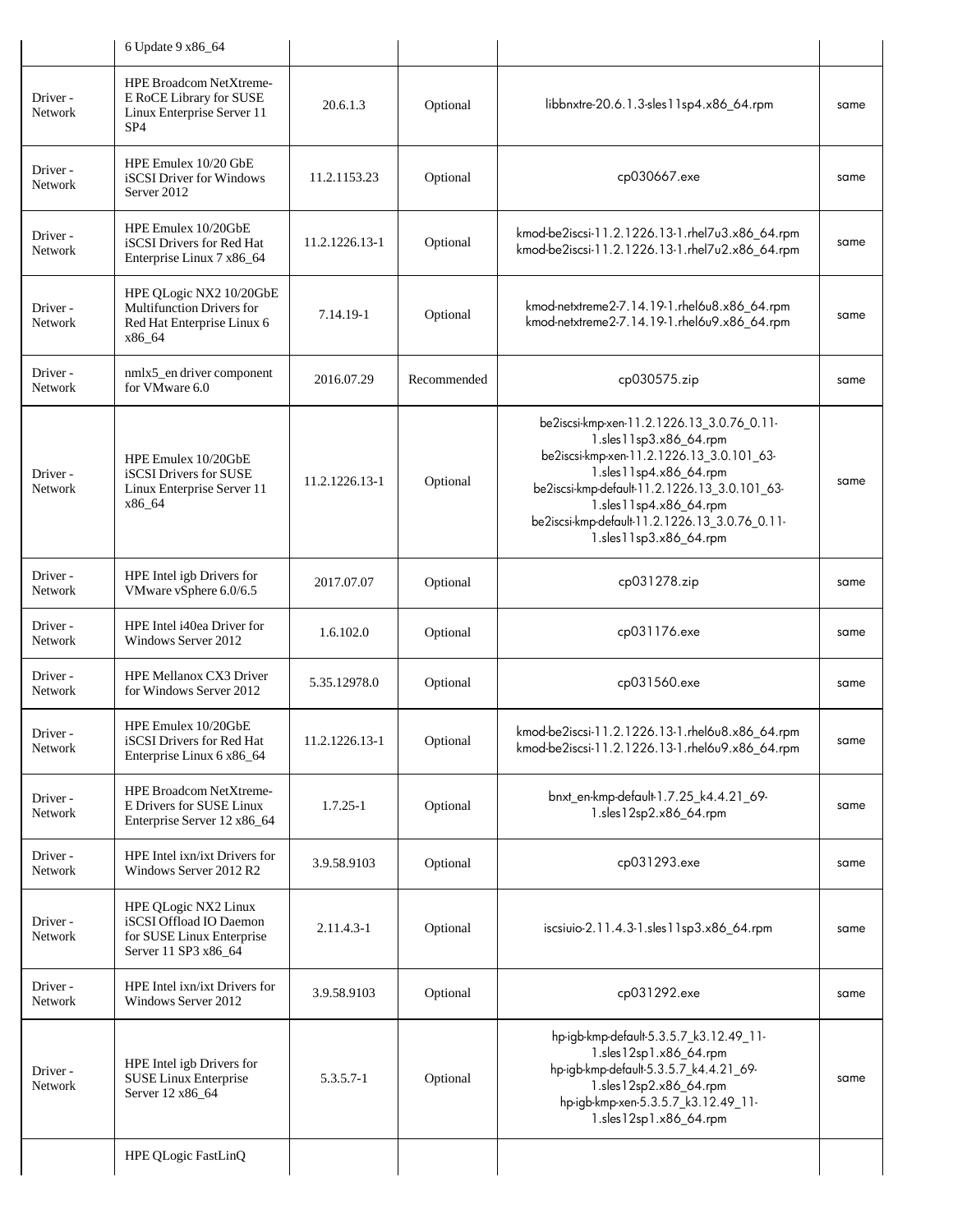| Driver-<br>Network                                                                      | <b>RoCE Library for SUSE</b><br>Linux Enterprise Server 11<br>SP <sub>4</sub>                                                   | 8.18.6.0-1             | Optional    | qlgc-libqedr-8.18.6.0-1.sles11sp4.x86_64.rpm                                                                                                                                                                                                                           | same |
|-----------------------------------------------------------------------------------------|---------------------------------------------------------------------------------------------------------------------------------|------------------------|-------------|------------------------------------------------------------------------------------------------------------------------------------------------------------------------------------------------------------------------------------------------------------------------|------|
| Driver -<br>Network                                                                     | <b>HPE Mellanox RoCE</b><br>(RDMA over Converged<br>Ethernet) Driver for Red Hat<br>Enterprise Linux 7 Update 2<br>$(x86_64)$   | 3.4                    | Recommended | mlnx-ofa_kernel-3.4-<br>OFED.3.4.2.1.5.1.ged26eb5.1.rhel7u2.x86_64.rpm<br>kmod-mlnx-ofa kernel-3.4-<br>OFED.3.4.2.1.5.1.ged26eb5.rhel7u2.x86_64.rpm                                                                                                                    | same |
| Driver -<br>Network                                                                     | HPE Intel i40e Drivers for<br>SUSE Linux Enterprise<br>Server 12 x86_64                                                         | $2.0.19 - 1$           | Optional    | hp-i40e-kmp-default-2.0.19_k3.12.49_11-<br>1.sles12sp1.x86_64.rpm<br>hp-i40e-kmp-xen-2.0.19_k3.12.49_11-<br>1.sles12sp1.x86_64.rpm<br>hp-i40e-kmp-default-2.0.19_k4.4.21_69-<br>1.sles12sp2.x86_64.rpm                                                                 | same |
| Driver -<br>Network                                                                     | HPE Broadcom NetXtreme-<br>E RoCE Kernel Driver for<br>SUSE Linux Enterprise<br>Server 11 SP4                                   | $20.6.1.6 - 1$         | Optional    | bnxt_re-kmp-xen-20.6.1.6_3.0.101_63-<br>1.sles11sp4.x86_64.rpm<br>bnxt_re-kmp-default-20.6.1.6_3.0.101_63-<br>1.sles11sp4.x86_64.rpm                                                                                                                                   | same |
| Driver -<br>Network                                                                     | <b>HPE Mellanox RoCE</b><br>(RDMA over Converged<br>Ethernet) Driver for SUSE<br>LINUX Enterprise Server 11<br>SP4 AMD64/EM64T) | 3.4                    | Recommended | mlnx-ofa_kernel-kmp-xen-3.4_3.0.101_63-<br>OFED.3.4.2.1.5.1.ged26eb5.sles11sp4.x86_64.rpm<br>mlnx-ofa_kernel-3.4-<br>OFED.3.4.2.1.5.1.ged26eb5.1.sles11sp4.x86_64.rpm<br>mlnx-ofa_kernel-kmp-default-3.4_3.0.101_63-<br>OFED.3.4.2.1.5.1.ged26eb5.sles11sp4.x86_64.rpm | same |
| Driver-<br>Network                                                                      | HPE QLogic NX2 Linux<br>iSCSI Offload IO Daemon<br>for SUSE Linux Enterprise<br>Server 11 SP4 x86_64                            | 2.11.4.3-1             | Optional    | iscsiuio-2.11.4.3-1.sles11sp4.x86_64.rpm                                                                                                                                                                                                                               | same |
| Driver-<br><b>Storage Fibre</b><br>Channel and<br>Fibre<br>Channel<br>Over<br>Ethernet  | SUSE Linux Enterprise<br>Server 11 (AMD64/EM64T)<br>FC Driver Kit for HPE<br>Qlogic HBAs and mezzanine<br><b>HBAs</b>           | 8.07.00.50.11.3-<br>k3 | Recommended | qlgc-qla2xxx-kmp-xen-<br>8.07.00.50.11.3_k3_3.0.101_63-<br>1.sles11sp4.x86_64.rpm<br>qlgc-qla2xxx-kmp-default-<br>8.07.00.50.11.3_k3_3.0.101_63-<br>1.sles11sp4.x86_64.rpm                                                                                             | same |
| Driver-<br><b>Storage Fibre</b><br>Channel and<br>Fibre<br>Channel<br>Over<br>Ethernet  | SUSE Linux Enterprise<br>Server 12 FC Driver Kit for<br>HPE Emulex HBAs and<br>mezzanine HBAs                                   | 11.2.254.6             | Recommended | elx-lpfc-kmp-default-11.2.254.6_k3.12.49_11-<br>1.sles12sp1.x86_64.rpm<br>elx-lpfc-kmp-xen-11.2.254.6_k3.12.49_11-<br>1.sles12sp1.x86_64.rpm<br>elx-lpfc-kmp-default-11.2.254.6_k4.4.21_69-<br>1.sles12sp2.x86_64.rpm                                                  | same |
| Driver -<br><b>Storage Fibre</b><br>Channel and<br>Fibre<br>Channel<br>Over<br>Ethernet | <b>HPE Storage Fibre Channel</b><br>Adapter Kit for the x64<br><b>Emulex Storport Driver</b>                                    | 11.2.139.0             | Recommended | cp030866.exe                                                                                                                                                                                                                                                           | same |
| Driver -<br><b>Storage Fibre</b><br>Channel and<br>Fibre<br>Channel<br>Over<br>Ethernet | HPE Storage Fibre Channel<br>Over Ethernet Adapter Kit<br>for the x64 Emulex Storport<br>Driver                                 | 11.2.1135.0            | Recommended | cp030868.exe                                                                                                                                                                                                                                                           | same |
| Driver -<br>Storage Fibre<br>Channel and<br>Fibre<br>Channel                            | Red Hat Enterprise Linux 6<br>Server (x86-64) FC Driver<br>Kit for HPE Emulex HBAs                                              | 11.2.254.6             | Recommended | kmod-elx-lpfc-11.2.254.6-1.rhel6u9.x86_64.rpm<br>kmod-elx-lpfc-11.2.254.6-1.rhel6u8.x86_64.rpm                                                                                                                                                                         | same |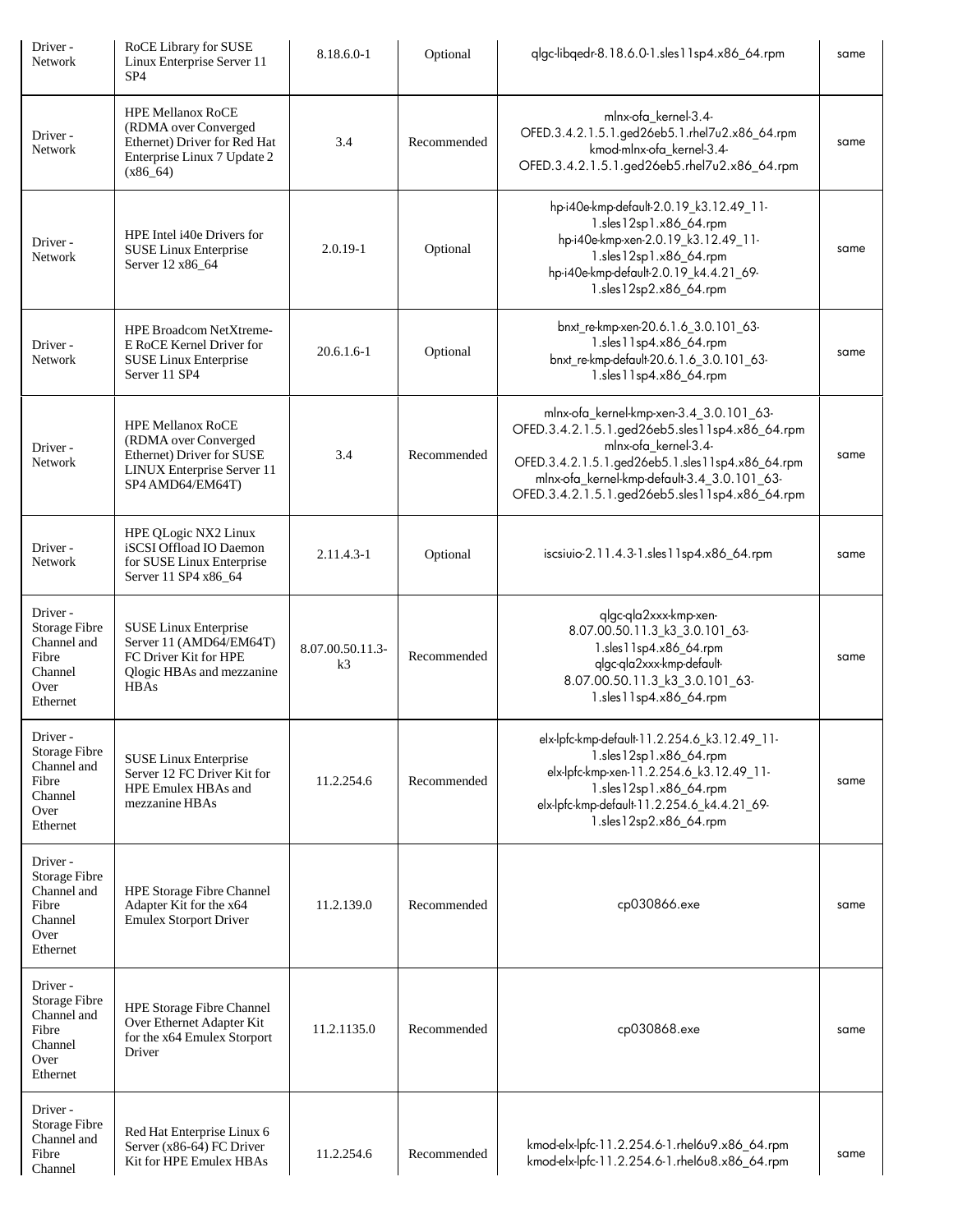| Over<br>Ethernet                                                                        | and mezzanine HBAs                                                                                                            |                                    |             |                                                                                                                                                                                                                                                                                                                                                                           |      |
|-----------------------------------------------------------------------------------------|-------------------------------------------------------------------------------------------------------------------------------|------------------------------------|-------------|---------------------------------------------------------------------------------------------------------------------------------------------------------------------------------------------------------------------------------------------------------------------------------------------------------------------------------------------------------------------------|------|
| Driver -<br><b>Storage Fibre</b><br>Channel and<br>Fibre<br>Channel<br>Over<br>Ethernet | HPE Storage Fibre Channel<br>Adapter Kit for the QLogic<br><b>Storport Driver for Windows</b><br>Server 2016                  | 9.2.4.21                           | Recommended | cp031135.exe                                                                                                                                                                                                                                                                                                                                                              | same |
| Driver -<br><b>Storage Fibre</b><br>Channel and<br>Fibre<br>Channel<br>Over<br>Ethernet | Red Hat Enterprise Linux 7<br>Server FC Driver Kit for<br>HPE QLogic HBAs and<br>mezzanine HBAs                               | 8.07.00.50.07.0-<br>k <sub>3</sub> | Recommended | kmod-qlgc-qla2xxx-8.07.00.50.07.0_k3-<br>1.rhel7u3.x86_64.rpm<br>kmod-qlgc-qla2xxx-8.07.00.50.07.0_k3-<br>1.rhel7u2.x86_64.rpm                                                                                                                                                                                                                                            | same |
| Driver-<br><b>Storage Fibre</b><br>Channel and<br>Fibre<br>Channel<br>Over<br>Ethernet  | SUSE Linux Enterprise<br>Server 12 FC Driver Kit for<br>HPE QLogic HBAs and<br>mezzanine HBAs                                 | 8.07.00.50.12.0-<br>k <sub>3</sub> | Recommended | qlgc-qla2xxx-kmp-default-<br>8.07.00.50.12.0_k3_k3.12.49_11-<br>1.sles12sp1.x86_64.rpm<br>qlgc-qla2xxx-kmp-default-<br>8.07.00.50.12.2_k3_k4.4.21_69-<br>1.sles12sp2.x86_64.rpm<br>qlgc-qla2xxx-kmp-xen-<br>8.07.00.50.12.0_k3_k3.12.49_11-<br>1.sles12sp1.x86_64.rpm                                                                                                     | same |
| Driver -<br><b>Storage Fibre</b><br>Channel and<br>Fibre<br>Channel<br>Over<br>Ethernet | Red Hat Enterprise Linux 6<br>Server (x86-64) FC Driver<br>Kit for HPE Qlogic HBAs<br>and mezzanine HBAs                      | 8.07.00.50.06.0-<br>k3             | Recommended | kmod-qlgc-qla2xxx-8.07.00.50.06.0_k3-<br>1.rhel6u9.x86_64.rpm<br>kmod-qlgc-qla2xxx-8.07.00.50.06.0_k3-<br>1.rhel6u8.x86_64.rpm                                                                                                                                                                                                                                            | same |
| Driver -<br><b>Storage Fibre</b><br>Channel and<br>Fibre<br>Channel<br>Over<br>Ethernet | SUSE Linux Enterprise<br>Server 12 FCoE Driver Kit<br>for HPE Emulex(BRCM)<br>CNAs and mezzanine CNAs                         | 11.2.1226.2                        | Recommended | brcmfcoe-kmp-default-11.2.1226.2_k4.4.21_69-<br>1.sles12sp2.x86_64.rpm<br>brcmfcoe-kmp-xen-11.2.1226.2_k3.12.49_11-<br>1.sles12sp1.x86_64.rpm<br>brcmfcoe-kmp-default-11.2.1226.2_k3.12.49_11-<br>1.sles12sp1.x86_64.rpm                                                                                                                                                  | same |
| Driver -<br><b>Storage Fibre</b><br>Channel and<br>Fibre<br>Channel<br>Over<br>Ethernet | HPE Storage Fibre Channel<br>Adapter Kit for the QLogic<br><b>Storport Driver for Windows</b><br>Server 2012 and 2012 R2      | 9.2.4.21                           | Recommended | cp031136.exe                                                                                                                                                                                                                                                                                                                                                              | same |
| Driver-<br><b>Storage Fibre</b><br>Channel and<br>Fibre<br>Channel<br>Over<br>Ethernet  | Red Hat Enterprise Linux 7<br>Server FC Driver Kit for<br>HPE Emulex HBAs and<br>mezzanine HBAs                               | 11.2.254.6                         | Recommended | kmod-elx-lpfc-11.2.254.6-1.rhel7u3.x86 64.rpm<br>kmod-elx-lpfc-11.2.254.6-1.rhel7u2.x86_64.rpm                                                                                                                                                                                                                                                                            | same |
| Driver -<br><b>Storage Fibre</b><br>Channel and<br>Fibre<br>Channel<br>Over<br>Ethernet | <b>SUSE Linux Enterprise</b><br>Server 11 (AMD64/EM64T)<br>FCoE Driver Kit for HPE<br>Emulex(BRCM) CNAs and<br>mezzanine CNAs | 11.2.1226.2                        | Recommended | brcmfcoe-kmp-xen-11.2.1226.2_3.0.76_0.11-<br>1.sles11sp3.x86_64.rpm<br>brcmfcoe-kmp-trace-11.2.1226.2_3.0.101_63-<br>1.sles11sp4.x86_64.rpm<br>brcmfcoe-kmp-default-11.2.1226.2_3.0.101_63-<br>1.sles11sp4.x86_64.rpm<br>brcmfcoe-kmp-default-11.2.1226.2_3.0.76_0.11-<br>1.sles11sp3.x86_64.rpm<br>brcmfcoe-kmp-trace-11.2.1226.2_3.0.76_0.11-<br>1.sles11sp3.x86_64.rpm | same |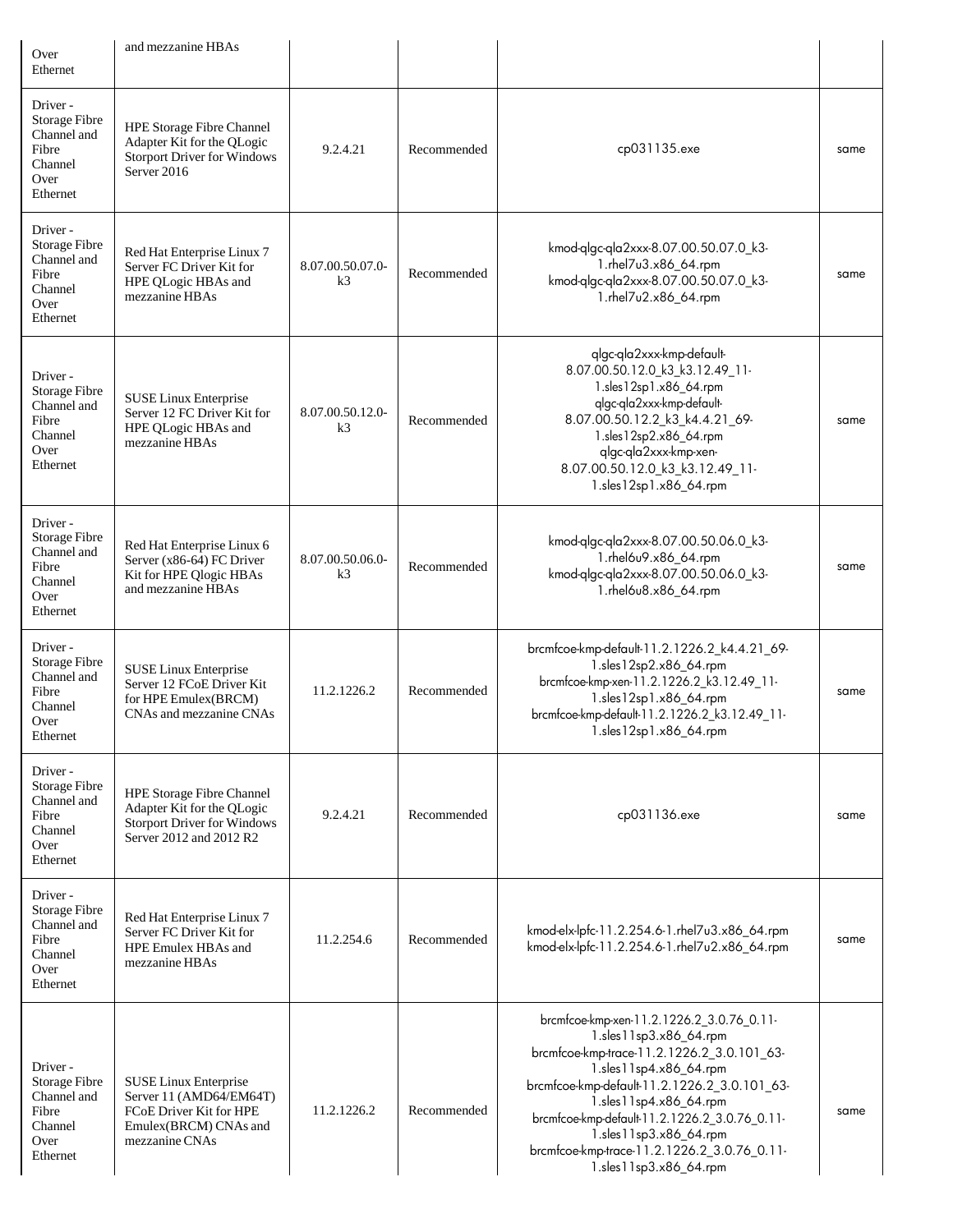|                                                                                         |                                                                                                                                       |                   |             | brcmfcoe-kmp-xen-11.2.1226.2_3.0.101_63-<br>1.sles11sp4.x86_64.rpm                                                                                                                                                                                                                                                                                                                                                                        |      |
|-----------------------------------------------------------------------------------------|---------------------------------------------------------------------------------------------------------------------------------------|-------------------|-------------|-------------------------------------------------------------------------------------------------------------------------------------------------------------------------------------------------------------------------------------------------------------------------------------------------------------------------------------------------------------------------------------------------------------------------------------------|------|
| Driver -<br>Storage Fibre<br>Channel and<br>Fibre<br>Channel<br>Over<br>Ethernet        | Red Hat Enterprise Linux 6<br>Server (x86-64) FCoE<br>Driver Kit for HPE<br>Emulex(BRCM) CNAs and<br>mezzanine CNAs                   | 11.2.1226.2       | Recommended | kmod-brcmfcoe-11.2.1226.2-1.rhel6u8.x86_64.rpm<br>kmod-brcmfcoe-11.2.1226.2-1.rhel6u9.x86_64.rpm                                                                                                                                                                                                                                                                                                                                          | same |
| Driver-<br><b>Storage Fibre</b><br>Channel and<br>Fibre<br>Channel<br>Over<br>Ethernet  | Red Hat Enterprise Linux 7<br>Server FCoE Driver Kit for<br>HPE Emulex(BRCM) CNAs<br>and mezzanine CNAs                               | 11.2.1226.2       | Recommended | kmod-brcmfcoe-11.2.1226.2-1.rhel7u2.x86_64.rpm<br>kmod-brcmfcoe-11.2.1226.2-1.rhel7u3.x86_64.rpm                                                                                                                                                                                                                                                                                                                                          | same |
| Driver -<br><b>Storage Fibre</b><br>Channel and<br>Fibre<br>Channel<br>Over<br>Ethernet | <b>SUSE Linux Enterprise</b><br>Server 11 (AMD64/EM64T)<br>FC Driver Kit for HPE<br>Emulex HBAs and<br>mezzanine HBAs                 | 11.2.254.6        | Recommended | elx-lpfc-kmp-xen-11.2.254.6_3.0.101_63-<br>1.sles11sp4.x86_64.rpm<br>elx-lpfc-kmp-xen-11.2.254.6_3.0.76_0.11-<br>1.sles11sp3.x86_64.rpm<br>elx-lpfc-kmp-default-11.2.254.6_3.0.76_0.11-<br>1.sles11sp3.x86_64.rpm<br>elx-lpfc-kmp-trace-11.2.254.6_3.0.101_63-<br>1.sles11sp4.x86_64.rpm<br>elx-lpfc-kmp-default-11.2.254.6_3.0.101_63-<br>1.sles11sp4.x86_64.rpm<br>elx-lpfc-kmp-trace-11.2.254.6_3.0.76_0.11-<br>1.sles11sp3.x86_64.rpm | same |
| Driver -<br>Storage<br>Controller                                                       | HPE H2xx SAS/SATA Host<br><b>Bus Adapter Driver for</b><br>Microsoft Windows Server<br>2012 R2 64-bit Editions                        | 2.68.64.1(B)      | Optional    | cp032453.exe                                                                                                                                                                                                                                                                                                                                                                                                                              | same |
| Driver-<br>Storage<br>Controller                                                        | <b>HPE ProLiant Smart Array</b><br>HPCISSS3 Controller Driver<br>for 64-bit Microsoft<br>Windows Server 2012/2012<br>R2/2016 Editions | 100.20.0.64       | Recommended | cp032801.exe                                                                                                                                                                                                                                                                                                                                                                                                                              | same |
| Driver-<br>Storage<br>Controller                                                        | HPE Smart Array Gen10<br><b>Controller Driver for</b><br>Windows Server 2012 R2<br>and Windows Server 2016                            | 63.32.0.64        | Recommended | cp031487.exe                                                                                                                                                                                                                                                                                                                                                                                                                              | same |
| Driver -<br>Storage<br>Controller                                                       | <b>HPE ProLiant Smart Array</b><br>Controller Driver for<br>VMware vSphere 6.5<br>(Driver Component).                                 | 2017.03.13        | Recommended | cp032016.zip                                                                                                                                                                                                                                                                                                                                                                                                                              | same |
| Driver-<br>Storage<br>Controller                                                        | <b>HPE ProLiant Smart Array</b><br>Controller (64-bit) Driver for<br><b>SUSE LINUX Enterprise</b><br>Server 11 (64-bit)               | 3.4.20-100        | Recommended | hpsa-kmp-xen-3.4.20-100.sles11sp4.x86_64.rpm<br>hpsa-kmp-xen-3.4.20-100.sles11sp3.x86_64.rpm<br>hpsa-kmp-default-3.4.20-100.sles11sp3.x86_64.rpm<br>hpsa-kmp-default-3.4.20-100.sles11sp4.x86_64.rpm                                                                                                                                                                                                                                      | same |
| Driver -<br>Storage<br>Controller                                                       | <b>HPE ProLiant Smart Array</b><br>Controller (64-bit) Driver for<br>SUSE LINUX Enterprise<br>Server 12 (64-bit)                      | 3.4.20-100        | Recommended | hpsa-kmp-default-3.4.20-100.sles12sp1.x86_64.rpm<br>hpsa-kmp-xen-3.4.20-100.sles12sp1.x86_64.rpm<br>hpsa-kmp-default-3.4.20-100.sles12sp2.x86_64.rpm                                                                                                                                                                                                                                                                                      | same |
| Driver-<br>Storage<br>Controller                                                        | <b>HPE Dynamic Smart Array</b><br><b>B140i SATA RAID</b><br>Controller Driver for Red<br>Hat Enterprise Linux 7<br>(AMD64/EM64T)      | $1.2.10 - 115(A)$ | Recommended | kmod-hpdsa-1.2.10-115.rhel7u2.x86_64.rpm<br>kmod-hpdsa-1.2.10-115.rhel7u3.x86_64.rpm                                                                                                                                                                                                                                                                                                                                                      | same |
|                                                                                         | <b>HPE ProLiant Smart Array</b>                                                                                                       |                   |             |                                                                                                                                                                                                                                                                                                                                                                                                                                           |      |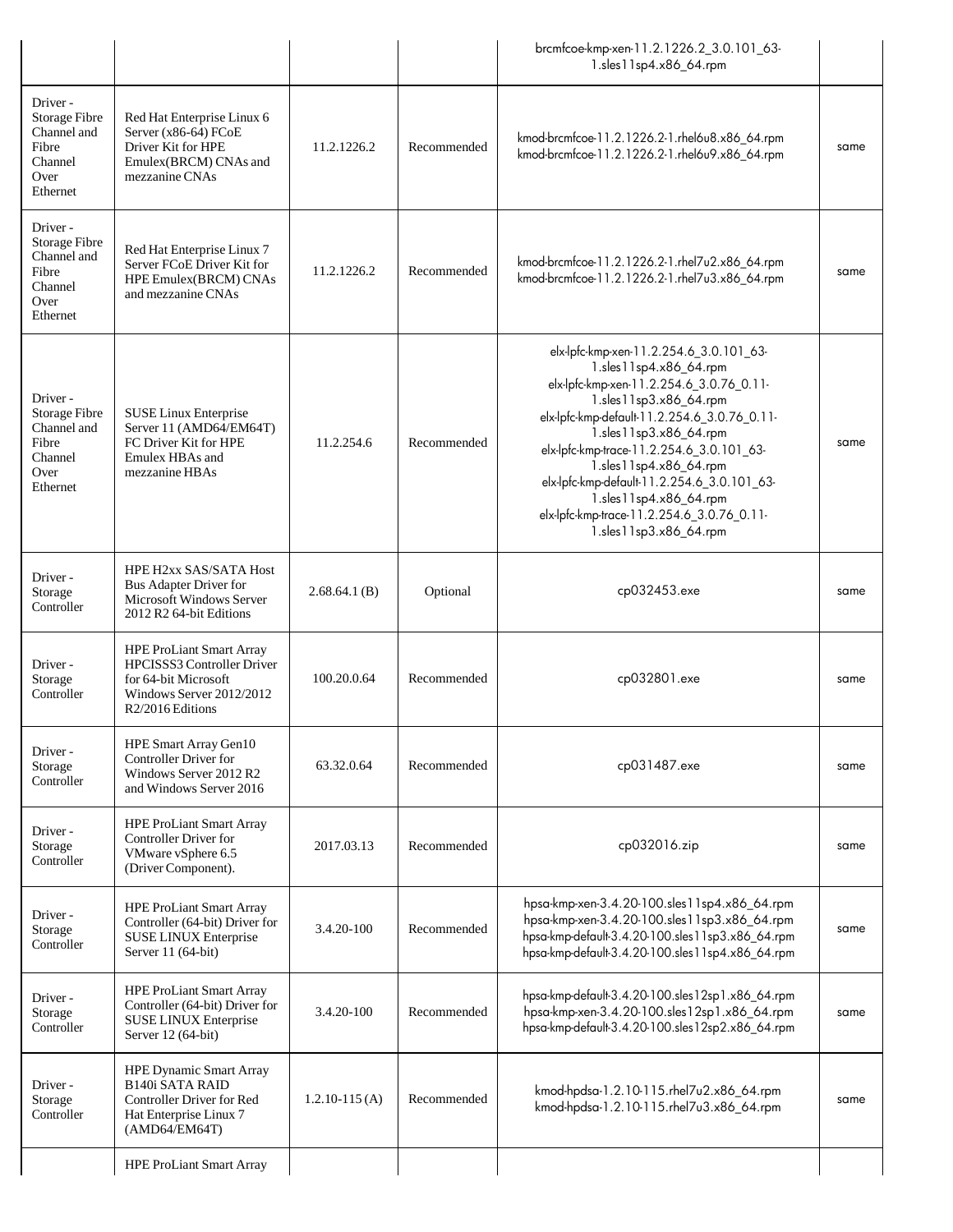| Driver -<br>Storage<br>Controller | Controller Driver for<br>VMware vSphere 6.0<br>(Driver Component).                                                                           | 2016.11.18(A)         | Recommended | cp032278.zip                                                                                                                                                                                                                                                 | same   |
|-----------------------------------|----------------------------------------------------------------------------------------------------------------------------------------------|-----------------------|-------------|--------------------------------------------------------------------------------------------------------------------------------------------------------------------------------------------------------------------------------------------------------------|--------|
| Driver -<br>Storage<br>Controller | <b>HPE ProLiant Gen10 Smart</b><br>Array Controller<br>(AMD64/EM64T) Driver for<br><b>SUSE LINUX Enterprise</b><br>Server 12 (AMD64/EM64T)   | 1.0.4-101             | Recommended | smartpqi-kmp-default-1.0.4-101.sles12sp2.x86_64.rpm                                                                                                                                                                                                          | same   |
| Driver -<br>Storage<br>Controller | HPE ProLiant Gen10 Smart<br>Array Controller<br>(AMD64/EM64T) Driver for<br>Red Hat Enterprise Linux 7<br>(AMD64/EM64T)                      | 1.0.4-101             | Recommended | kmod-smartpqi-1.0.4-101.rhel7u3.x86_64.rpm                                                                                                                                                                                                                   | same   |
| Driver-<br>Storage<br>Controller  | <b>HPE ProLiant Smart Array</b><br>Controller (64-bit) Driver for<br>Red Hat Enterprise Linux 6<br>$(64-bit)$                                | 3.4.20-100            | Recommended | kmod-hpsa-3.4.20-100.rhel6u9.x86_64.rpm<br>kmod-hpsa-3.4.20-100.rhel6u8.x86_64.rpm                                                                                                                                                                           | same   |
| Driver -<br>Storage<br>Controller | <b>HPE Dynamic Smart Array</b><br><b>B140i SATA RAID</b><br><b>Controller Driver for SUSE</b><br>LINUX Enterprise Server 12<br>(AMD64/EM64T) | $1.2.10 - 115(A)$     | Recommended | hpdsa-kmp-xen-1.2.10-115.sles12sp1.x86_64.rpm<br>hpdsa-kmp-default-1.2.10-115.sles12sp2.x86_64.rpm<br>hpdsa-kmp-default-1.2.10-115.sles12sp1.x86_64.rpm                                                                                                      | same   |
| Driver -<br>Storage<br>Controller | HPE H2xx SAS/SATA Host<br>Bus Adapter Driver for Red<br>Hat Enterprise Linux 6 (64-<br>bit)                                                  | 15.10.04.00-10<br>(A) | Recommended | kmod-mpt2sas-15.10.04.00-10.rhel6u8.x86_64.rpm                                                                                                                                                                                                               | same   |
| Driver -<br>Storage<br>Controller | HPE H2xx SAS/SATA Host<br>Bus Adapter Driver for<br>Microsoft Windows Server<br>2012 64-bit Editions                                         | 2.68.64.0(B)          | Recommended | cp032610.exe                                                                                                                                                                                                                                                 | same   |
| Driver-<br>Storage<br>Controller  | HPE H2xx SAS/SATA Host<br>Bus Adapter Driver for<br>SUSE LINUX Enterprise<br>Server 11 (64-bit)                                              | 15.10.04.00-5<br>(B)  | Recommended | lsi-mpt2sas-kmp-default-15.10.02.00-<br>6.sles11sp3.x86_64.rpm<br>lsi-mpt2sas-kmp-default-15.10.04.00-<br>5.sles11sp4.x86_64.rpm<br>lsi-mpt2sas-kmp-xen-15.10.02.00-<br>6.sles11sp3.x86_64.rpm<br>lsi-mpt2sas-kmp-xen-15.10.04.00-<br>5.sles11sp4.x86_64.rpm | same   |
| Driver-<br>Storage<br>Controller  | <b>HPE Dynamic Smart Array</b><br>B140i Controller Driver for<br>VMware vSphere 6.5<br>(Driver Component).                                   | 2016.10.21            | Recommended | cp031035.zip                                                                                                                                                                                                                                                 | same   |
| Driver -<br>Storage<br>Controller | HPE ProLiant Gen10 Smart<br>Array Controller<br>(AMD64/EM64T) Driver for<br>Red Hat Enterprise Linux 6<br>(AMD64/EM64T)                      | 1.0.4-101             | Recommended | kmod-smartpqi-1.0.4-101.rhel6u9.x86_64.rpm                                                                                                                                                                                                                   | update |
| Driver -<br>Storage<br>Controller | HPE H2xx SAS/SATA Host<br>Bus Adapter Driver for Red<br>Hat Enterprise Linux 7 (64-<br>bit)                                                  | 15.10.05.00-3<br>(A)  | Recommended | kmod-mpt2sas-15.10.04.00-8.rhel7u2.x86_64.rpm<br>kmod-mpt2sas-15.10.05.00-3.rhel7u3.x86_64.rpm                                                                                                                                                               | same   |
| Driver-<br>Storage<br>Controller  | <b>HP Dynamic Smart Array</b><br>B140i Controller Driver for<br>VMware vSphere 6.0<br>(Driver Component).                                    | 2016.04.18            | Recommended | cp028914.zip                                                                                                                                                                                                                                                 | same   |
| Driver -<br>Storage<br>Controller | HPE H2xx SAS/SATA Host<br>Bus Adapter (64-bit) Driver<br>for vSphere 6.5 (Driver                                                             | 2017.01.20(A)         | Optional    | cp032277.zip                                                                                                                                                                                                                                                 | same   |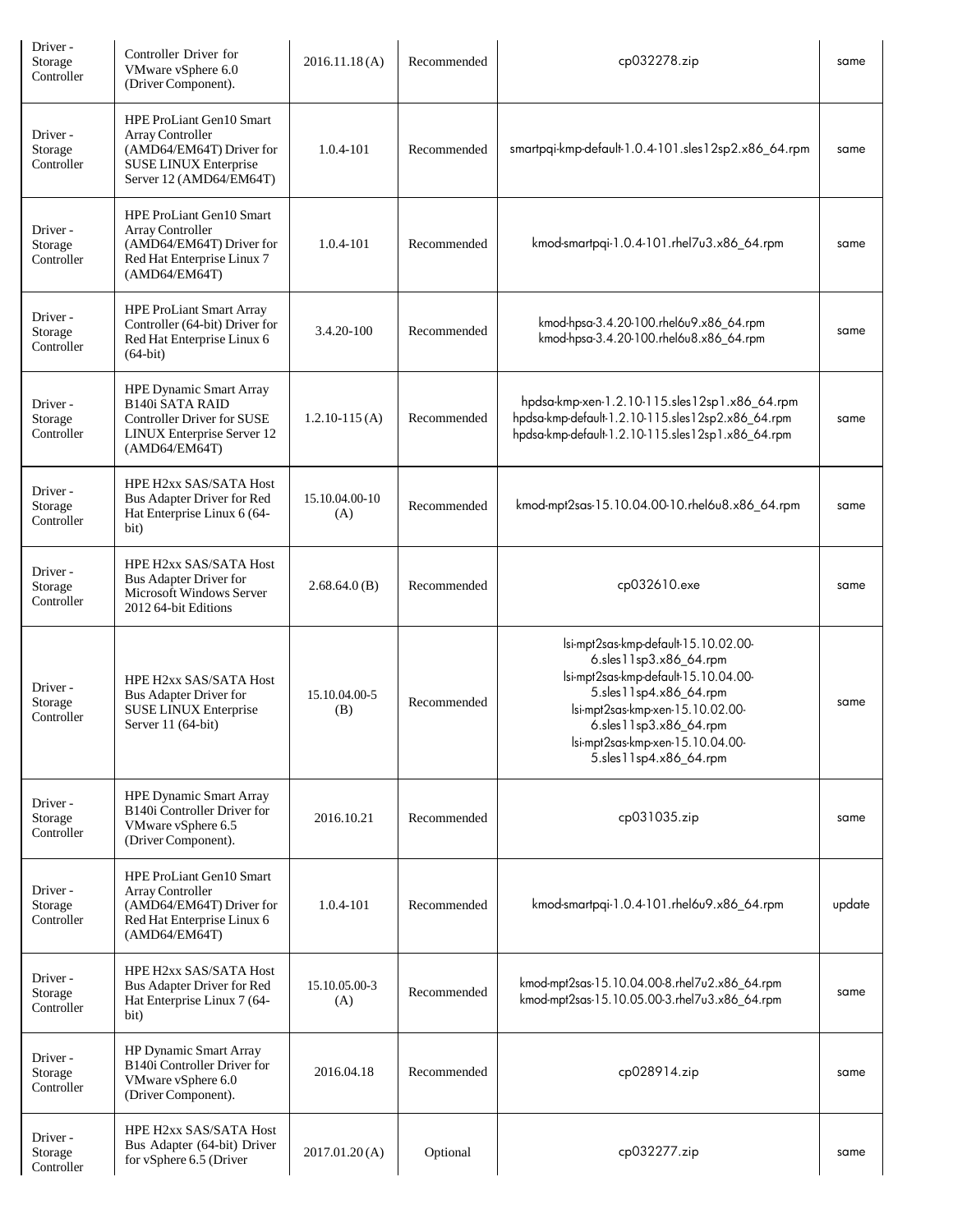|                                   | Component).                                                                                                                                  |                      |             |                                                                                                                                                                                                          |        |
|-----------------------------------|----------------------------------------------------------------------------------------------------------------------------------------------|----------------------|-------------|----------------------------------------------------------------------------------------------------------------------------------------------------------------------------------------------------------|--------|
| Driver -<br>Storage<br>Controller | HPE H2xx SAS/SATA Host<br>Bus Adapter Driver for<br>SUSE LINUX Enterprise<br>Server 12 (64-bit)                                              | 15.10.05.00-4<br>(A) | Recommended | lsi-mpt2sas-kmp-default-15.10.04.00-<br>7.sles12sp1.x86_64.rpm<br>lsi-mpt2sas-kmp-xen-15.10.04.00-<br>7.sles12sp1.x86_64.rpm                                                                             | same   |
| Driver -<br>Storage<br>Controller | HPE Dynamic Smart Array<br><b>B140i SATA RAID</b><br><b>Controller Driver for Red</b><br>Hat Enterprise Linux 6<br>(AMD64/EM64T)             | $1.2.10 - 117(A)$    | Recommended | kmod-hpdsa-1.2.10-117.rhel6u9.x86_64.rpm<br>kmod-hpdsa-1.2.10-117.rhel6u8.x86_64.rpm                                                                                                                     | same   |
| Driver -<br>Storage<br>Controller | HPE H2xx SAS/SATA Host<br>Bus Adapter (64-bit) Driver<br>for vSphere 6.0 (Driver<br>Component).                                              | 2016.03.21(A)        | Optional    | cp031478.zip                                                                                                                                                                                             | same   |
| Driver -<br>Storage<br>Controller | HPE H2xx SAS/SATA Host<br>Bus Adapter Driver for 64-<br>bit Microsoft Windows<br>Server 2016 Editions                                        | 2.68.64.2(B)         | Optional    | cp032270.exe                                                                                                                                                                                             | same   |
| Driver-<br>Storage<br>Controller  | HPE Dynamic Smart Array<br><b>B140i SATA RAID</b><br><b>Controller Driver for SUSE</b><br><b>LINUX Enterprise Server 11</b><br>(AMD64/EM64T) | $1.2.10 - 115(A)$    | Recommended | hpdsa-kmp-xen-1.2.10-115.sles11sp3.x86_64.rpm<br>hpdsa-kmp-default-1.2.10-115.sles11sp3.x86_64.rpm<br>hpdsa-kmp-default-1.2.10-115.sles11sp4.x86_64.rpm<br>hpdsa-kmp-xen-1.2.10-115.sles11sp4.x86 64.rpm | same   |
| Driver-<br>Storage<br>Controller  | <b>HPE ProLiant Gen10 Smart</b><br>Array Controller<br>(AMD64/EM64T) Driver for<br>SUSE LINUX Enterprise<br>Server 11 (AMD64/EM64T)          | 1.0.4-101            | Recommended | smartpqi-kmp-xen-1.0.4-101.sles11sp4.x86_64.rpm<br>smartpqi-kmp-default-1.0.4-101.sles11sp4.x86_64.rpm                                                                                                   | update |
| Driver -<br>Storage<br>Controller | <b>HPE ProLiant Smart Array</b><br>Controller (64-bit) Driver for<br>Red Hat Enterprise Linux 7<br>$(64-bit)$                                | 3.4.20-100           | Recommended | kmod-hpsa-3.4.20-100.rhel7u3.x86_64.rpm<br>kmod-hpsa-3.4.20-100.rhel7u2.x86 64.rpm                                                                                                                       | same   |
| Driver -<br>System<br>Management  | iLO 3/4 Management<br><b>Controller Driver Package</b><br>for Windows Server 2008 to<br>Server 2012 R2                                       | 3.30.0.0             | Optional    | cp029429.exe                                                                                                                                                                                             | same   |
| Driver -<br>System<br>Management  | iLO 3/4 Channel Interface<br>Driver for Windows Server<br>2008 to Server 2012 R2                                                             | 3.30.0.0             | Optional    | cp029394.exe                                                                                                                                                                                             | same   |
| Driver -<br>System<br>Management  | <b>HPE ProLiant Gen9 Chipset</b><br><b>Identifier for Windows</b>                                                                            | 10.1.2.77            | Optional    | cp030228.exe                                                                                                                                                                                             | same   |
| Driver -<br>System<br>Management  | iLO 5 Channel Interface<br>Driver for Windows Server<br>2016                                                                                 | 4.0.0.0              | Optional    | cp030977.exe                                                                                                                                                                                             | same   |
| Driver-<br>System<br>Management   | iLO 3/4 Channel Interface<br>Driver for Windows Server<br>2016                                                                               | 3.30.0.0             | Optional    | cp030671.exe                                                                                                                                                                                             | same   |
| Driver -<br>System<br>Management  | iLO 3/4 Management<br><b>Controller Driver Package</b><br>for Windows Server 2016                                                            | 3.30.0.0             | Optional    | cp030672.exe                                                                                                                                                                                             | same   |
| Driver-<br>System<br>Management   | iLO 5 Channel Interface<br>Driver for Windows Server<br>2012 R <sub>2</sub>                                                                  | 4.0.0.0              | Optional    | cp030976.exe                                                                                                                                                                                             | same   |
|                                   | Identifiers for Intel Xeon                                                                                                                   |                      |             |                                                                                                                                                                                                          |        |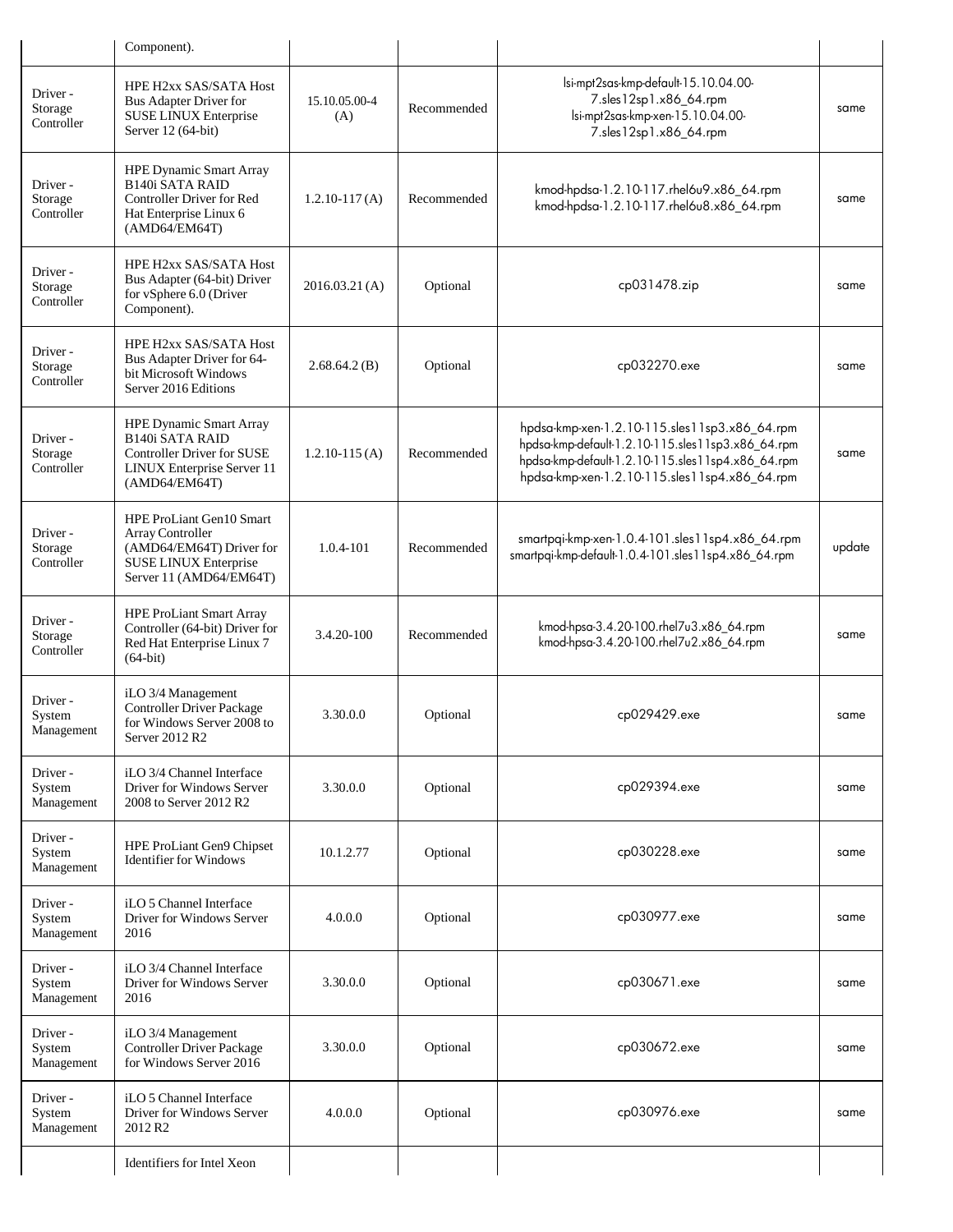| Driver -<br>Chipset                      | Processor Scalable Family<br>for Windows                                                                                                           | 10.1.2.85        | Optional    | cp030694.exe                                | same |
|------------------------------------------|----------------------------------------------------------------------------------------------------------------------------------------------------|------------------|-------------|---------------------------------------------|------|
| Driver-<br>Storage                       | HPE Smart Array S100i SR<br>Gen10 SW RAID Driver for<br>Windows Server 2012 R2<br>and Windows Server 2016                                          | 62.0.28.64       | Recommended | cp030473.exe                                | same |
| Driver-<br>Storage                       | Dynamic Smart Array B140i<br>Controller Driver for 64-bit<br><b>Microsoft Windows Server</b><br>2012/2016 Editions                                 | 62.12.0.64       | Recommended | cp028631.exe                                | same |
| Driver -<br>Video                        | Matrox G200eH Video<br>Controller Driver for<br>Windows Server 2016                                                                                | 9.15.1.184       | Optional    | cp032303.exe                                | same |
| Driver-<br>Video                         | Matrox G200eH3 Video<br><b>Controller Driver for</b><br>Windows Server 2012 R2                                                                     | 9.15.1.184       | Optional    | cp032304.exe                                | same |
| Driver-<br>Video                         | Matrox G200eH Video<br><b>Controller Driver for</b><br>Windows Server 2012 and<br>Server 2012 R2                                                   | 9.15.1.184       | Optional    | cp032302.exe                                | same |
| Driver-<br>Video                         | Matrox G200eH3 Video<br><b>Controller Driver for</b><br>Windows Server 2016                                                                        | 9.15.1.184       | Optional    | cp032305.exe                                | same |
| Driver -<br><b>Storage Tape</b>          | <b>HPE StoreEver Tape Drivers</b><br>for Microsoft Windows                                                                                         | 4.2.0.0          | Recommended | cp030019.exe                                | same |
| Firmware -<br><b>SAS</b> Storage<br>Disk | Supplemental Update /<br>Online ROM Flash<br>Component for Linux (x64) -<br>MB2000JFDSL and<br>MB4000JFDSN Drives                                  | HPD3             | Recommended | firmware-hdd-46fc43ab26-HPD3-1.1.x86_64.rpm | same |
| Firmware -<br><b>SAS</b> Storage<br>Disk | Online ROM Flash<br><b>Component for Windows</b><br>(x64) - MO0400JFFCF,<br>MO0800JFFCH,<br>MO1600JFFCK, and<br>MO3200JFFCL Drives                 | HPD4(C)          | Optional    | cp031921.exe                                | same |
| Firmware -<br><b>SAS</b> Storage<br>Disk | Supplemental Update /<br>Online ROM Flash<br>Component for Linux (x64) -<br>EG0300FCSPH,<br>EG0450FCSPK,<br>EG0600FCSPL, and<br>EG0900FCSPN Drives | HPD <sub>2</sub> | Recommended | firmware-hdd-7c1a1734f9-HPD2-1.1.x86_64.rpm | same |
| Firmware -<br><b>SAS</b> Storage<br>Disk | Supplemental Update /<br>Online ROM Flash<br>Component for Linux (x64) -<br>MB4000JEXYA and<br>MB6000JEXYB Drives                                  | HPD <sub>6</sub> | Recommended | firmware-hdd-0f923833e9-HPD6-1.1.x86_64.rpm | same |
| Firmware -<br><b>SAS</b> Storage<br>Disk | Online ROM Flash<br>Component for Windows<br>$(x64)$ - MB4000JEFNC and<br>MB6000JEFND Drives                                                       | HPD5(C)          | Critical    | cp031912.exe                                | same |
| Firmware -<br><b>SAS</b> Storage<br>Disk | Supplemental Update /<br>Online ROM Flash<br>Component for Linux (x64) -<br>MM1000JEFRB and<br>MM2000JEFRC Drives                                  | HPD7             | Recommended | firmware-hdd-b04257b77b-HPD7-1.1.x86_64.rpm | same |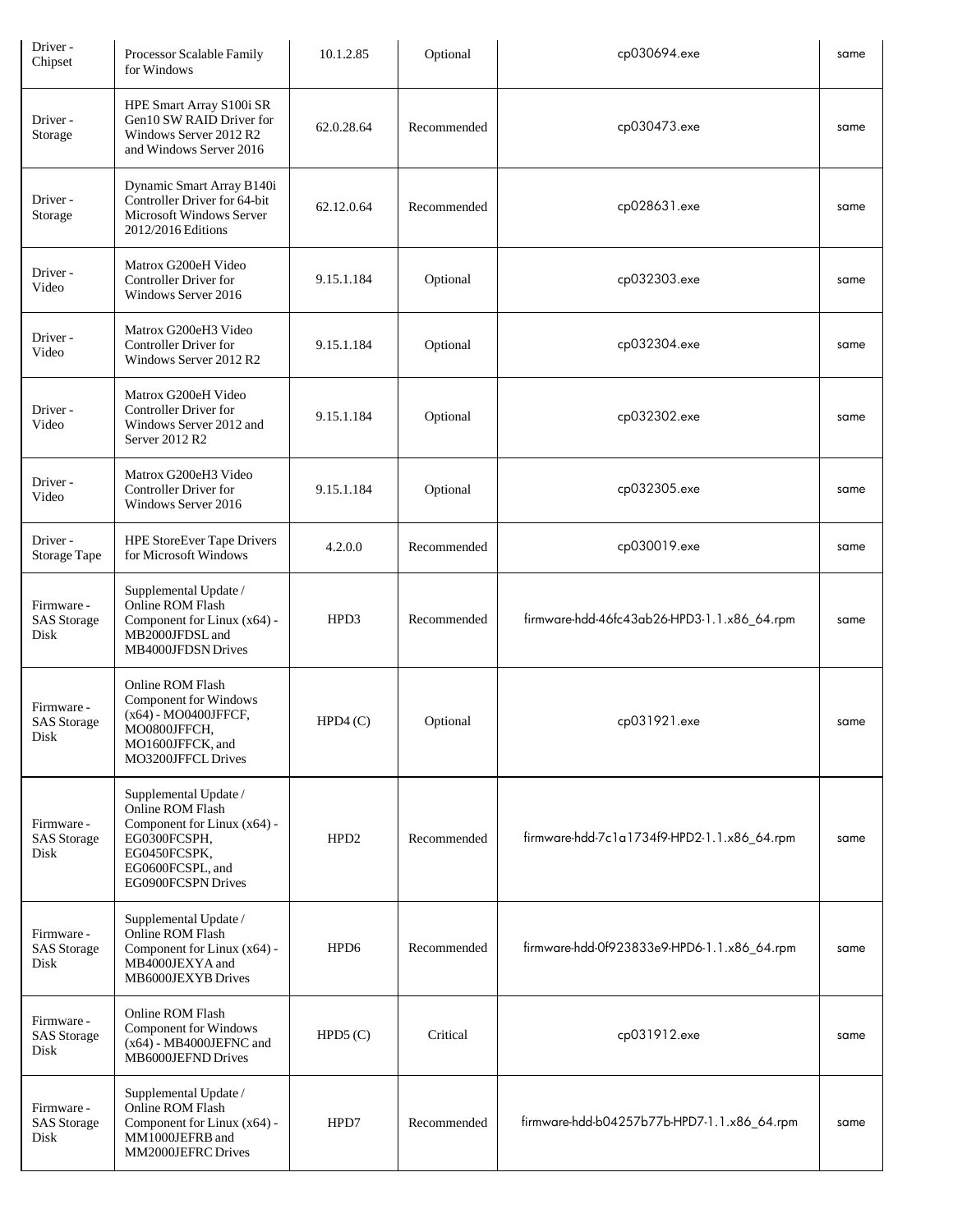| Firmware -<br><b>SAS</b> Storage<br>Disk | Online ROM Flash<br><b>Component for Windows</b><br>$(x64) - EG1800JEMDB$<br>Drives                                                                                                                | HPD3             | Recommended | cp032293.exe                                | same |
|------------------------------------------|----------------------------------------------------------------------------------------------------------------------------------------------------------------------------------------------------|------------------|-------------|---------------------------------------------|------|
| Firmware -<br><b>SAS</b> Storage<br>Disk | Online ROM Flash<br>Component for VMware<br>ESXi - EH000600JWCPF<br>and EH000900JWCPH<br>Drives                                                                                                    | HPD3             | Recommended | CP032353.zip                                | same |
| Firmware -<br><b>SAS</b> Storage<br>Disk | Supplemental Update /<br>Online ROM Flash<br>Component for Linux (x64) -<br>MB4000JEQNL and<br>MB6000JEQNN Drives                                                                                  | HPD7(C)          | Critical    | firmware-hdd-2cfaac41db-HPD7-3.1.x86_64.rpm | same |
| Firmware -<br><b>SAS</b> Storage<br>Disk | Supplemental Update /<br>Online ROM Flash<br>Component for Linux (x64) -<br>MO0200JEFNV,<br>MO0400JEFPA,<br>MO0800JEFPB,<br>MO1600JEFPC,<br>EO0200JEFPD,<br>EO0400JEFPE, and<br>EO0800JEFPF Drives | HPD1(C)          | Critical    | firmware-hdd-71af849f3b-HPD1-3.1.x86_64.rpm | same |
| Firmware -<br><b>SAS</b> Storage<br>Disk | Online ROM Flash<br>Component for VMware<br>ESXi - MB1000JVYZL,<br>MB2000JVYZN,<br>MB3000JVYZP, and<br>MB4000JVYZQ Drives                                                                          | HPD <sub>2</sub> | Recommended | CP032347.zip                                | same |
| Firmware -<br><b>SAS</b> Storage<br>Disk | Online ROM Flash<br>Component for VMware<br>ESXi - MB4000JEQNL and<br>MB6000JEQNN Drives                                                                                                           | HPD7(C)          | Critical    | CP031950.zip                                | same |
| Firmware -<br><b>SAS</b> Storage<br>Disk | Supplemental Update /<br>Online ROM Flash<br>Component for Linux $(x64)$ -<br>MB6000JVYYVDrives                                                                                                    | HPD <sub>2</sub> | Recommended | firmware-hdd-0595c2a887-HPD2-1.1.x86_64.rpm | same |
| Firmware -<br><b>SAS</b> Storage<br>Disk | Supplemental Update /<br>Online ROM Flash<br>Component for Linux (x64) -<br>EG000300JWBHR Drives                                                                                                   | HPD3(B)          | Recommended | firmware-hdd-2e4c61fc63-HPD3-2.1.x86_64.rpm | same |
| Firmware -<br><b>SAS</b> Storage<br>Disk | Supplemental Update /<br>Online ROM Flash<br>Component for Linux (x64) -<br>EG0300JFCKA,<br>EG0600JEMCV,<br>EG0900JFCKB, and<br>EG1200JEMDA Drives                                                 | HPD6(B)          | Recommended | firmware-hdd-ac3fda26eb-HPD6-2.1.x86_64.rpm | same |
| Firmware -<br><b>SAS</b> Storage<br>Disk | Online ROM Flash<br><b>Component for Windows</b><br>(x64) - EG000600JWEBH<br>and EG000300JWEBF<br>Drives                                                                                           | HPD3             | Recommended | cp032365.exe                                | same |
| Firmware -<br><b>SAS</b> Storage<br>Disk | Supplemental Update /<br>Online ROM Flash<br>Component for Linux (x64) -<br>EG1800JFHMH Drives                                                                                                     | HPD5(B)          | Critical    | firmware-hdd-7fc5497116-HPD5-2.1.x86_64.rpm | same |
| Firmware -<br><b>SAS</b> Storage         | Online ROM Flash<br>Component for Windows<br>$(x64)$ - MB4000JEQNL and                                                                                                                             | HPD7(D)          | Critical    | cp031913.exe                                | same |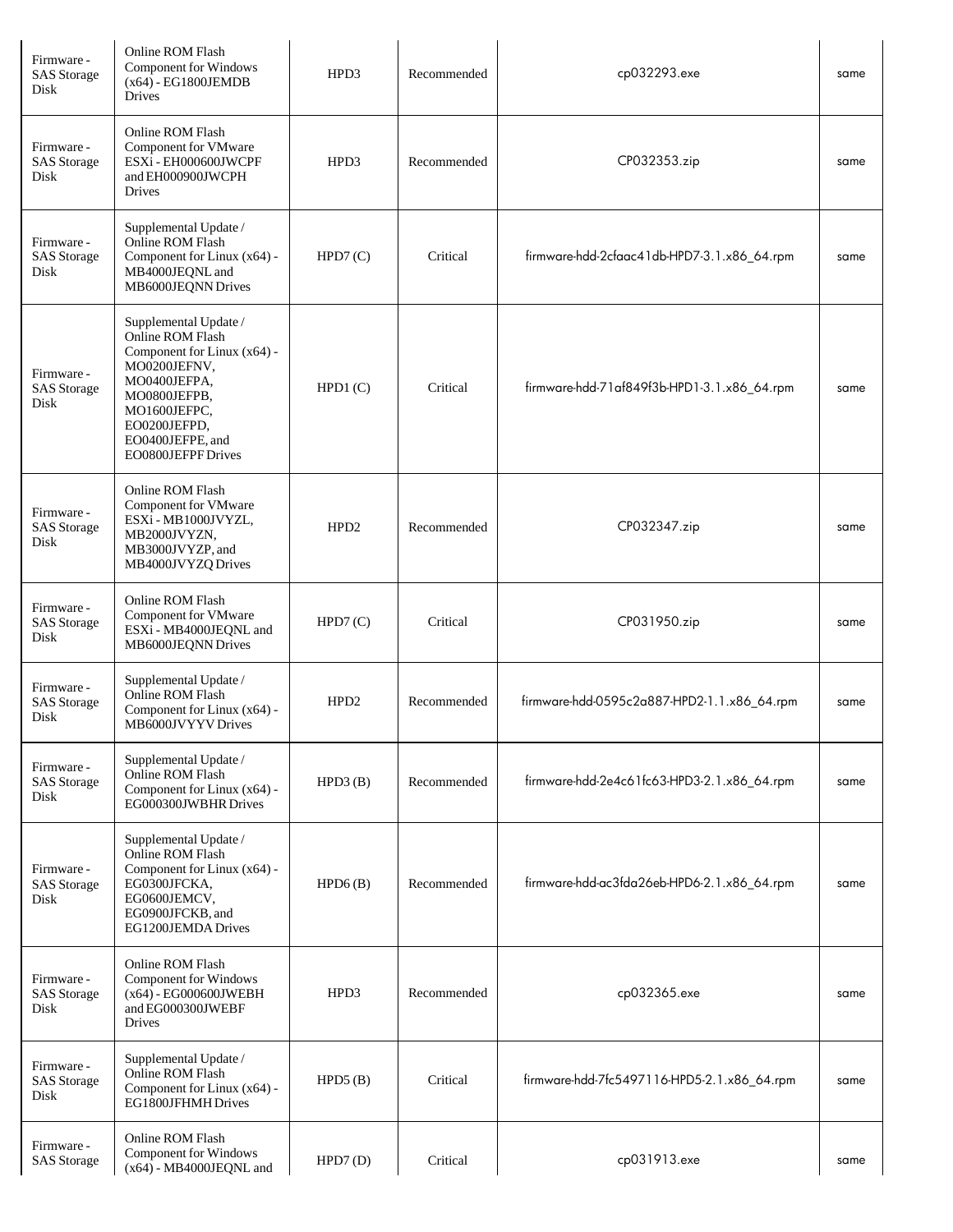| Disk                                     | MB6000JEQNN Drives                                                                                                                 |                  |             |              |      |
|------------------------------------------|------------------------------------------------------------------------------------------------------------------------------------|------------------|-------------|--------------|------|
| Firmware -<br><b>SAS</b> Storage<br>Disk | Online ROM Flash<br>Component for Windows<br>$(x64)$ - MB1000JVYZL,<br>MB2000JVYZN,<br>MB3000JVYZP, and<br>MB4000JVYZQ Drives      | HPD <sub>2</sub> | Recommended | cp032349.exe | same |
| Firmware -<br><b>SAS</b> Storage<br>Disk | Online ROM Flash<br>Component for VMware<br>ESXi - EH0300JDYTH,<br>EH0450JDYTK, and<br>EH0600JDYTL Drives                          | HPD4(C)          | Recommended | CP031938.zip | same |
| Firmware -<br><b>SAS</b> Storage<br>Disk | Online ROM Flash<br>Component for VMware<br>ESXi - EH0300JEDHC,<br>EH0450JEDHD, and<br>EH0600JEDHE Drives                          | HPD4(B)          | Recommended | CP031939.zip | same |
| Firmware -<br><b>SAS</b> Storage<br>Disk | Online ROM Flash<br>Component for Windows<br>$(x64)$ - MM1000JEFRB and<br>MM2000JEFRC Drives                                       | HPD7             | Recommended | cp032291.exe | same |
| Firmware -<br><b>SAS</b> Storage<br>Disk | Online ROM Flash<br>Component for Windows<br>$(x64) - EG1800JEHMD$<br>Drive                                                        | HPD4(D)          | Recommended | cp031898.exe | same |
| Firmware -<br><b>SAS</b> Storage<br>Disk | Online ROM Flash<br><b>Component for Windows</b><br>(x64) - VO0480JFDGT,<br>VO0960JFDGU,<br>VO1920JFDGV, and<br>VO3840JFDHA Drives | HPD4(C)          | Optional    | cp031922.exe | same |
| Firmware -<br><b>SAS</b> Storage<br>Disk | Online ROM Flash<br>Component for Windows<br>(x64) - EH0300JDXBA,<br>EH0450JDXBB, and<br>EH0600JDXBC Drives                        | HPD5             | Recommended | cp032371.exe | same |
| Firmware -<br><b>SAS</b> Storage<br>Disk | Online ROM Flash<br><b>Component for VMware</b><br>ESXi - EG0600JETKA,<br>EG0900JETKB, and<br>EG1200JETKC Drives                   | HPD6             | Recommended | CP032366.zip | same |
| Firmware -<br><b>SAS</b> Storage<br>Disk | Online ROM Flash<br>Component for VMware<br>ESXi - MO0400JFFCF,<br>MO0800JFFCH,<br>MO1600JFFCK, and<br>MO3200JFFCL Drives          | HPD4(B)          | Optional    | CP031958.zip | same |
| Firmware -<br><b>SAS</b> Storage<br>Disk | Online ROM Flash<br>Component for Windows<br>(x64) - MM1000JFJTH<br>Drives                                                         | HPD <sub>2</sub> | Recommended | cp032340.exe | same |
| Firmware -<br><b>SAS</b> Storage<br>Disk | Online ROM Flash<br>Component for Windows<br>(x64) - EG1800JFHMH<br>Drives                                                         | HPD5(B)          | Critical    | cp032548.exe | same |
| Firmware -<br><b>SAS</b> Storage<br>Disk | Online ROM Flash<br>Component for VMware<br>ESXi - EG1800JEMDB<br>Drives                                                           | HPD3             | Recommended | CP032295.zip | same |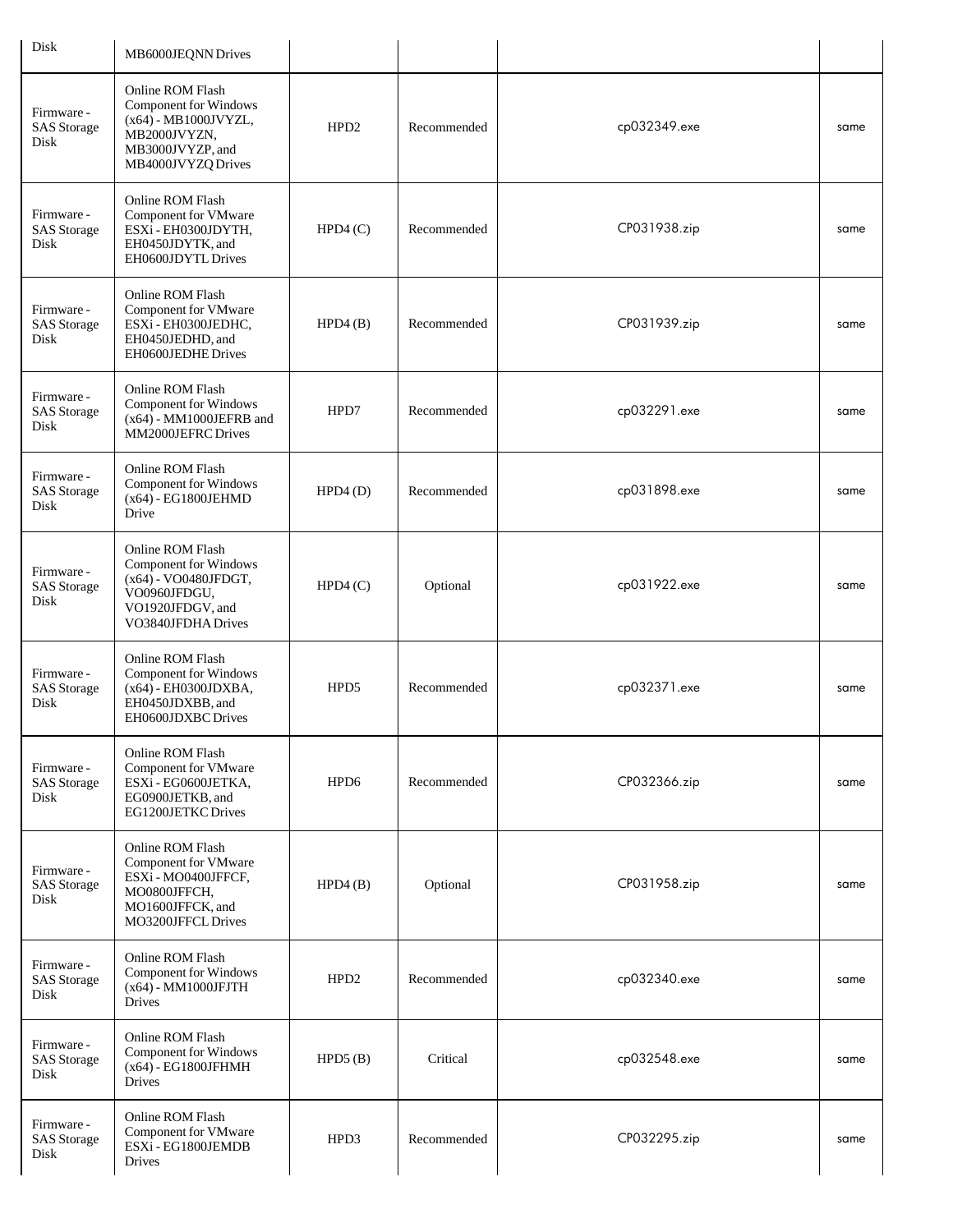| Firmware -<br><b>SAS</b> Storage<br>Disk | Supplemental Update /<br>Online ROM Flash<br>Component for Linux (x64) -<br>EG0300JEHLV,<br>EG0600JEHMA,<br>EG0900JEHMB, and<br>EG1200JEHMC Drives | HPD3(C)          | Recommended | firmware-hdd-31f91b8622-HPD3-3.1.x86_64.rpm | same |
|------------------------------------------|----------------------------------------------------------------------------------------------------------------------------------------------------|------------------|-------------|---------------------------------------------|------|
| Firmware -<br><b>SAS</b> Storage<br>Disk | Online ROM Flash<br><b>Component for Windows</b><br>(x64) - EH0300JDYTH,<br>EH0450JDYTK, and<br>EH0600JDYTL Drives                                 | HPD4(D)          | Recommended | cp031901.exe                                | same |
| Firmware -<br><b>SAS</b> Storage<br>Disk | Supplemental Update /<br>Online ROM Flash<br>Component for Linux (x64) -<br>MO0400JFFCF,<br>MO0800JFFCH,<br>MO1600JFFCK, and<br>MO3200JFFCL Drives | HPD4(B)          | Optional    | firmware-hdd-edf6dcd906-HPD4-2.1.x86_64.rpm | same |
| Firmware -<br><b>SAS</b> Storage<br>Disk | Online ROM Flash<br>Component for Windows<br>(x64) - EG0600JETKA,<br>EG0900JETKB, and<br><b>EG1200JETKC Drives</b>                                 | HPD6             | Recommended | cp032368.exe                                | same |
| Firmware -<br><b>SAS</b> Storage<br>Disk | Online ROM Flash<br><b>Component for VMware</b><br>ESXi - MB2000JFDSL and<br>MB4000JFDSN Drives                                                    | HPD3             | Recommended | CP032344.zip                                | same |
| Firmware -<br><b>SAS</b> Storage<br>Disk | Online ROM Flash<br><b>Component for VMware</b><br>ESXi - MM1000JEFRB and<br>MM2000JEFRC Drives                                                    | HPD7             | Recommended | CP032289.zip                                | same |
| Firmware -<br><b>SAS</b> Storage<br>Disk | Online ROM Flash<br><b>Component for VMware</b><br>ESXi - MB6000JVYYV<br>Drives                                                                    | HPD <sub>2</sub> | Recommended | CP032350.zip                                | same |
| Firmware -<br><b>SAS</b> Storage<br>Disk | Online ROM Flash<br>Component for VMware<br>ESXi - VO0480JFDGT,<br>VO0960JFDGU,<br>VO1920JFDGV, and<br>VO3840JFDHA Drives                          | HPD4(B)          | Optional    | CP031959.zip                                | same |
| Firmware -<br><b>SAS</b> Storage<br>Disk | Supplemental Update /<br>Online ROM Flash<br>Component for Linux (x64) -<br>EH0300JDXBA,<br>EH0450JDXBB, and<br>EH0600JDXBC Drives                 | HPD5             | Recommended | firmware-hdd-1cbab97ff0-HPD5-1.1.x86_64.rpm | same |
| Firmware -<br><b>SAS</b> Storage<br>Disk | Online ROM Flash<br>Component for VMware<br>ESXi - EG0300JFCKA,<br>EG0600JEMCV,<br>EG0900JFCKB, and<br>EG1200JEMDA Drives                          | HPD <sub>6</sub> | Recommended | CP032287.zip                                | same |
| Firmware -<br><b>SAS</b> Storage<br>Disk | Online ROM Flash<br>Component for VMware<br>ESXi - MB4000JEFNC and<br>MB6000JEFND Drives                                                           | HPD5(B)          | Critical    | CP031949.zip                                | same |
|                                          | Online ROM Flash<br>Component for VMware                                                                                                           |                  |             |                                             |      |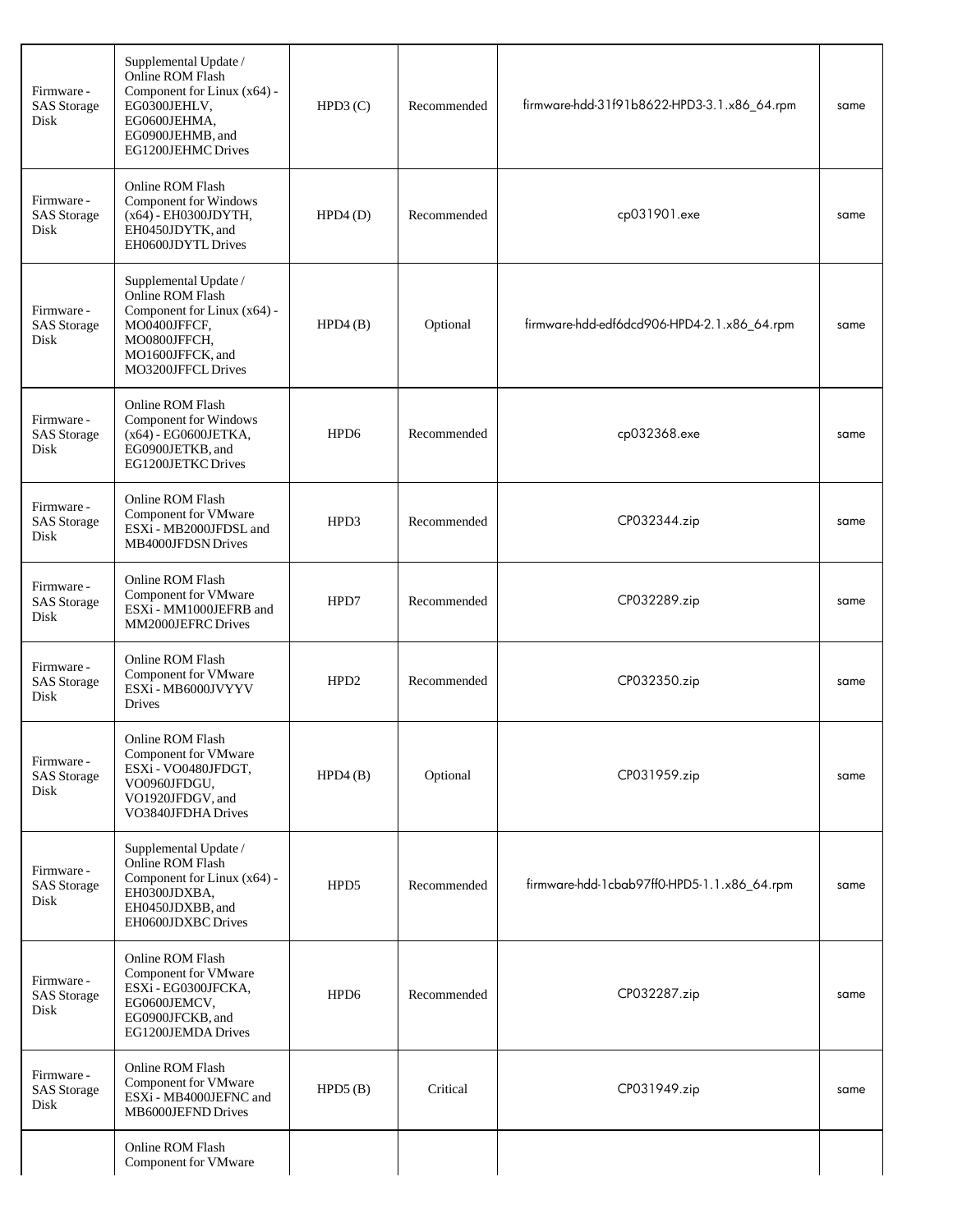| Firmware -<br><b>SAS</b> Storage<br>Disk | ESXi - EG0300FCSPH,<br>EG0450FCSPK,<br>EG0600FCSPL, and<br>EG0900FCSPN Drives                                                                                                      | HPD <sub>2</sub> | Recommended | CP032299.zip                                | same |
|------------------------------------------|------------------------------------------------------------------------------------------------------------------------------------------------------------------------------------|------------------|-------------|---------------------------------------------|------|
| Firmware -<br><b>SAS</b> Storage<br>Disk | Online ROM Flash<br><b>Component for Windows</b><br>(x64) - MO0200JEFNV,<br>MO0400JEFPA,<br>MO0800JEFPB,<br>MO1600JEFPC,<br>EO0200JEFPD,<br>EO0400JEFPE, and<br>EO0800JEFPF Drives | HPD1(D)          | Critical    | cp031920.exe                                | same |
| Firmware -<br><b>SAS</b> Storage<br>Disk | Online ROM Flash<br>Component for Windows<br>$(x64)$ - MB2000JFDSL and<br>MB4000JFDSN Drives                                                                                       | HPD3             | Recommended | cp032346.exe                                | same |
| Firmware -<br><b>SAS</b> Storage<br>Disk | Supplemental Update /<br>Online ROM Flash<br>Component for Linux (x64) -<br>EG0600JETKA,<br>EG0900JETKB, and<br>EG1200JETKC Drives                                                 | HPD <sub>6</sub> | Recommended | firmware-hdd-7505dfb5ae-HPD6-1.1.x86_64.rpm | same |
| Firmware -<br><b>SAS</b> Storage<br>Disk | Online ROM Flash<br>Component for Windows<br>(x64) - EH000300JWCPK,<br>EH000600JWCPL, and<br>EH000900JWCPN Drives                                                                  | HPD3             | Recommended | cp032358.exe                                | same |
| Firmware -<br><b>SAS</b> Storage<br>Disk | Supplemental Update /<br>Online ROM Flash<br>Component for Linux (x64) -<br>EG1800JEHMD Drive                                                                                      | HPD4(D)          | Recommended | firmware-hdd-8a2c06af48-HPD4-4.1.x86_64.rpm | same |
| Firmware -<br><b>SAS</b> Storage<br>Disk | Supplemental Update /<br>Online ROM Flash<br>Component for Linux (x64) -<br>EH0300JEDHC,<br>EH0450JEDHD, and<br>EH0600JEDHE Drives                                                 | HPD4(B)          | Recommended | firmware-hdd-8c4a212ff9-HPD4-2.1.x86_64.rpm | same |
| Firmware -<br><b>SAS</b> Storage<br>Disk | Supplemental Update /<br>Online ROM Flash<br>Component for Linux (x64) -<br>MM1000JFJTH Drives                                                                                     | HPD <sub>2</sub> | Recommended | firmware-hdd-fa46c607d6-HPD2-1.1.x86_64.rpm | same |
| Firmware -<br><b>SAS</b> Storage<br>Disk | Supplemental Update /<br>Online ROM Flash<br>Component for Linux (x64) -<br>MB4000JEFNC and<br>MB6000JEFND Drives                                                                  | HPD5(B)          | Critical    | firmware-hdd-af802bb412-HPD5-2.1.x86_64.rpm | same |
| Firmware -<br><b>SAS</b> Storage<br>Disk | Online ROM Flash<br>Component for VMware<br>ESXi - EG000300JWBHR<br><b>Drives</b>                                                                                                  | HPD3             | Recommended | CP032282.zip                                | same |
| Firmware -<br><b>SAS</b> Storage<br>Disk | Supplemental Update /<br>Online ROM Flash<br>Component for Linux (x64) -<br>EH0300JDYTH,<br>EH0450JDYTK, and<br>EH0600JDYTL Drives                                                 | HPD4(C)          | Recommended | firmware-hdd-b9340d29be-HPD4-3.1.x86_64.rpm | same |
| Firmware -<br><b>SAS</b> Storage<br>Disk | Online ROM Flash<br><b>Component for VMware</b><br>ESXi - EG1800JFHMH                                                                                                              | HPD5(B)          | Critical    | CP032546.zip                                | same |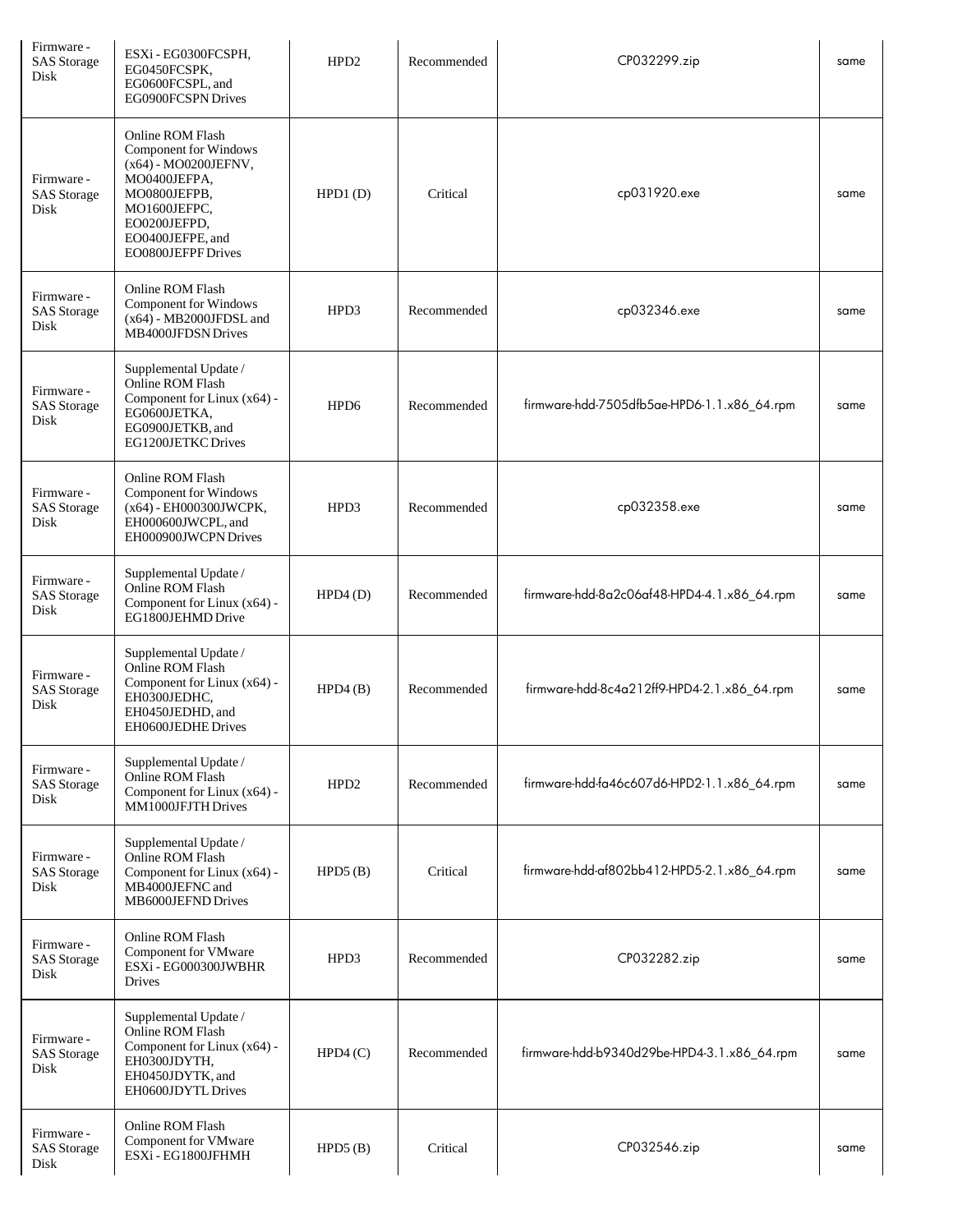|                                          | <b>Drives</b>                                                                                                                                                             |         |             |                                             |      |
|------------------------------------------|---------------------------------------------------------------------------------------------------------------------------------------------------------------------------|---------|-------------|---------------------------------------------|------|
| Firmware -<br><b>SAS</b> Storage<br>Disk | Online ROM Flash<br><b>Component for VMware</b><br>ESXi - EH0300JDXBA,<br>EH0450JDXBB, and<br>EH0600JDXBC Drives                                                          | HPD5    | Recommended | CP032369.zip                                | same |
| Firmware -<br><b>SAS</b> Storage<br>Disk | Online ROM Flash<br>Component for Windows<br>$(x64)$ - MB2000JFEPA and<br><b>MB4000JFEPB</b> Drives                                                                       | HPD5    | Recommended | cp032378.exe                                | same |
| Firmware -<br><b>SAS</b> Storage<br>Disk | Online ROM Flash<br>Component for Windows<br>(x64) - EG0300JFCKA,<br>EG0600JEMCV,<br>EG0900JFCKB, and<br>EG1200JEMDA Drives                                               | HPD6    | Recommended | cp032288.exe                                | same |
| Firmware -<br><b>SAS</b> Storage<br>Disk | Online ROM Flash<br>Component for VMware<br>ESXi - EG0300JEHLV,<br>EG0600JEHMA,<br>EG0900JEHMB, and<br>EG1200JEHMC Drives                                                 | HPD3(C) | Recommended | CP031933.zip                                | same |
| Firmware -<br><b>SAS</b> Storage<br>Disk | Supplemental Update /<br>Online ROM Flash<br>Component for Linux (x64) -<br>EG000600JWEBH and<br>EG000300JWEBFDrives                                                      | HPD3    | Recommended | firmware-hdd-aa9e289524-HPD3-1.1.x86_64.rpm | same |
| Firmware -<br><b>SAS</b> Storage<br>Disk | Online ROM Flash<br>Component for Windows<br>$(x64)$ - EG0300JEHLV,<br>EG0600JEHMA,<br>EG0900JEHMB, and<br>EG1200JEHMC Drives                                             | HPD3(D) | Recommended | cp031896.exe                                | same |
| Firmware -<br><b>SAS</b> Storage<br>Disk | Online ROM Flash<br>Component for VMware<br>ESXi - MO0200JEFNV,<br>MO0400JEFPA,<br>MO0800JEFPB,<br>MO1600JEFPC,<br>EO0200JEFPD,<br>EO0400JEFPE, and<br>EO0800JEFPF Drives | HPD1(D) | Critical    | CP031957.zip                                | same |
| Firmware -<br><b>SAS</b> Storage<br>Disk | Supplemental Update /<br>Online ROM Flash<br>Component for Linux (x64) -<br>MB6000JEQUV and<br>MB8000JEQVA Drives                                                         | HPD9    | Recommended | firmware-hdd-df22f7effd-HPD9-1.1.x86_64.rpm | same |
| Firmware -<br><b>SAS</b> Storage<br>Disk | Supplemental Update /<br>Online ROM Flash<br>Component for Linux (x64) -<br>EH000600JWCPF and<br>EH000900JWCPH Drives                                                     | HPD3    | Recommended | firmware-hdd-a05f29cef3-HPD3-1.1.x86_64.rpm | same |
| Firmware -<br><b>SAS</b> Storage<br>Disk | Online ROM Flash<br>Component for VMware<br>ESXi - MB6000JEQUV and<br>MB8000JEQVADrives                                                                                   | HPD9    | Recommended | CP031321.zip                                | same |
| Firmware -<br><b>SAS</b> Storage<br>Disk | Supplemental Update /<br>Online ROM Flash<br>Component for Linux (x64) -<br>MB2000JFEPA and<br>MB4000JFEPB Drives                                                         | HPD5    | Recommended | firmware-hdd-326de7c0f2-HPD5-1.1.x86_64.rpm | same |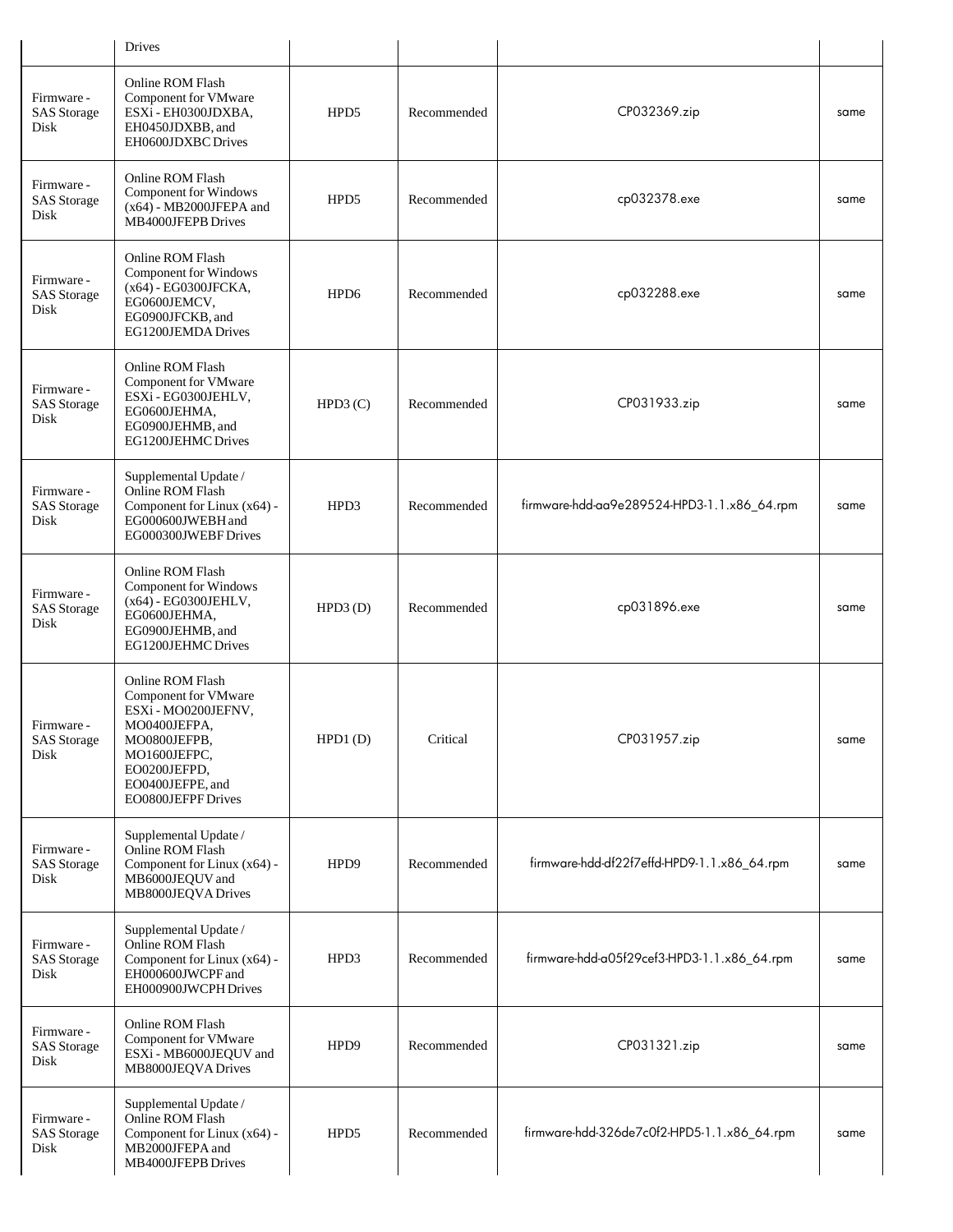| Firmware -<br><b>SAS</b> Storage<br>Disk | Online ROM Flash<br><b>Component for Windows</b><br>(x64) - EG0300FCSPH,<br>EG0450FCSPK,<br>EG0600FCSPL, and<br>EG0900FCSPN Drives                 | HPD <sub>2</sub> | Recommended | cp032300.exe                                | same |
|------------------------------------------|----------------------------------------------------------------------------------------------------------------------------------------------------|------------------|-------------|---------------------------------------------|------|
| Firmware -<br><b>SAS</b> Storage<br>Disk | Online ROM Flash<br>Component for VMware<br>ESXi - EH000300JWCPK,<br>EH000600JWCPL, and<br>EH000900JWCPN Drives                                    | HPD3             | Recommended | CP032356.zip                                | same |
| Firmware -<br><b>SAS</b> Storage<br>Disk | Online ROM Flash<br>Component for Windows<br>(x64) - EH000600JWCPF<br>and EH000900JWCPH<br>Drives                                                  | HPD3             | Recommended | cp032355.exe                                | same |
| Firmware -<br><b>SAS</b> Storage<br>Disk | Online ROM Flash<br>Component for Windows<br>$(x64)$ - MB4000JEXYA and<br>MB6000JEXYB Drives                                                       | HPD <sub>6</sub> | Recommended | cp032343.exe                                | same |
| Firmware -<br><b>SAS</b> Storage<br>Disk | Online ROM Flash<br>Component for VMware<br>ESXi - MB2000JFEPA and<br><b>MB4000JFEPB</b> Drives                                                    | HPD5             | Recommended | CP032376.zip                                | same |
| Firmware -<br><b>SAS</b> Storage<br>Disk | Online ROM Flash<br>Component for Windows<br>(x64) - MB8000JFECQ<br>Drives                                                                         | HPD4             | Recommended | cp031789.exe                                | same |
| Firmware -<br><b>SAS</b> Storage<br>Disk | Online ROM Flash<br>Component for VMware<br>ESXi - MM1000JFJTH<br>Drives                                                                           | HPD <sub>2</sub> | Recommended | CP032338.zip                                | same |
| Firmware -<br><b>SAS</b> Storage<br>Disk | Online ROM Flash<br><b>Component for Windows</b><br>$(x64)$ - MB6000JVYYV<br>Drives                                                                | HPD <sub>2</sub> | Recommended | cp032352.exe                                | same |
| Firmware -<br><b>SAS</b> Storage<br>Disk | Supplemental Update /<br>Online ROM Flash<br>Component for Linux (x64) -<br>VO0480JFDGT,<br>VO0960JFDGU,<br>VO1920JFDGV, and<br>VO3840JFDHA Drives | HPD4(B)          | Optional    | firmware-hdd-8ed8893abd-HPD4-2.1.x86_64.rpm | same |
| Firmware -<br><b>SAS</b> Storage<br>Disk | Online ROM Flash<br>Component for Windows<br>$(x64)$ - EG000300JWBHR<br>Drives                                                                     | HPD3             | Recommended | cp032283.exe                                | same |
| Firmware -<br><b>SAS</b> Storage<br>Disk | Online ROM Flash<br>Component for Windows<br>(x64) - EH0300JEDHC,<br>EH0450JEDHD, and<br>EH0600JEDHE Drives                                        | HPD4(C)          | Recommended | cp031902.exe                                | same |
| Firmware -<br><b>SAS</b> Storage<br>Disk | Supplemental Update /<br>Online ROM Flash<br>Component for Linux (x64) -<br>MB1000JVYZL,<br>MB2000JVYZN,<br>MB3000JVYZP, and<br>MB4000JVYZQ Drives | HPD <sub>2</sub> | Recommended | firmware-hdd-b85516c7d2-HPD2-1.1.x86_64.rpm | same |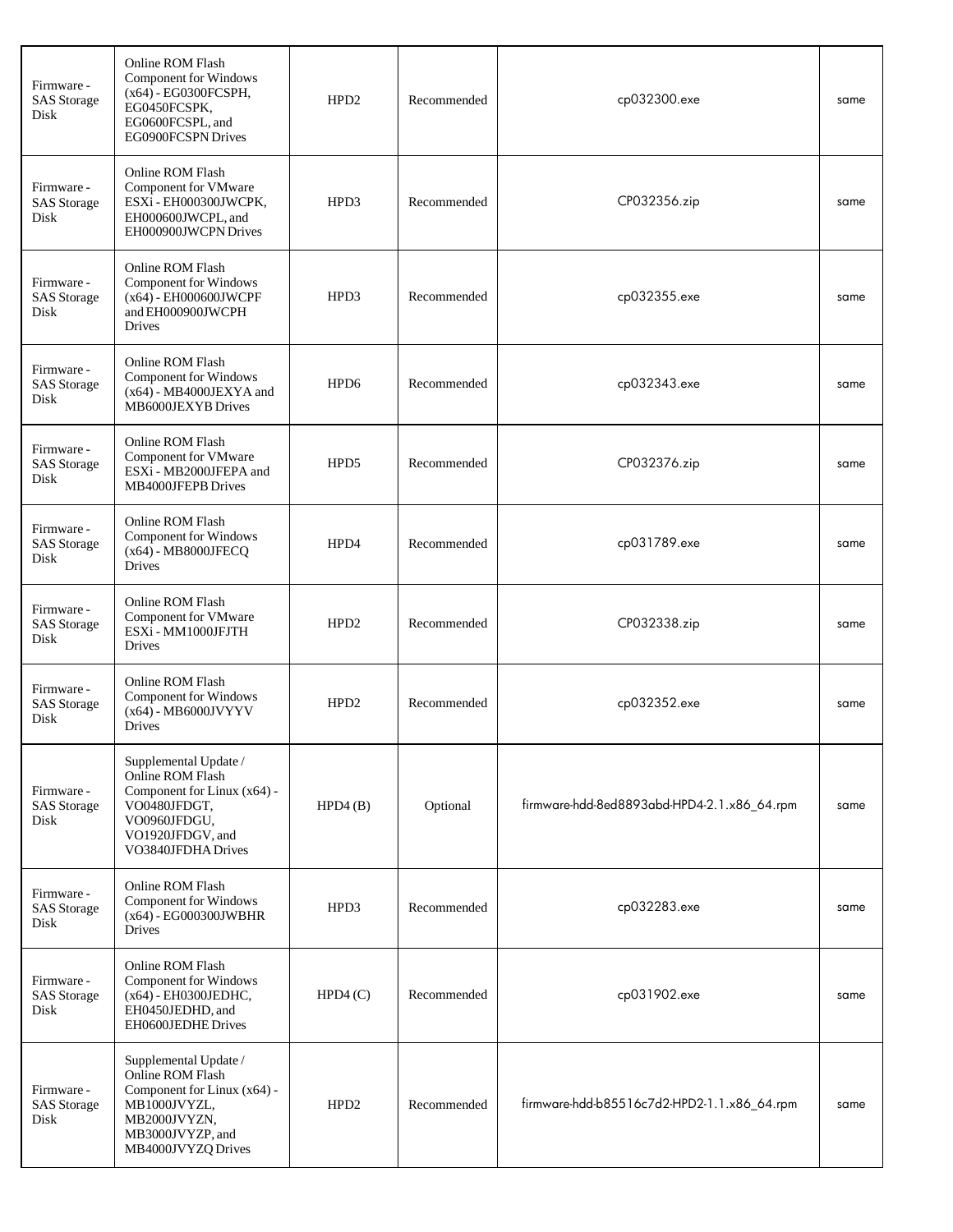| Firmware -<br><b>SAS</b> Storage<br>Disk  | Online ROM Flash<br><b>Component for Windows</b><br>$(x64)$ - MB6000JEQUV and<br>MB8000JEQVA Drives                                                                         | HPD9             | Recommended | cp031323.exe                                | same |
|-------------------------------------------|-----------------------------------------------------------------------------------------------------------------------------------------------------------------------------|------------------|-------------|---------------------------------------------|------|
| Firmware -<br><b>SAS</b> Storage<br>Disk  | Supplemental Update /<br>Online ROM Flash<br>Component for Linux (x64) -<br>EH000300JWCPK,<br>EH000600JWCPL, and<br>EH000900JWCPN Drives                                    | HPD3             | Recommended | firmware-hdd-3d97759111-HPD3-1.1.x86_64.rpm | same |
| Firmware -<br><b>SAS</b> Storage<br>Disk  | Supplemental Update /<br>Online ROM Flash<br>Component for Linux (x64) -<br>EG1800JEMDB Drives                                                                              | HPD3             | Recommended | firmware-hdd-0a38b25661-HPD3-1.1.x86_64.rpm | same |
| Firmware -<br><b>SAS</b> Storage<br>Disk  | Online ROM Flash<br>Component for VMware<br>ESXi - EG1800JEHMD<br>Drive                                                                                                     | HPD4(C)          | Recommended | CP031935.zip                                | same |
| Firmware -<br><b>SAS</b> Storage<br>Disk  | Supplemental Update /<br>Online ROM Flash<br>Component for Linux (x64) -<br>MB8000JFECQ Drives                                                                              | HPD4(B)          | Recommended | firmware-hdd-252770cdda-HPD4-2.1.x86_64.rpm | same |
| Firmware -<br><b>SAS</b> Storage<br>Disk  | Online ROM Flash<br>Component for VMware<br>ESXi - MB8000JFECQ<br>Drives                                                                                                    | HPD4             | Recommended | CP031790.zip                                | same |
| Firmware -<br><b>SAS</b> Storage<br>Disk  | Online ROM Flash<br>Component for VMware<br>ESXi - MB4000JEXYA and<br>MB6000JEXYB Drives                                                                                    | HPD <sub>6</sub> | Recommended | CP032342.zip                                | same |
| Firmware -<br><b>SAS</b> Storage<br>Disk  | Online ROM Flash<br>Component for VMware<br>ESXi - EG000600JWEBH<br>and EG000300JWEBF<br>Drives                                                                             | HPD3             | Recommended | CP032363.zip                                | same |
| Firmware -<br><b>SATA</b><br>Storage Disk | Supplemental Update /<br>Online ROM Flash<br>Component for Linux (x64) -<br>MB4000GEQNH and<br>MB6000GEQNK Drives                                                           | HPG7(C)          | Recommended | firmware-hdd-bfc95f0628-HPG7-3.1.x86_64.rpm | same |
| Firmware -<br><b>SATA</b><br>Storage Disk | Supplemental Update /<br>Online ROM Flash<br>Component for ESXi -<br>VK0120GFDKE,<br>VK0240GFDKF,<br>VK0480GFDKH,<br>VK0960GFDKK,<br>VK1920GFDKL, and<br>VK3840GFDKN Drives | HPG1             | Recommended | CP031372.zip                                | same |
| Firmware -<br><b>SATA</b><br>Storage Disk | Online ROM Flash<br>Component for Windows<br>(x64) - MB0500GCEHF,<br>MB1000GCEHH, and<br>MB2000GCEHK Drives                                                                 | HPGD(E)          | Critical    | cp031903.exe                                | same |
| Firmware -<br><b>SATA</b><br>Storage Disk | Online ROM Flash<br>Component for VMware<br>ESXi - MB006000GWBXQ<br>and MB008000GWBYL<br>Drives                                                                             | HPG5             | Recommended | CP032394.zip                                | same |
|                                           |                                                                                                                                                                             |                  |             |                                             |      |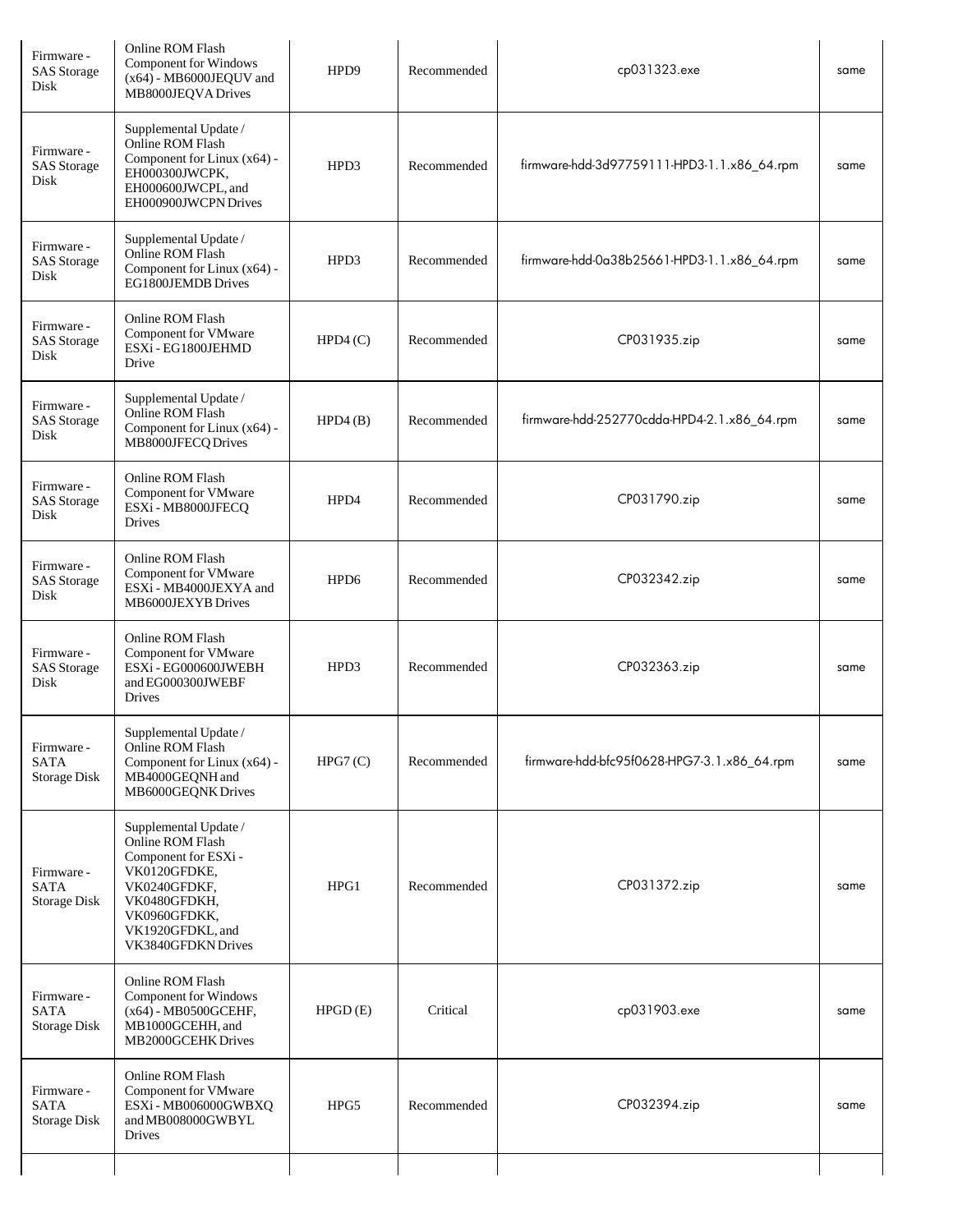| Firmware -<br><b>SATA</b><br>Storage Disk | Supplemental Update /<br>Online ROM Flash<br>Component for Linux (x64) -<br>MB6000GEXXV Drives                                                            | HPG2(B) | Recommended | firmware-hdd-a629fcea59-HPG2-2.1.x86_64.rpm | same |
|-------------------------------------------|-----------------------------------------------------------------------------------------------------------------------------------------------------------|---------|-------------|---------------------------------------------|------|
| Firmware -<br><b>SATA</b><br>Storage Disk | Supplemental Update /<br>Online ROM Flash<br>Component for Linux (x64) -<br>MB1000GDUNU,<br>MB2000GDUNV,<br>MB3000GDUPA, and<br><b>MB4000GDUPB Drives</b> | HPG4(B) | Recommended | firmware-hdd-3ab4c70e64-HPG4-2.1.x86_64.rpm | same |
| Firmware -<br><b>SATA</b><br>Storage Disk | Supplemental Update /<br>Online ROM Flash<br>Component for Linux (x64) -<br>XP0032GEFEN,<br>XP0032GDZME,<br>XP0064GEFEP, and<br>XP0064GDZMF Drives        | HPS8(B) | Recommended | firmware-hdd-f286f98973-HPS8-2.1.x86_64.rpm | same |
| Firmware -<br><b>SATA</b><br>Storage Disk | Online ROM Flash<br>Component for Windows<br>$(x64)$ - XP0120GFJSL and<br>XP0240GFJSN Drives                                                              | HPS4    | Recommended | cp031999.exe                                | same |
| Firmware -<br><b>SATA</b><br>Storage Disk | Supplemental Update /<br>Online ROM Flash<br>Component for Linux (x64) -<br>MB4000GEFNA and<br>MB6000GEFNB Drives                                         | HPG4(B) | Recommended | firmware-hdd-40277d55d3-HPG4-2.1.x86_64.rpm | same |
| Firmware -<br><b>SATA</b><br>Storage Disk | Supplemental Update /<br>Online ROM Flash<br>Component for Linux (x64) -<br>MB1000GCWCV,<br>MB2000GCWDA,<br>MB3000GCWDB, and<br>MB4000GCWDC Drives        | HPGI(B) | Recommended | firmware-hdd-a1b08f8a6b-HPGI-2.1.x86_64.rpm | same |
| Firmware -<br><b>SATA</b><br>Storage Disk | Online ROM Flash<br>Component for VMware<br>ESXi - MM1000GEFQV<br>and MM2000GEFRA Drives                                                                  | HPG5    | Recommended | CP031317.zip                                | same |
| Firmware -<br>SATA<br>Storage Disk        | Online ROM Flash<br>Component for Windows<br>(x64) - MK0960GECQK<br>Drives                                                                                | HPG3(D) | Critical    | cp031916.exe                                | same |
| Firmware -<br><b>SATA</b><br>Storage Disk | Supplemental Update /<br>Online ROM Flash<br>Component for ESXi -<br>MB6000GEXXVDrives                                                                    | HPG2(B) | Recommended | CP031951.zip                                | same |
| Firmware -<br><b>SATA</b><br>Storage Disk | Supplemental Update /<br>Online ROM Flash<br>Component for Linux (x64) -<br>VK0240GEPQN,<br>VK0480GEPQP, and<br>VK0960GEPQQ Drives                        | HPG1    | Optional    | firmware-hdd-1a516522d1-HPG1-1.1.x86_64.rpm | same |
| Firmware -<br><b>SATA</b><br>Storage Disk | Supplemental Update /<br>Online ROM Flash<br>Component for Linux (x64) -<br>XP0120GFJSL and<br>XP0240GFJSN Drives                                         | HPS4(B) | Recommended | firmware-hdd-d355375539-HPS4-2.1.x86_64.rpm | same |
| Firmware -<br>SATA<br>Storage Disk        | Supplemental Update /<br>Online ROM Flash<br>Component for Linux (x64) -<br>MK0960GECQK Drives                                                            | HPG3(C) | Critical    | firmware-hdd-3e34285be7-HPG3-3.1.x86_64.rpm | same |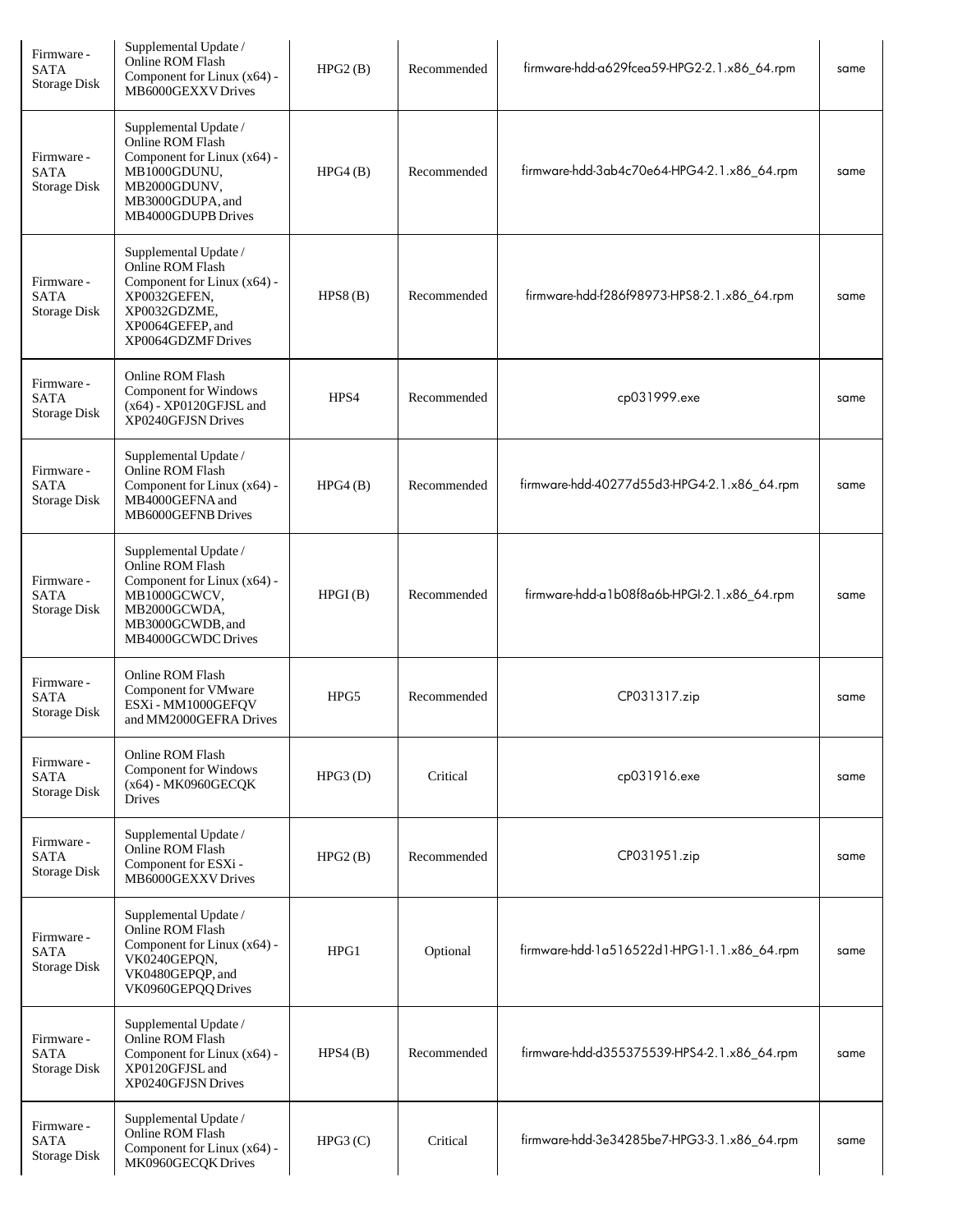| Firmware -<br><b>SATA</b><br>Storage Disk | Online ROM Flash<br>Component for Windows<br>$(x64)$ - MB6000GEXXV<br>Drives                                                                                 | HPG2(B)     | Recommended | cp031914.exe                                | same |
|-------------------------------------------|--------------------------------------------------------------------------------------------------------------------------------------------------------------|-------------|-------------|---------------------------------------------|------|
| Firmware -<br><b>SATA</b><br>Storage Disk | Online ROM Flash<br>Component for VMware<br>ESXi - MB0500GCEHF,<br>MB1000GCEHH, and<br>MB2000GCEHK Drives                                                    | HPGD(H)     | Critical    | CP031940.zip                                | same |
| Firmware -<br>SATA<br>Storage Disk        | Online ROM Flash<br>Component for VMware<br>ESXi - XP0032GEFEN,<br>XP0032GDZME,<br>XP0064GEFEP, and<br>XP0064GDZMF Drives                                    | HPS8        | Recommended | CP031994.zip                                | same |
| Firmware -<br>SATA<br>Storage Disk        | Online ROM Flash<br>Component for VMware<br>ESXi - MB2000GCVBR,<br>MB3000GCVBT, and<br>MB4000GCVBU Drives                                                    | HPG5(D)     | Critical    | CP031943.zip                                | same |
| Firmware -<br>SATA<br>Storage Disk        | Online ROM Flash<br>Component for VMware<br>ESXi - MB1000GCWCV,<br>MB2000GCWDA,<br>MB3000GCWDB, and<br>MB4000GCWDC Drives                                    | <b>HPGI</b> | Recommended | CP031941.zip                                | same |
| Firmware -<br>SATA<br>Storage Disk        | Supplemental Update /<br>Online ROM Flash<br>Component for Linux (x64) -<br>MM1000GEFQV and<br>MM2000GEFRADrives                                             | HPG5        | Recommended | firmware-hdd-ec908c3650-HPG5-1.1.x86_64.rpm | same |
| Firmware -<br><b>SATA</b><br>Storage Disk | Supplemental Update /<br>Online ROM Flash<br>Component for Linux (x64) -<br>MB2000GCVBR,<br>MB3000GCVBT, and<br>MB4000GCVBU Drives                           | HPG5(C)     | Critical    | firmware-hdd-e4f5b5c9a7-HPG5-3.1.x86_64.rpm | same |
| Firmware -<br><b>SATA</b><br>Storage Disk | Online ROM Flash<br>Component for Windows<br>(x64) - MB8000GFECR<br>Drives                                                                                   | HPG4        | Recommended | cp032307.exe                                | same |
| Firmware -<br><b>SATA</b><br>Storage Disk | Supplemental Update /<br>Online ROM Flash<br>Component for ESXi -<br>MB001000GWCBC and<br>MB002000GWCBD Drives                                               | HPG3        | Recommended | CP032334.zip                                | same |
| Firmware -<br>SATA<br>Storage Disk        | Supplemental Update /<br>Online ROM Flash<br>Component for ESXi -<br>MB1000GDUNU,<br>MB2000GDUNV,<br>MB3000GDUPA, and<br>MB4000GDUPB Drives                  | HPG4(B)     | Recommended | CP031942.zip                                | same |
| Firmware -<br><b>SATA</b><br>Storage Disk | Supplemental Update /<br>Online ROM Flash<br>Component for Linux (x64) -<br>VK0120GFDKE,<br>VK0240GFDKF,<br>VK0480GFDKH,<br>VK0960GFDKK,<br>VK1920GFDKL, and | HPG1(B)     | Recommended | firmware-hdd-a2d4b5c742-HPG1-2.1.x86_64.rpm | same |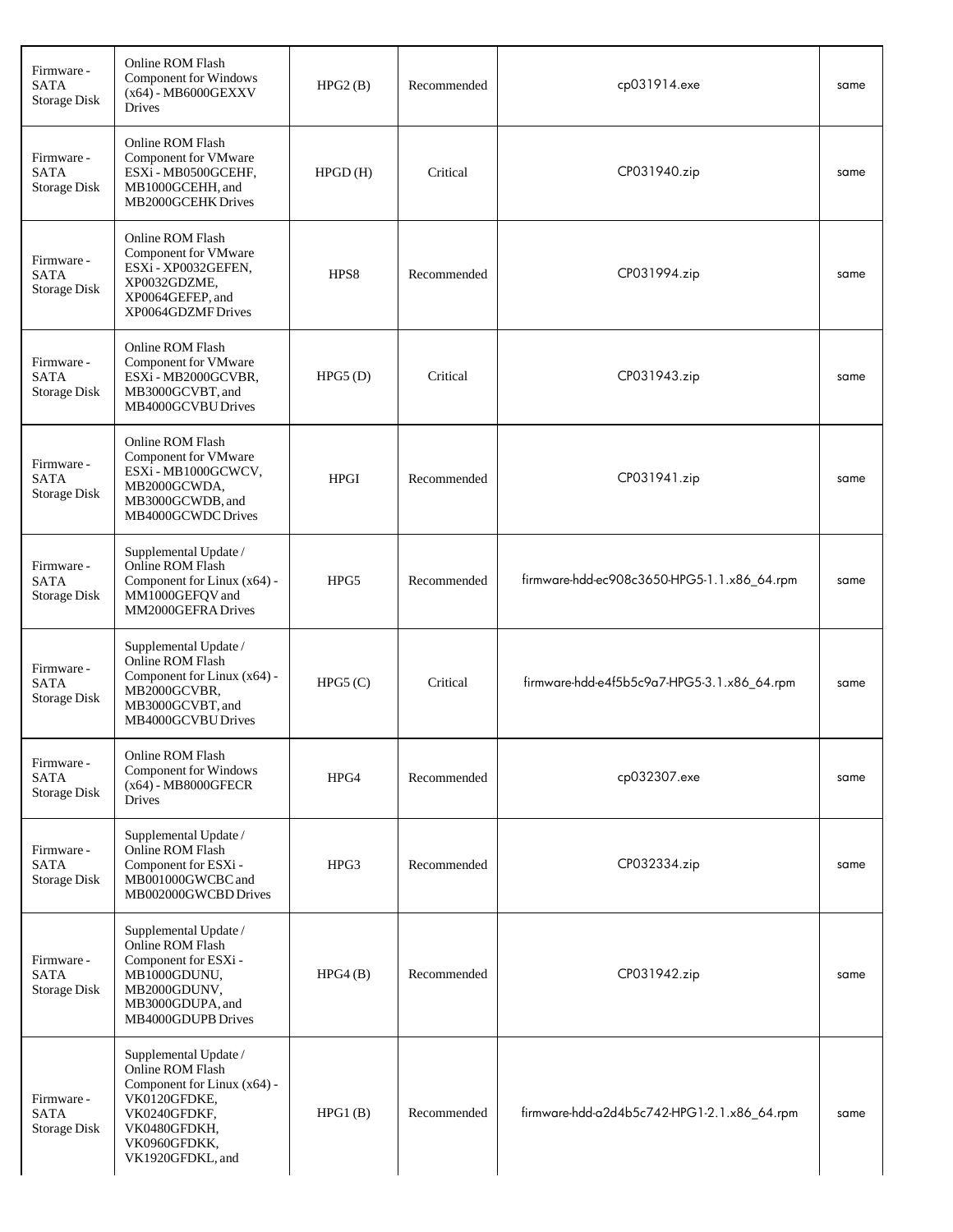|                                                  | VK3840GFDKN Drives                                                                                                                                          |             |             |                                             |      |
|--------------------------------------------------|-------------------------------------------------------------------------------------------------------------------------------------------------------------|-------------|-------------|---------------------------------------------|------|
| Firmware -<br><b>SATA</b><br><b>Storage Disk</b> | Supplemental Update /<br>Online ROM Flash<br>Component for ESXi -<br>MB4000GEFNA and<br>MB6000GEFNB Drives                                                  | HPG4(B)     | Recommended | CP031947.zip                                | same |
| Firmware -<br><b>SATA</b><br>Storage Disk        | Supplemental Update /<br>Online ROM Flash<br>Component for ESXi -<br>MB8000GFECR Drives                                                                     | HPG4        | Recommended | CP032308.zip                                | same |
| Firmware -<br><b>SATA</b><br><b>Storage Disk</b> | Supplemental Update /<br>Online ROM Flash<br>Component for Linux (x64) -<br>MB006000GWBXQ and<br>MB008000GWBYLDrives                                        | HPG5        | Recommended | firmware-hdd-a1fd19f9ca-HPG5-1.1.x86_64.rpm | same |
| Firmware -<br><b>SATA</b><br><b>Storage Disk</b> | Online ROM Flash<br>Component for Windows<br>$(x64)$ - MB1000GDUNU,<br>MB2000GDUNV,<br>MB3000GDUPA, and<br>MB4000GDUPB Drives                               | HPG4(B)     | Recommended | cp031905.exe                                | same |
| Firmware -<br><b>SATA</b><br><b>Storage Disk</b> | Online ROM Flash<br><b>Component for Windows</b><br>(x64) - VK0240GEPQN,<br>VK0480GEPQP, and<br>VK0960GEPQQ Drives                                          | HPG1        | Optional    | cp032333.exe                                | same |
| Firmware -<br><b>SATA</b><br><b>Storage Disk</b> | Online ROM Flash<br><b>Component for Windows</b><br>(x64) - MM1000GFJTE<br><b>Drives</b>                                                                    | HPG1(B)     | Recommended | cp031918.exe                                | same |
| Firmware -<br>SATA<br>Storage Disk               | Online ROM Flash<br>Component for Windows<br>(x64) - MB2000GCWLT,<br>MB3000GCWLU, and<br>MB4000GCWLV Drives                                                 | HPG4(B)     | Recommended | cp031907.exe                                | same |
| Firmware -<br><b>SATA</b><br><b>Storage Disk</b> | Supplemental Update /<br>Online ROM Flash<br>Component for Linux (x64) -<br>MM1000GFJTE Drives                                                              | HPG1(B)     | Recommended | firmware-hdd-95af9a555e-HPG1-2.1.x86_64.rpm | same |
| Firmware -<br><b>SATA</b><br><b>Storage Disk</b> | Online ROM Flash<br>Component for Windows<br>(x64) - MM1000GEFQV<br>and MM2000GEFRA Drives                                                                  | HPG5        | Recommended | cp031319.exe                                | same |
| Firmware -<br>SATA<br><b>Storage Disk</b>        | Online ROM Flash<br>Component for Windows<br>(x64) - VK0120GFDKE,<br>VK0240GFDKF,<br>VK0480GFDKH,<br>VK0960GFDKK,<br>VK1920GFDKL, and<br>VK3840GFDKN Drives | HPG1        | Recommended | cp031374.exe                                | same |
| Firmware -<br><b>SATA</b><br><b>Storage Disk</b> | Online ROM Flash<br><b>Component for VMware</b><br>ESXi - MM1000GFJTE<br>Drives                                                                             | HPG1(B)     | Recommended | CP031955.zip                                | same |
| Firmware -<br><b>SATA</b><br>Storage Disk        | Online ROM Flash<br>Component for Windows<br>(x64) - MB1000GCWCV,<br>MB2000GCWDA,<br>MB3000GCWDB, and                                                       | <b>HPGI</b> | Recommended | cp031904.exe                                | same |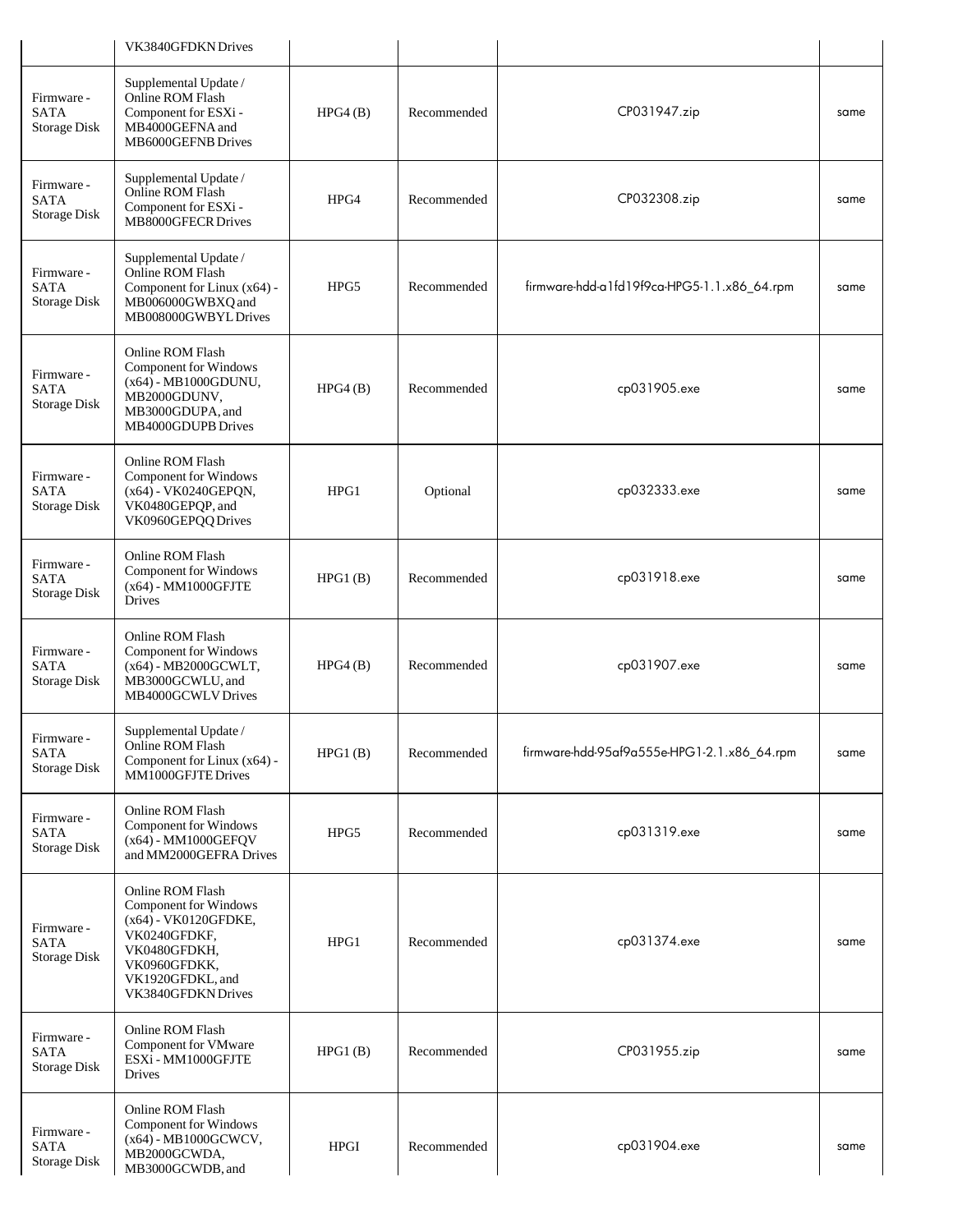|                                                  | MB4000GCWDC Drives                                                                                                                 |         |             |                                             |      |
|--------------------------------------------------|------------------------------------------------------------------------------------------------------------------------------------|---------|-------------|---------------------------------------------|------|
| Firmware -<br><b>SATA</b><br>Storage Disk        | Supplemental Update /<br>Online ROM Flash<br>Component for Linux (x64) -<br>MB8000GFECR Drives                                     | HPG4(B) | Recommended | firmware-hdd-6d922fc9a8-HPG4-2.1.x86_64.rpm | same |
| Firmware -<br><b>SATA</b><br>Storage Disk        | Supplemental Update /<br>Online ROM Flash<br>Component for Linux (x64) -<br>MB2000GCWLT,<br>MB3000GCWLU, and<br>MB4000GCWLV Drives | HPG4(B) | Recommended | firmware-hdd-2e70ce7412-HPG4-2.1.x86_64.rpm | same |
| Firmware -<br><b>SATA</b><br><b>Storage Disk</b> | Online ROM Flash<br>Component for Windows<br>$(x64)$ - MB4000GEFNA and<br>MB6000GEFNB Drives                                       | HPG4(B) | Recommended | cp031910.exe                                | same |
| Firmware -<br><b>SATA</b><br>Storage Disk        | Supplemental Update /<br>Online ROM Flash<br>Component for Linux (x64) -<br>MB001000GWCBC and<br>MB002000GWCBD Drives              | HPG3    | Recommended | firmware-hdd-68b12e54d2-HPG3-1.1.x86_64.rpm | same |
| Firmware -<br><b>SATA</b><br>Storage Disk        | Online ROM Flash<br>Component for VMware<br>ESXi - MK0960GECQK<br><b>Drives</b>                                                    | HPG3(C) | Critical    | CP031953.zip                                | same |
| Firmware -<br><b>SATA</b><br>Storage Disk        | Supplemental Update /<br>Online ROM Flash<br>Component for ESXi -<br>VK0240GEPQN,<br>VK0480GEPQP, and<br>VK0960GEPQQ Drives        | HPG1    | Optional    | CP032331.zip                                | same |
| Firmware -<br><b>SATA</b><br><b>Storage Disk</b> | Online ROM Flash<br>Component for Windows<br>(x64) - MB2000GCVBR,<br>MB3000GCVBT, and<br>MB4000GCVBU Drives                        | HPG5(D) | Critical    | cp031906.exe                                | same |
| Firmware -<br><b>SATA</b><br><b>Storage Disk</b> | Online ROM Flash<br>Component for VMware<br>ESXi - MB4000GEQNH and<br>MB6000GEQNK Drives                                           | HPG7(C) | Recommended | CP031948.zip                                | same |
| Firmware -<br><b>SATA</b><br>Storage Disk        | Online ROM Flash<br>Component for Windows<br>$(x64)$ - MB006000GWBXQ<br>and MB008000GWBYL<br>Drives                                | HPG5    | Recommended | cp032395.exe                                | same |
| Firmware -<br><b>SATA</b><br>Storage Disk        | Online ROM Flash<br><b>Component for VMware</b><br>ESXi - XP0120GFJSL and<br>XP0240GFJSN Drives                                    | HPS4    | Recommended | CP031997.zip                                | same |
| Firmware -<br><b>SATA</b><br>Storage Disk        | Online ROM Flash<br>Component for Windows<br>(x64) - MB001000GWCBC<br>and MB002000GWCBD<br>Drives                                  | HPG3    | Recommended | cp032337.exe                                | same |
| Firmware -<br><b>SATA</b><br>Storage Disk        | Online ROM Flash<br>Component for VMware<br>ESXi - MB2000GCWLT,<br>MB3000GCWLU, and<br>MB4000GCWLV Drives                          | HPG4(B) | Recommended | CP031944.zip                                | same |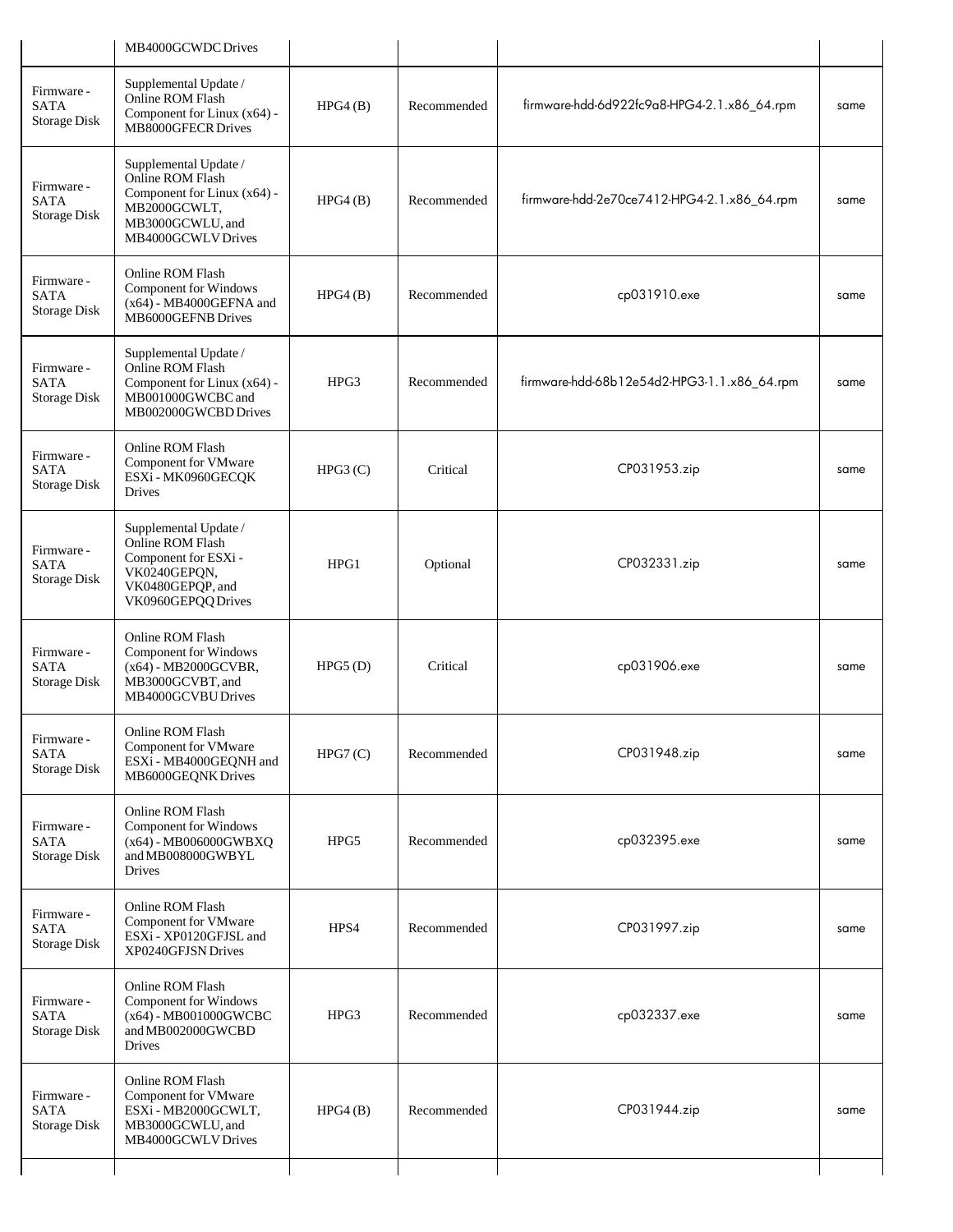| Firmware -<br><b>SATA</b><br>Storage Disk | Online ROM Flash<br><b>Component for Windows</b><br>$(x64)$ - MB4000GEQNH and<br>MB6000GEQNK Drives                                                                                                  | HPG7(D) | Recommended | cp031911.exe                                              | same   |
|-------------------------------------------|------------------------------------------------------------------------------------------------------------------------------------------------------------------------------------------------------|---------|-------------|-----------------------------------------------------------|--------|
| Firmware -<br><b>SATA</b><br>Storage Disk | Supplemental Update /<br>Online ROM Flash<br>Component for Linux (x64) -<br>MB0500GCEHF,<br>MB1000GCEHH, and<br>MB2000GCEHK Drives                                                                   | HPGD(E) | Critical    | firmware-hdd-b583d96f94-HPGD-5.1.x86_64.rpm               | same   |
| Firmware -<br><b>SATA</b><br>Storage Disk | Online ROM Flash<br>Component for Windows<br>(x64) - XP0032GEFEN,<br>XP0032GDZME,<br>XP0064GEFEP, and<br>XP0064GDZMF Drives                                                                          | HPS8    | Recommended | cp031996.exe                                              | same   |
| Firmware -<br>Storage<br>Controller       | Online ROM Flash<br>Component for VMware<br>ESXi - HPE Express Bay<br><b>Enablement Switch Card</b>                                                                                                  | 1.73(C) | Optional    | CP031368.zip                                              | same   |
| Firmware -<br>Storage<br>Controller       | Online ROM Flash<br>Component for VMware<br>ESXi - HPE Apollo 45xx<br>Gen9 Backplane Expander<br>Firmware                                                                                            | 1.50    | Optional    | CP029636.zip                                              | same   |
| Firmware -<br>Storage<br>Controller       | HP D6000 6Gb SAS Disk<br>Enclosure ROM Flash<br>Component for Windows<br>(x64)                                                                                                                       | 2.98    | Critical    | cp029908.exe                                              | same   |
| Firmware -<br>Storage<br>Controller       | Online ROM Flash<br>Component for Windows<br>$(x64)$ - HPE Apollo 4200<br>Gen9 Backplane Expander<br>Firmware                                                                                        | 1.26(B) | Optional    | cp031610.exe                                              | same   |
| Firmware -<br>Storage<br>Controller       | Supplemental Update /<br>Online ROM Flash<br>Component for Linux (x64)<br>- HPE Express Bay<br><b>Enablement Switch Card</b>                                                                         | 1.73(D) | Optional    | firmware-smartarray-94189dca85-1.73-<br>4.1.x86_64.rpm    | same   |
| Firmware -<br>Storage<br>Controller       | Online ROM Flash<br>Component for Linux (x64)<br>- HP Apollo 2000 System                                                                                                                             | 1.00    | Recommended | hp-firmware-smartarray-3bf7ece88e-1.00-<br>1.1.x86_64.rpm | same   |
| Firmware -<br>Storage<br>Controller       | Online ROM Flash<br>Component for VMware<br>ESXi - HPE Apollo 4200<br>Gen9 Backplane Expander<br>Firmware                                                                                            | 1.26(B) | Optional    | CP031315.zip                                              | same   |
| Firmware -<br>Storage<br>Controller       | Online ROM Flash<br>Component for Windows<br>(x64) - Smart Array H240ar,<br>H240nr, H240, H241,<br>H244br, P240nr, P244br,<br>P246br, P440ar, P440, P441,<br>P542D, P741m, P840,<br>P840ar, and P841 | 5.52(B) | Recommended | cp032905.exe                                              | update |
| Firmware -<br>Storage<br>Controller       | HP D2600/D2700 6Gb SAS<br>Disk Enclosure ROM Flash<br>Component for Linux (x64)                                                                                                                      | 0150(B) | Recommended | hp-firmware-d2600-d2700-0150-2.1.x86_64.rpm               | same   |
|                                           | Online ROM Flash<br>Component for Windows                                                                                                                                                            |         |             |                                                           |        |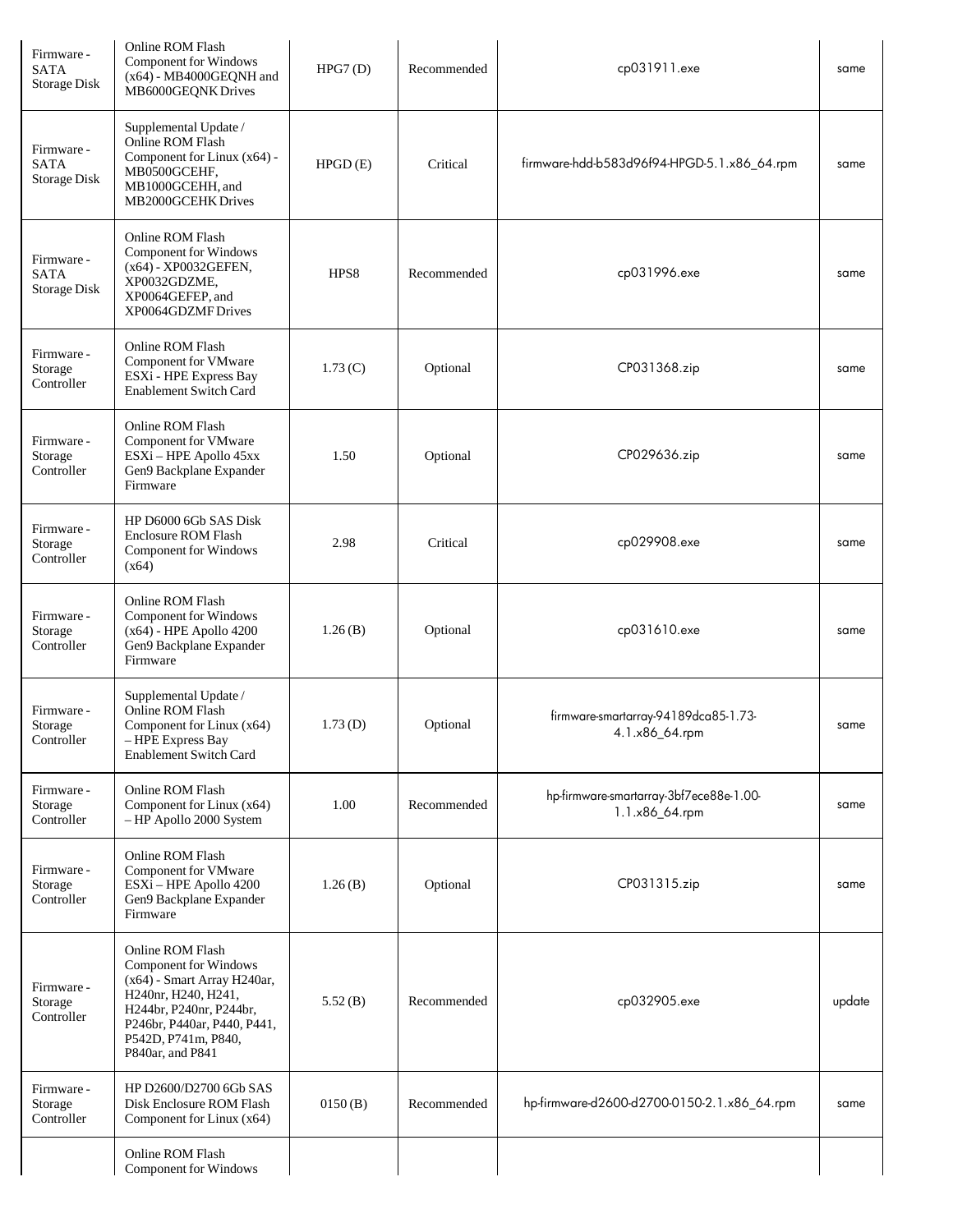| Firmware -<br>Storage<br>Controller | $(x64)$ - HPE 12Gb/s SAS<br><b>Expander Firmware for HPE</b><br>Smart Array Controllers and<br><b>HPE HBA Controllers</b>                                                                          | 3.14           | Optional    | cp031018.exe                                              | same |  |
|-------------------------------------|----------------------------------------------------------------------------------------------------------------------------------------------------------------------------------------------------|----------------|-------------|-----------------------------------------------------------|------|--|
| Firmware -<br>Storage<br>Controller | Online ROM Flash<br>Component for VMware<br>ESXi - Smart Array<br>D2220sb Storage Blade                                                                                                            | 8.00(B)        | Optional    | CP031324.zip                                              | same |  |
| Firmware -<br>Storage<br>Controller | Supplemental Update /<br>Online ROM Flash<br>Component for Linux (x64)<br>- HPE Apollo 45xx Gen9<br>Backplane Expander<br>Firmware                                                                 | 1.50           | Optional    | hp-firmware-smartarray-7bdfcd246b-1.50-<br>1.1.x86_64.rpm | same |  |
| Firmware -<br>Storage<br>Controller | Online ROM Flash<br>Component for VMware<br>ESXi - Smart Array H240ar,<br>H240nr, H240, H241,<br>H244br, P240nr, P244br,<br>P246br, P440ar, P440, P441,<br>P542D, P741m, P840,<br>P840ar, and P841 | 5.52           | Recommended | CP032228.zip                                              | same |  |
| Firmware -<br>Storage<br>Controller | HP<br>D3600/D3700/D3610/D3710<br>12Gb SAS Disk Enclosure<br>ROM Flash Component for<br>Linux $(x64)$                                                                                               | 3.64           | Recommended | firmware-d3000-3.64-1.1.x86_64.rpm                        | same |  |
| Firmware -<br>Storage<br>Controller | Online ROM Flash<br><b>Component for Windows</b><br>$(x64)$ - HPE Express Bay<br><b>Enablement Switch Card</b>                                                                                     | 1.73(D)        | Optional    | cp032259.exe                                              | same |  |
| Firmware -<br>Storage<br>Controller | Online ROM Flash<br>Component for Windows<br>$(x64)$ - HPE Host Bus<br>Adapters H221                                                                                                               | 15.10.10.00(A) | Optional    | cp032389.exe                                              | same |  |
| Firmware -<br>Storage<br>Controller | Online ROM Flash<br>Component for Linux (x64)<br>- HPE Apollo 4200 Gen9<br>Backplane Expander<br>Firmware                                                                                          | 1.26(B)        | Optional    | firmware-smartarray-f18fdefd0b-1.26-2.1.x86_64.rpm        | same |  |
| Firmware -<br>Storage<br>Controller | HP D2600/D2700 6Gb SAS<br>Disk Enclosure ROM Flash<br><b>Component for Windows</b><br>(x64)                                                                                                        | 0150(B)        | Recommended | cp028806.exe                                              | same |  |
| Firmware -<br>Storage<br>Controller | HP D6000 6Gb SAS Disk<br><b>Enclosure ROM Flash</b><br>Component for VMware<br>(essi)                                                                                                              | 2.98           | Critical    | CP029051.zip                                              | same |  |
| Firmware -<br>Storage<br>Controller | HP D6000 6Gb SAS Disk<br><b>Enclosure ROM Flash</b><br>Component for Linux (x64)                                                                                                                   | 2.98           | Critical    | hp-firmware-smartarray-d6000-2.98-1.1.x86_64.rpm          | same |  |
| Firmware -<br>Storage<br>Controller | Online ROM Flash<br>Component for VMware<br>ESXi - HP Apollo 2000<br>System                                                                                                                        | 1.00           | Recommended | CP026926.zip                                              | same |  |
| Firmware -<br>Storage<br>Controller | Online ROM Flash<br>Component for Linux - HPE<br>Host Bus Adapters H221                                                                                                                            | 15.10.10.00(A) | Optional    | firmware-43d7eff89e-15.10.10.00-1.1.i386.rpm              | same |  |
|                                     |                                                                                                                                                                                                    |                |             |                                                           |      |  |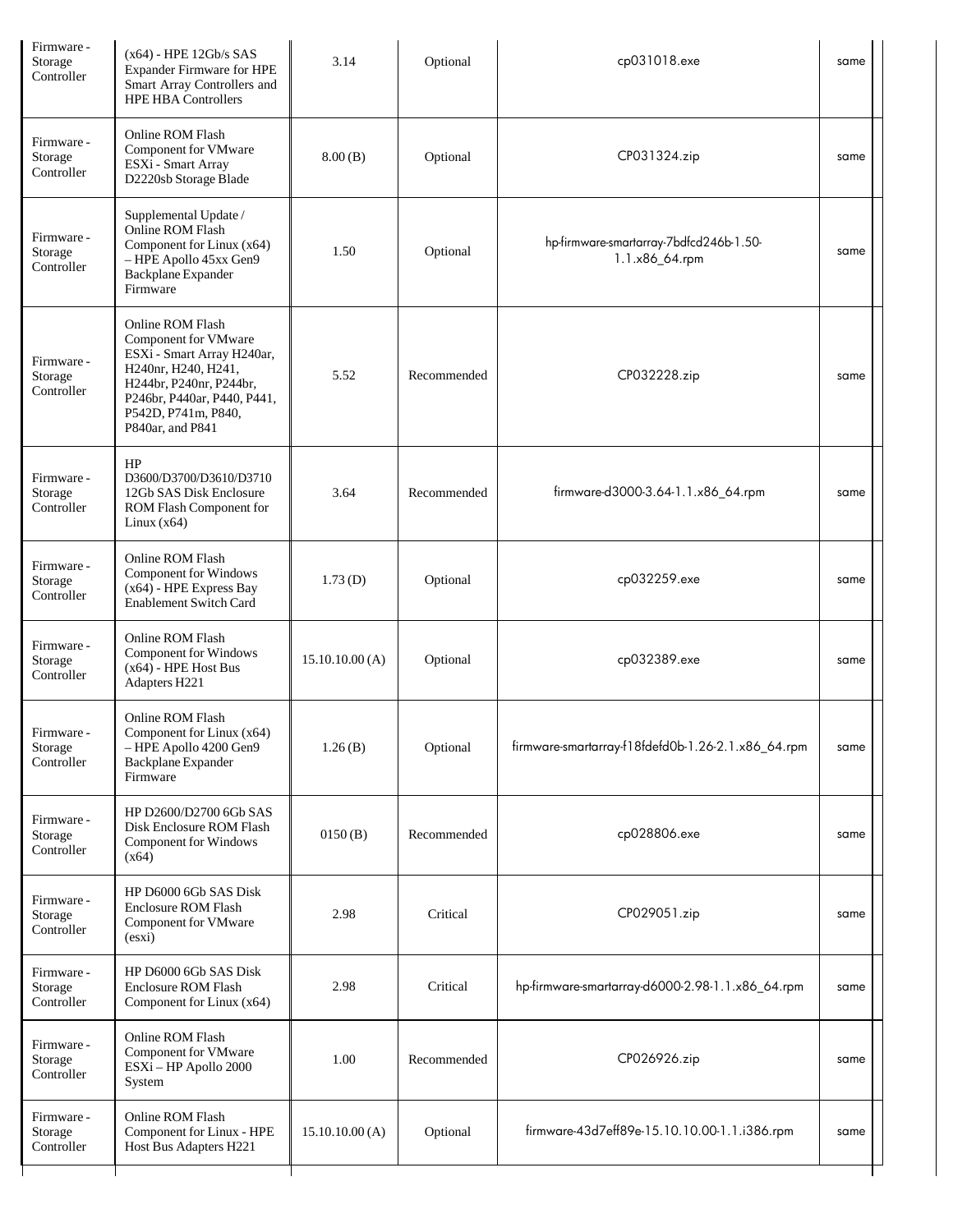| Firmware -<br>Storage<br>Controller | Supplemental Update /<br>Online ROM Flash<br>Component for Linux (x64) -<br>HPE Smart Array P408i-p,<br>P408e-p, P408i-a, P408i-c,<br>E208i-p, E208e-p, E208i-c,<br>E208i-a, P408e-m, P204i-c,<br>P204i-b, P816i-a and<br>P416ie-m SR Gen10 | 1.04     | Recommended | firmware-smartarray-f7c07bdbbd-1.04-1.1.x86_64.rpm     | same |
|-------------------------------------|---------------------------------------------------------------------------------------------------------------------------------------------------------------------------------------------------------------------------------------------|----------|-------------|--------------------------------------------------------|------|
| Firmware -<br>Storage<br>Controller | Online ROM Flash<br>Component for Windows<br>(x64) - HPE Smart Array<br>P408i-p, P408e-p, P408i-a,<br>P408i-c, E208i-p, E208e-p,<br>E208i-c, E208i-a, P408e-m,<br>P204i-c, P204i-b, P816i-a<br>and P416ie-m SR Gen10                        | 1.04     | Recommended | cp030982.exe                                           | same |
| Firmware -<br>Storage<br>Controller | Online ROM Flash<br>Component for Windows<br>$(x64)$ - HPE Apollo 2000<br>System                                                                                                                                                            | 1.00(B)  | Recommended | cp030764.exe                                           | same |
| Firmware -<br>Storage<br>Controller | Supplemental Update /<br>Online ROM Flash<br>Component for Linux (x64) -<br>Smart Array D2220sb<br>Storage Blade                                                                                                                            | 8.00(B)  | Optional    | firmware-smartarray-46a4d957a7-8.00-<br>2.1.x86_64.rpm | same |
| Firmware -<br>Storage<br>Controller | HPE D6020 12Gb SAS Disk<br>Enclosure ROM Flash<br>Component for Linux (x64)                                                                                                                                                                 | 2.09(A)  | Recommended | firmware-d6020-2.09-1.1.x86_64.rpm                     | same |
| Firmware -<br>Storage<br>Controller | Online ROM Flash<br>component for VMware<br>ESXi - HP Dual 8GB<br>microSD USB                                                                                                                                                               | 1.3.2.19 | Recommended | CP027112.zip                                           | same |
| Firmware -<br>Storage<br>Controller | HPE D6020 12Gb SAS Disk<br>Enclosure ROM Flash<br>Component for Windows<br>(x64)                                                                                                                                                            | 2.09(A)  | Recommended | cp031379.exe                                           | same |
| Firmware -<br>Storage<br>Controller | HP<br>D3600/D3700/D3610/D3710<br>12Gb SAS Disk Enclosure<br>ROM Flash Component for<br>VMware (esxi)                                                                                                                                        | 3.64     | Recommended | CP032252.zip                                           | same |
| Firmware -<br>Storage<br>Controller | Supplemental Update /<br>Online ROM Flash<br>Component for Linux (x64)<br>- HPE 12Gb/s SAS<br>Expander Firmware for HPE<br>Smart Array Controllers and<br><b>HPE HBA Controllers</b>                                                        | 3.14     | Optional    | firmware-smartarray-2de15b6882-3.14-<br>1.1.x86_64.rpm | same |
| Firmware -<br>Storage<br>Controller | <b>HPE</b><br>D3600/D3700/D3610/D3710<br>12Gb SAS Disk Enclosure<br>ROM Flash Component for<br>Windows $(x64)$                                                                                                                              | 3.64     | Recommended | cp032250.exe                                           | same |
| Firmware -<br>Storage<br>Controller | Online ROM Flash<br><b>Component for Windows</b><br>$(x64)$ - HPE Apollo $45xx$<br>Gen9 Backplane Expander<br>Firmware                                                                                                                      | 1.50(B)  | Optional    | cp030738.exe                                           | same |
|                                     | Supplemental Update /<br>Online ROM Flash                                                                                                                                                                                                   |          |             |                                                        |      |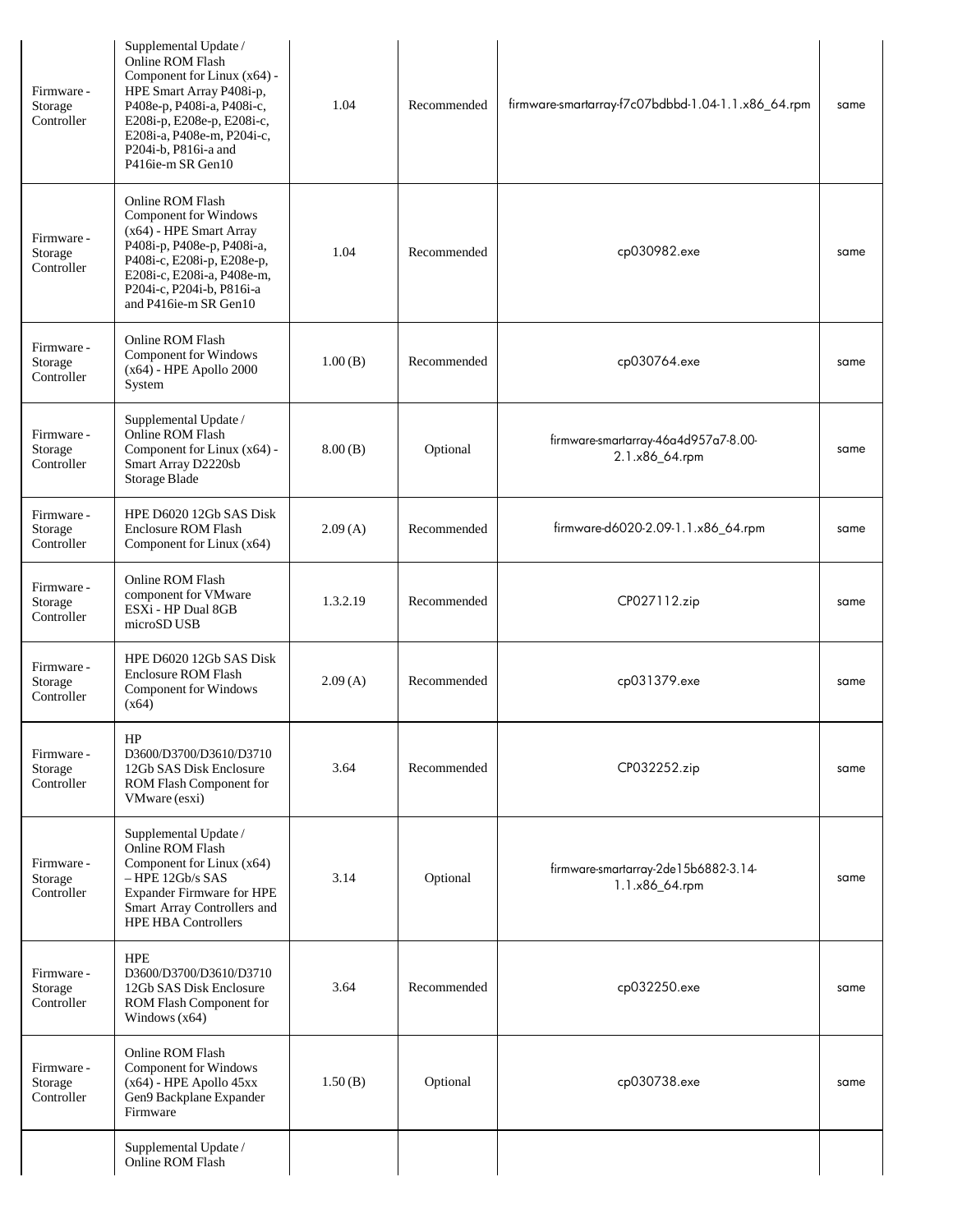| Firmware -<br>Storage<br>Controller | Component for Linux $(x64)$ -<br>Smart Array H240ar,<br>H240nr, H240, H241,<br>H244br, P240nr, P244br,<br>P246br, P440ar, P440, P441,<br>P542D, P741m, P840,<br>P840ar, and P841 | 5.52     | Recommended | firmware-smartarray-ea3138d8e8-5.52-<br>1.1.x86_64.rpm | same |
|-------------------------------------|----------------------------------------------------------------------------------------------------------------------------------------------------------------------------------|----------|-------------|--------------------------------------------------------|------|
| Firmware -<br>Storage<br>Controller | Online ROM Flash<br><b>Component for Windows</b><br>$(x64)$ - Smart Array<br>D2220sb Storage Blade                                                                               | 8.00(B)  | Recommended | cp032263.exe                                           | same |
| Firmware -<br>Storage<br>Controller | Online ROM Flash<br>Component for VMware<br>ESXi - HPE 12Gb/s SAS<br><b>Expander Firmware for HPE</b><br>Smart Array Controllers and<br><b>HPE HBA Controllers</b>               | 3.14     | Optional    | CP031016.zip                                           | same |
| Firmware -<br>Power<br>Management   | Online ROM Flash for Linux<br>- Advanced Power Capping<br>Microcontroller Firmware<br>for HPE Gen9 Servers                                                                       | 1.0.9(F) | Optional    | hp-firmware-powerpic-gen9-1.0.9-6.1.i386.rpm           | same |
| Firmware -<br>Power<br>Management   | Online ROM Flash for Linux<br>- Power Management<br>Controller                                                                                                                   | 4.1(E)   | Recommended | hp-firmware-powerpic-dl580-4.1-5.i386.rpm              | same |
| Firmware -<br>Power<br>Management   | Online ROM Flash for<br>Windows - Power<br>Management Controller (HP<br>ProLiant DL580 Gen8<br>Servers)                                                                          | 4.1(B)   | Recommended | cp022555.exe                                           | same |
| Firmware -<br>Power<br>Management   | Online ROM Flash for<br>Windows x64 - Advanced<br>Power Capping<br>Microcontroller Firmware<br>for HPE Gen10 Servers                                                             | 1.0.2    | Recommended | cp030818.exe                                           | same |
| Firmware -<br>Power<br>Management   | Online ROM Flash for Linux<br>- Advanced Power Capping<br>Microcontroller Firmware<br>for HPE Gen10 Servers                                                                      | 1.0.2    | Optional    | firmware-powerpic-gen10-1.0.2-1.1.x86_64.rpm           | same |
| Firmware -<br>Power<br>Management   | Online ROM Flash for<br>Windows x64 - Advanced<br>Power Capping<br>Microcontroller Firmware<br>for HPE Gen9 Servers                                                              | 1.0.9(F) | Optional    | cp031162.exe                                           | same |
| Firmware -<br>Power<br>Management   | Online ROM Flash for<br>VMware ESXi - Power<br>Management Controller                                                                                                             | 4.1(E)   | Recommended | CP026094.zip                                           | same |
| Firmware -<br>Power<br>Management   | Online ROM Flash for<br>VMware ESXi - Advanced<br>Power Capping<br>Microcontroller Firmware<br>for HPE Gen9 Servers                                                              | 1.0.9(F) | Optional    | CP031168.zip                                           | same |
| Firmware -<br>Network               | Online Firmware Upgrade<br>Utility (Windows x64) for<br>HPE Mellanox Ethernet only<br>adapters                                                                                   | 1.0.0.5  | Recommended | cp030123.exe                                           | same |
| Firmware -<br><b>Network</b>        | HPE QLogic NX2 Online<br>Firmware Upgrade Utility<br>for Windows Server x64<br>Editions                                                                                          | 5.1.0.4  | Optional    | cp029398.exe                                           | same |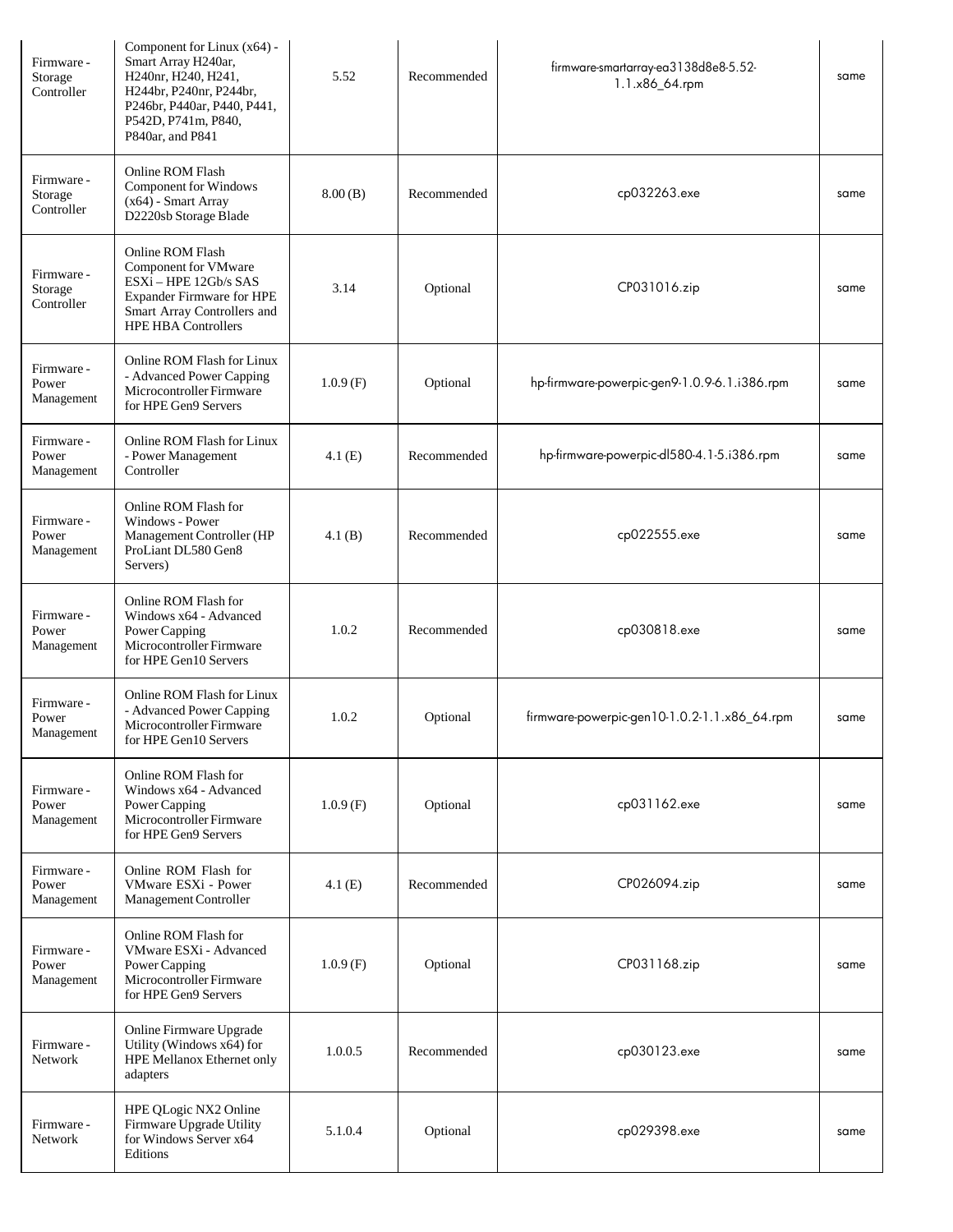| Firmware -<br>Network | <b>HPE Intel Online Firmware</b><br><b>Upgrade Utility for</b><br>Windows Server x64<br>Editions                                                                                 | 5.1.0.4    | Optional    | cp031334.exe                                          | update |
|-----------------------|----------------------------------------------------------------------------------------------------------------------------------------------------------------------------------|------------|-------------|-------------------------------------------------------|--------|
| Firmware -<br>Network | HPE QLogic FastLinQ<br>Online Firmware Upgrade<br>Utility for Windows Server<br>x64 Editions                                                                                     | 5.1.0.4    | Optional    | cp031139.exe                                          | same   |
| Firmware -<br>Network | Online Firmware Upgrade<br>Utility (ESXi 6.5) for HPE<br>Mellanox Ethernet only<br>adapters                                                                                      | 1.0.0      | Recommended | CP031802.zip                                          | same   |
| Firmware -<br>Network | Online Firmware Upgrade<br>Utility (ESXi 6.0) for HPE<br>Mellanox VPI (Ethernet and<br>Infiniband mode)<br>ConnectX4 devices on<br>VMware ESXi 6.0                               | 1.0.1      | Recommended | CP030284.zip                                          | same   |
| Firmware -<br>Network | Online Firmware Upgrade<br>Utility (Linux x86_64) for<br><b>HPE Mellanox VPI</b><br>(Ethernet and Infiniband)<br>mode) devices on Linux<br>x86_64 platform                       | 1.0.5      | Recommended | firmware-hca-mellanox-vpi-eth-ib-1.0.5-1.1.x86_64.rpm | same   |
| Firmware -<br>Network | HPE Firmware Flash for<br><b>Emulex Converged Network</b><br>Adapters - Linux (x64)                                                                                              | 2017.06.01 | Recommended | firmware-cna-emulex-2017.06.01-1.41.x86_64.rpm        | same   |
| Firmware -<br>Network | Online Firmware Upgrade<br>Utility (Windows x64) for<br>HPE Mellanox ConnectX4<br>VPI (Ethernet and Infiniband<br>mode) on Windows x86_64<br>platform                            | 1.0.0.1    | Recommended | cp030286.exe                                          | same   |
| Firmware -<br>Network | HPE QLogic FastLinQ<br>Online Firmware Upgrade<br>Utility for VMware                                                                                                             | 4.3.26     | Optional    | CP031021.zip                                          | same   |
| Firmware -<br>Network | Online Firmware Upgrade<br>Utility (Linux x86_64) for<br>HPE Apollo A10 InfiniBand<br>EDR (100Gb) 2-port<br>Adapter (HPE Part number:<br>843400-B21) on Linux<br>x86_64 platform | 1.0.0(A)   | Recommended | firmware-nic-mellanox-nic-1.0.0-2.1.x86_64.rpm        | same   |
| Firmware -<br>Network | HPE QLogic NX2 Online<br>Firmware Upgrade Utility<br>for Linux x86_64                                                                                                            | 2.19.22    | Optional    | firmware-nic-qlogic-nx2-2.19.22-1.1.x86_64.rpm        | same   |
| Firmware -<br>Network | <b>HPE Intel Online Firmware</b><br><b>Upgrade Utility for VMware</b>                                                                                                            | 3.4.18     | Optional    | CP031020.zip                                          | same   |
| Firmware -<br>Network | Online Firmware Upgrade<br>Utility (ESXi 6.5) for HPE<br>Mellanox VPI (Ethernet and<br>Infiniband mode) devices on<br>VMware ESXi 6.5                                            | 1.0.0      | Recommended | CP031449.zip                                          | same   |
| Firmware -<br>Network | HPE Firmware Flash for<br><b>Emulex Converged Network</b><br>Adapters for VMware<br>vSphere 6.5                                                                                  | 2017.06.01 | Recommended | CP030964.zip                                          | same   |
|                       | Online Firmware Upgrade                                                                                                                                                          |            |             |                                                       |        |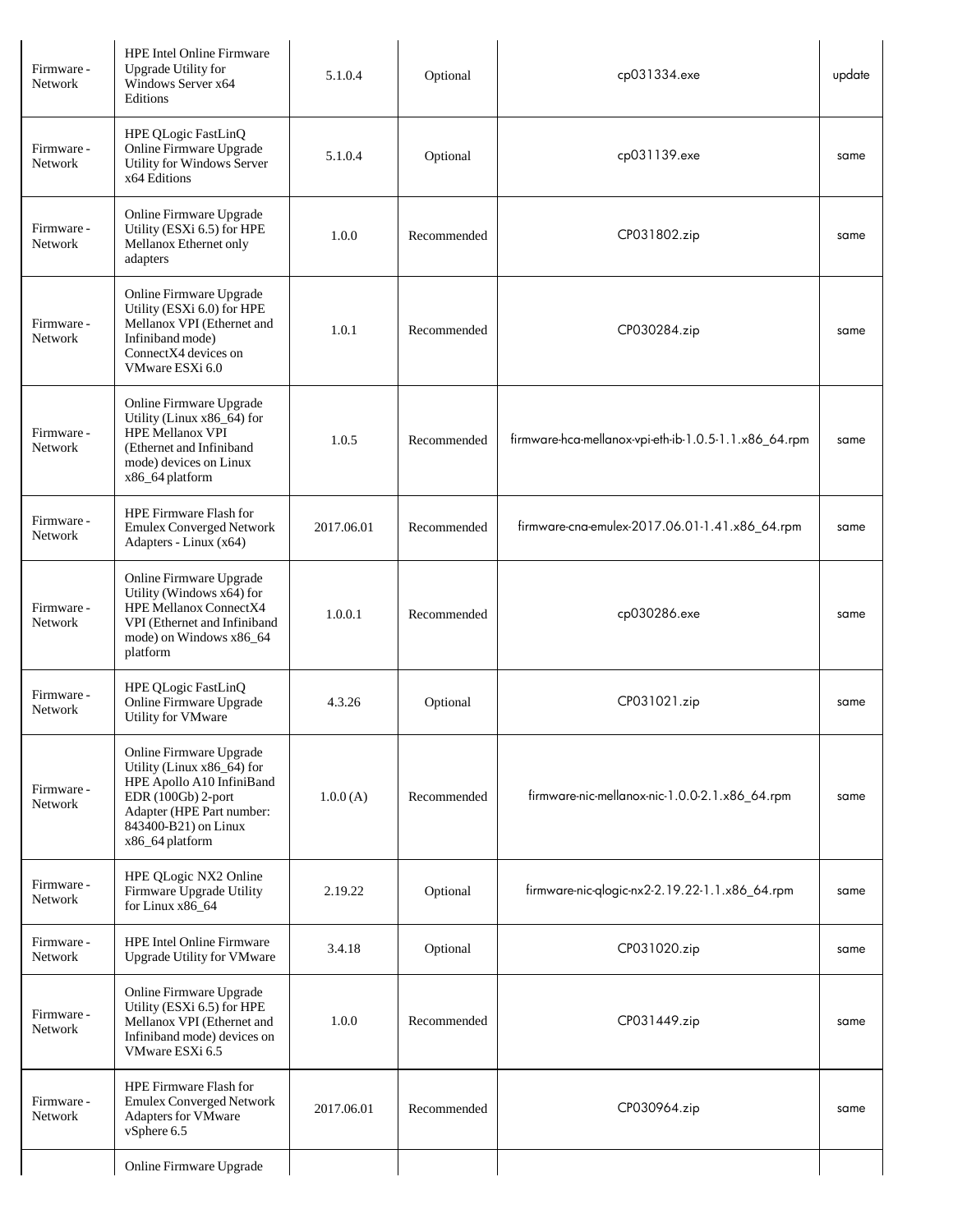| Firmware -<br>Network | Utility (Linux x86_64) for<br>HPE Mellanox Ethernet only<br>adapters                                                                                                                                                                                                                        | 1.0.5(A)   | Recommended | firmware-nic-mellanox-ethernet-only-1.0.5-<br>2.1.x86_64.rpm   | same   |
|-----------------------|---------------------------------------------------------------------------------------------------------------------------------------------------------------------------------------------------------------------------------------------------------------------------------------------|------------|-------------|----------------------------------------------------------------|--------|
| Firmware -<br>Network | HPE QLogic FastLinQ<br>Online Firmware Upgrade<br>Utility for Linux x86_64                                                                                                                                                                                                                  | 1.1.29     | Optional    | firmware-nic-qlogic-flq-1.1.29-1.1.x86_64.rpm                  | same   |
| Firmware -<br>Network | <b>HPE QLogic</b><br>NC382i/NC532x Online<br>Firmware Upgrade Utility<br>for Linux x86_64                                                                                                                                                                                                   | 2.18.1     | Optional    | hp-firmware-nic-qlogic-57xx-2.18.1-1.1.x86_64.rpm              | same   |
| Firmware -<br>Network | <b>HPE</b> Intel Online Firmware<br>Upgrade Utility for Linux<br>x86_64                                                                                                                                                                                                                     | 1.12.18    | Optional    | firmware-nic-intel-1.12.18-1.1.x86_64.rpm                      | same   |
| Firmware -<br>Network | HPE Broadcom NX1 Online<br>Firmware Upgrade Utility<br>for VMware                                                                                                                                                                                                                           | 1.17.15    | Optional    | CP031019.zip                                                   | same   |
| Firmware -<br>Network | HPE Firmware Flash for<br><b>Emulex Converged Network</b><br>Adapters - Windows (x64)                                                                                                                                                                                                       | 2017.06.01 | Recommended | cp030955.exe                                                   | same   |
| Firmware -<br>Network | HPE Broadcom NX1 Online<br>Firmware Upgrade Utility<br>for Linux x86_64                                                                                                                                                                                                                     | 2.18.15    | Optional    | firmware-nic-broadcom-2.18.15-1.1.x86_64.rpm                   | same   |
| Firmware -<br>Network | HPE Broadcom NX1 Online<br>Firmware Upgrade Utility<br>for Windows Server x64<br>Editions                                                                                                                                                                                                   | 5.1.0.4    | Optional    | cp031332.exe                                                   | update |
| Firmware -<br>Network | HPE Broadcom NetXtreme-<br>E Online Firmware Upgrade<br>Utility for Linux x86_64                                                                                                                                                                                                            | 1.0.22     | Optional    | firmware-nic-bcm-nxe-1.0.22-1.1.x86_64.rpm                     | same   |
| Firmware -<br>Network | Online Firmware Upgrade<br>Utility (ESXi 6.0) for HPE<br>Mellanox Ethernet only<br>adapters                                                                                                                                                                                                 | 1.0.5      | Recommended | CP030122.zip                                                   | same   |
| Firmware -<br>Network | Online Firmware Upgrade<br>Utility (Linux x86_64) for<br>HPE Infiniband FDR 2P<br>545 QSFP Adapter (HP Part<br>#702211-B21), HPE<br>Infiniband FDR 2P 545FLR-<br>QSFP Adapter (HP Part #<br>702212-B21) and HPE<br>Infiniband FDR 2P 545M<br>Adapter (HP Part #702213-<br>B <sub>21</sub> ) | 1.0.6      | Recommended | firmware-hca-mellanox-infiniband-only-1.0.6-<br>1.1.x86_64.rpm | same   |
| Firmware -<br>Network | <b>HPE Firmware Flash for</b><br><b>Emulex Converged Network</b><br><b>Adapters for VMware</b><br>vSphere 6.0                                                                                                                                                                               | 2017.06.01 | Recommended | CP030963.zip                                                   | same   |
| Firmware -<br>Network | Online Firmware Upgrade<br>Utility (Windows x64) for<br><b>HPE Mellanox VPI</b><br>(Ethernet and Infiniband<br>mode) devices on Windows<br>x86_64 platform                                                                                                                                  | 1.0.0.5    | Recommended | cp030128.exe                                                   | same   |
| Firmware -<br>Network | Online Firmware Upgrade<br>Utility (Linux x86_64) for<br><b>HPE Mellanox VPI</b><br>(Ethernet and Infiniband                                                                                                                                                                                | 1.0.1      | Recommended | firmware-hca-mellanox-vpi-connectx4-1.0.1-<br>1.1.x86_64.rpm   | same   |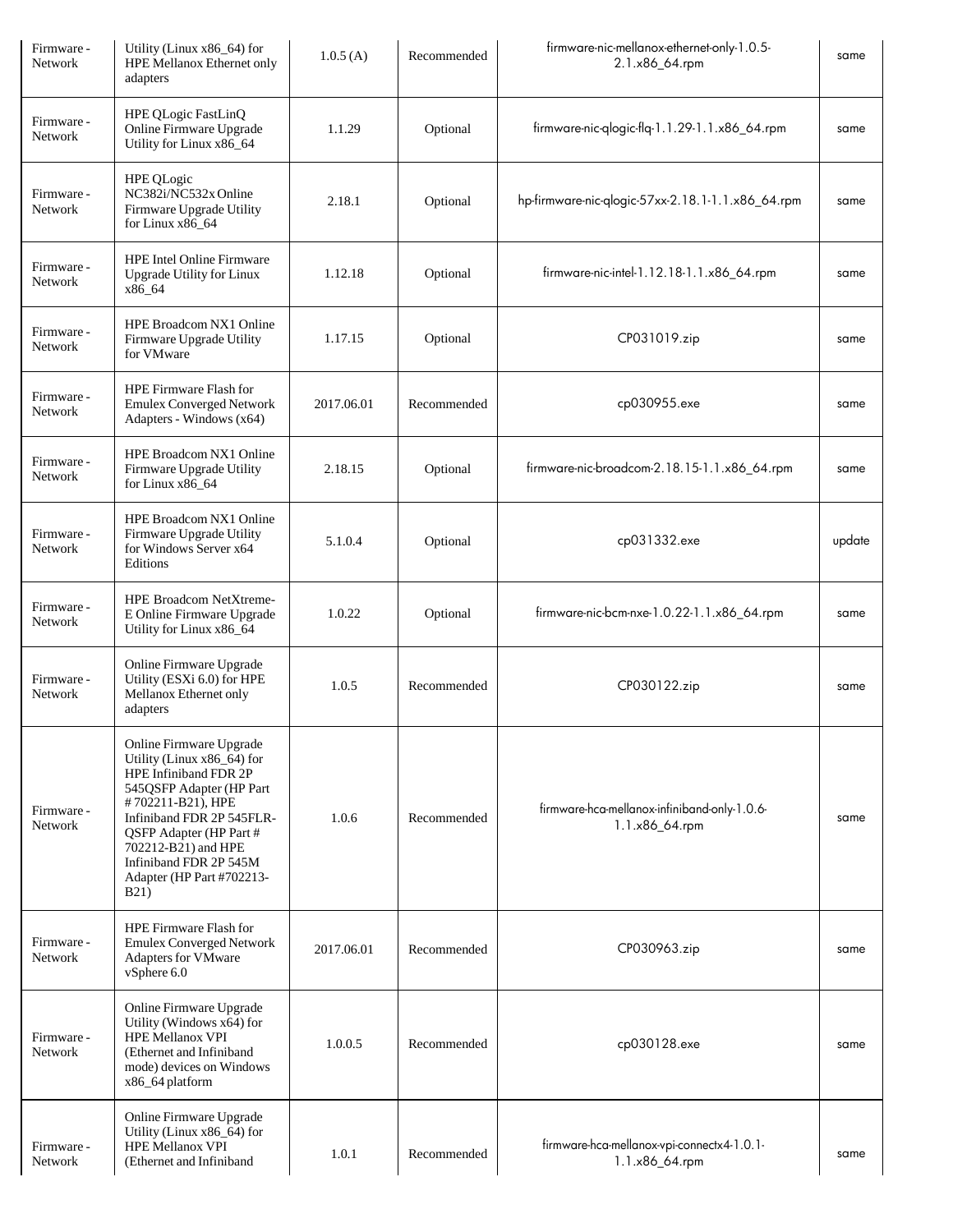|                                       | mode) ConnectX4 devices<br>on Linux x86_64 platform                                                                                                   |            |             |                                                             |      |
|---------------------------------------|-------------------------------------------------------------------------------------------------------------------------------------------------------|------------|-------------|-------------------------------------------------------------|------|
| Firmware -<br>Network                 | <b>HPE QLogic</b><br>NC382i/NC532x Online<br>Firmware Upgrade Utility<br>for Windows Server x64<br>Editions                                           | 4.1.0.25   | Optional    | cp028813.exe                                                | same |
| Firmware -<br>Network                 | Online Firmware Upgrade<br>Utility (ESXi 6.5) for HPE<br>Mellanox VPI (Ethernet and<br>Infiniband mode)<br>ConnectX4 devices on<br>VMware ESXi 6.5    | 1.0.0      | Recommended | CP031434.zip                                                | same |
| Firmware -<br><b>Network</b>          | HPE QLogic<br>NC382i/NC532x Online<br>Firmware Upgrade Utility<br>for VMware                                                                          | 1.15.1     | Optional    | CP028840.zip                                                | same |
| Firmware -<br><b>Network</b>          | HPE Broadcom NetXtreme-<br>E Online Firmware Upgrade<br>Utility for Windows Server<br>x64 Editions                                                    | 5.1.0.4    | Optional    | cp031239.exe                                                | same |
| Firmware -<br>Network                 | HPE QLogic NX2 Online<br>Firmware Upgrade Utility<br>for VMware                                                                                       | 1.18.22    | Optional    | CP031022.zip                                                | same |
| Firmware -<br>Network                 | Online Firmware Upgrade<br>Utility (ESXi 6.0) for HPE<br>Mellanox VPI (Ethernet and<br>Infiniband mode) devices on<br>VMware ESXi 6.0                 | 1.0.5      | Recommended | CP030127.zip                                                | same |
| Firmware                              | Virtual Connect SE 16Gb<br>FC Module for Synergy                                                                                                      | 1.05.24    |             | hp-firmware-icmvc16gbfc-1.05.24-1.1.i586.rpm                | same |
| Firmware                              | Online Flash Component for<br>VMware - NVMe Backplane<br>PIC Firmware                                                                                 | 8.4(B)     | Optional    | CP031381.zip                                                | same |
| Firmware                              | Online Flash Component for<br>Windows x64 - NVMe<br>Backplane PIC Firmware                                                                            | 8.4(B)     | Optional    | cp032381.exe                                                | same |
| Firmware                              | Synergy 10Gb Pass-Thru<br>Module                                                                                                                      | 1.08       | Recommended | hp-firmware-icmpt-1.08-1.1.i586.rpm                         | same |
| Firmware                              | Synergy 10/20 Gb<br><b>Interconnect Link Module</b>                                                                                                   | 1.08       | Recommended | hp-firmware-icmlm-1.08-1.1.i586.rpm                         | same |
| Firmware                              | Online Flash Component for<br>Linux - NVMe Backplane<br><b>PIC</b> Firmware                                                                           | 8.4(B)     | Optional    | firmware-nvmebackplane-8.4-2.1.i386.rpm                     | same |
| Firmware -<br>Blade<br>Infrastructure | HPE BladeSystem c-Class<br>Virtual Connect Firmware,<br>Ethernet plus 8Gb 20-port<br>and 8/16Gb 24-port FC<br><b>Edition Component for</b><br>Windows | 4.60       | Recommended | cp031272.exe                                                | same |
| Firmware -<br>Blade<br>Infrastructure | Smart Component for HPE<br>Synergy D3940 Storage<br>Module firmware                                                                                   | 2.07(B)    | Optional    | firmware-synergy-d3940-storage-module-2.07-<br>2.1.i586.rpm | same |
| Firmware -<br>Blade                   | <b>HPE Virtual Connect SE</b><br>40Gb F8 Module for                                                                                                   | 1.1.0.1010 | Recommended | hp-firmware-icmvc40gbf8-1.1.0.1010-1.1.i586.rpm             | same |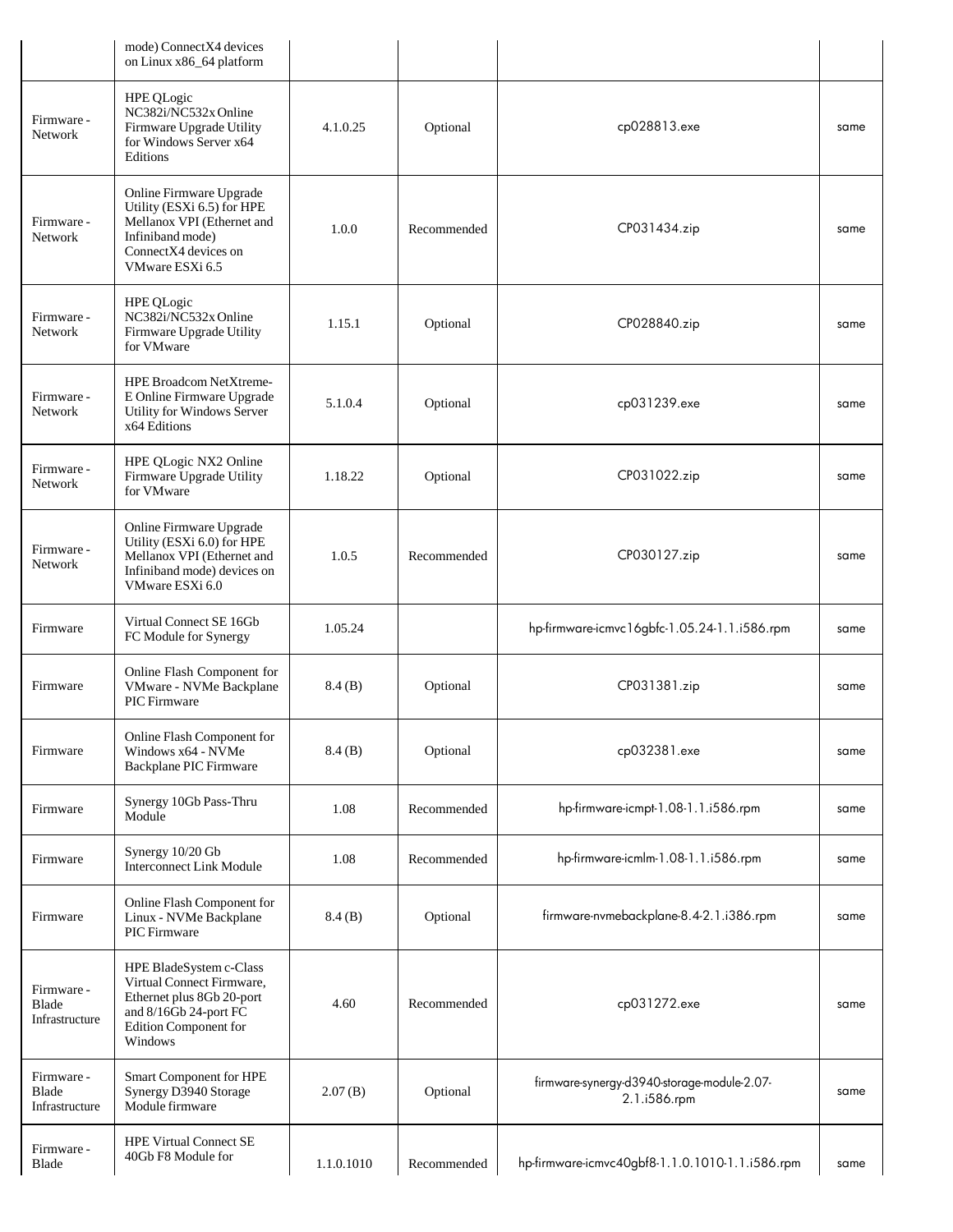| Infrastructure                                | Synergy Firmware install<br>package                                                                                                                 |            |             |                                                                  |      |
|-----------------------------------------------|-----------------------------------------------------------------------------------------------------------------------------------------------------|------------|-------------|------------------------------------------------------------------|------|
| Firmware -<br>Blade<br>Infrastructure         | Smart Component for HPE<br>Synergy 12Gb SAS<br><b>Connection Module</b><br>Firmware                                                                 | 1.1.5.0    | Optional    | firmware-synergy-12gb-connection-module-1.1.5.0-<br>1.1.i586.rpm | same |
| Firmware -<br>Blade<br>Infrastructure         | Online HPE BladeSystem c-<br><b>Class Onboard</b><br><b>Administrator Firmware</b><br>Component for Windows                                         | 4.70       | Optional    | cp030712.exe                                                     | same |
| Firmware -<br>Blade<br>Infrastructure         | Smart Component for HPE<br>Synergy Frame Link Module<br>Firmware                                                                                    | 2.00.00    | Recommended | firmware-em-2.00.00-1.1.i586.rpm                                 | same |
| Firmware -<br>Blade<br>Infrastructure         | HPE BladeSystem c-Class<br>Virtual Connect Firmware,<br>Ethernet plus 8Gb 20-port<br>and 8/16Gb 24-port FC<br><b>Edition Component for</b><br>Linux | 4.60       | Recommended | firmware-vceth-4.60-1.1.i386.rpm                                 | same |
| Firmware -<br>Blade<br>Infrastructure         | Online HPE BladeSystem c-<br>Class Onboard<br>Administrator Firmware<br>Component for Linux                                                         | 4.70       | Optional    | firmware-oa-4.70-1.1.x86_64.rpm                                  | same |
| Firmware -<br><b>Storage Fibre</b><br>Channel | <b>HPE Firmware Online Flash</b><br>for Emulex Fibre Channel<br>Host Bus Adapters -<br>Windows 2012/2012<br>R2/2016 x64                             | 2017.06.01 | Recommended | cp030966.exe                                                     | same |
| Firmware -<br><b>Storage Fibre</b><br>Channel | HPE Firmware Flash for<br>QLogic Fibre Channel Host<br><b>Bus Adapters for VMware</b><br>vSphere 6.5                                                | 2017.06.01 | Recommended | CP031231.zip                                                     | same |
| Firmware -<br><b>Storage Fibre</b><br>Channel | HPE Firmware Flash for<br>QLogic Fibre Channel Host<br><b>Bus Adapters for VMware</b><br>vSphere 6.0                                                | 2017.06.01 | Recommended | CP031230.zip                                                     | same |
| Firmware -<br><b>Storage Fibre</b><br>Channel | <b>HPE Firmware Flash for</b><br>QLogic Fibre Channel Host<br><b>Bus Adapters - Linux</b><br>$(x86_64)$                                             | 2017.06.01 | Recommended | firmware-fc-qlogic-2017.06.01-1.54.x86_64.rpm                    | same |
| Firmware -<br><b>Storage Fibre</b><br>Channel | HPE Firmware Flash for<br><b>Emulex Fibre Channel Host</b><br><b>Bus Adapters for VMware</b><br>vSphere 6.5                                         | 2017.06.01 | Recommended | CP030965.zip                                                     | same |
| Firmware -<br><b>Storage Fibre</b><br>Channel | HPE Firmware Online Flash<br>for QLogic Fibre Channel<br>Host Bus Adapters -<br>Windows<br>2012/2012R2/2016(x64)                                    | 2017.06.01 | Recommended | cp031085.exe                                                     | same |
| Firmware -<br><b>Storage Fibre</b><br>Channel | HPE Firmware Flash for<br><b>Emulex Fibre Channel Host</b><br>Bus for VMware vSphere<br>6.0                                                         | 2017.06.01 | Recommended | CP030962.zip                                                     | same |
| Firmware -<br><b>Storage Fibre</b><br>Channel | <b>HPE Firmware Flash for</b><br><b>Emulex Fibre Channel Host</b><br>Bus Adapters - Linux (x64)                                                     | 2017.06.01 | Recommended | firmware-fc-emulex-2017.06.01-1.80.x86_64.rpm                    | same |
|                                               | Online Flash Component for                                                                                                                          |            |             |                                                                  |      |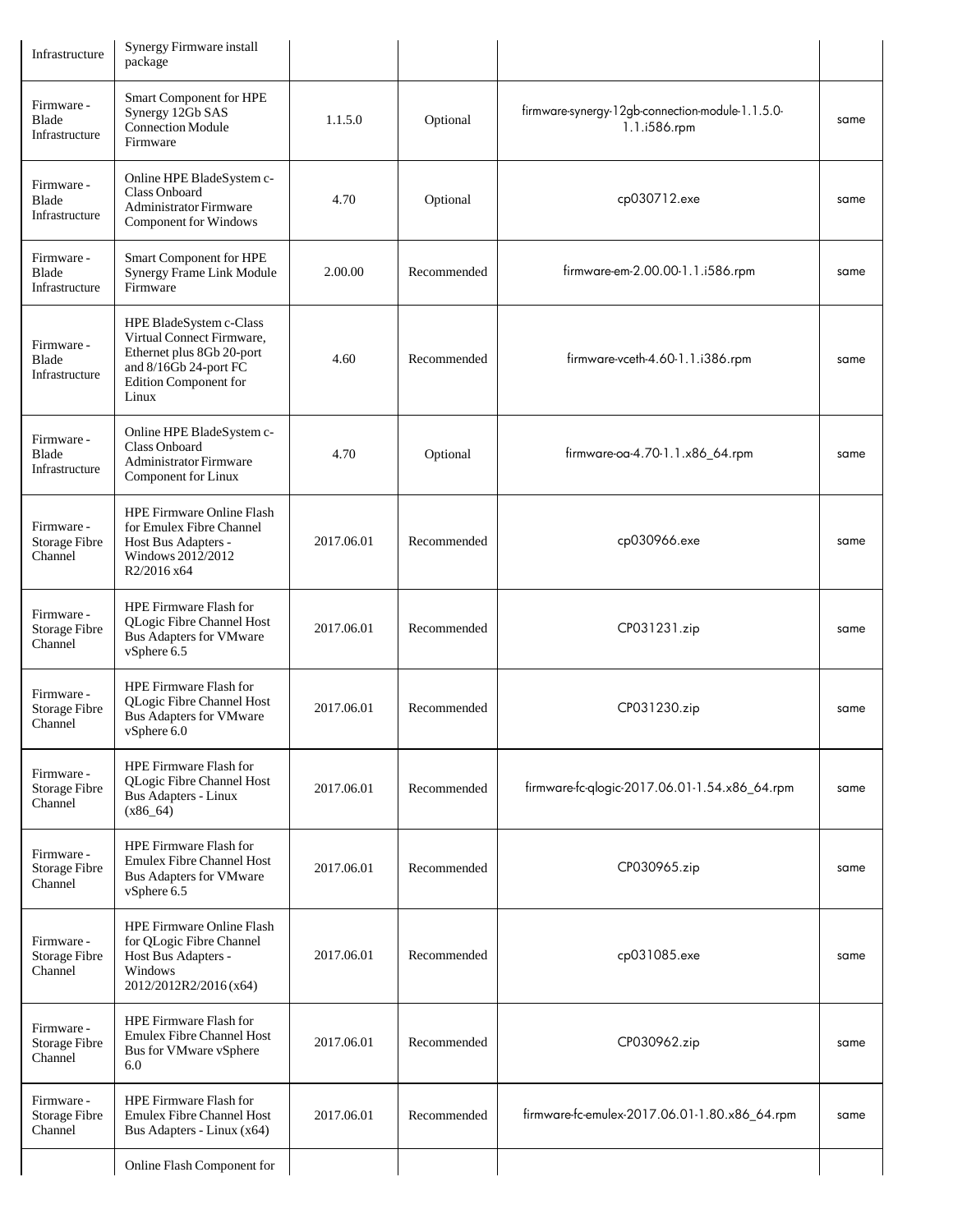| Firmware -<br>System                   | Windows $x64 - Gen10$<br>NVMe Backplane PIC<br>Firmware                                                     | 1.18         | Optional | cp032600.exe                                     | same |
|----------------------------------------|-------------------------------------------------------------------------------------------------------------|--------------|----------|--------------------------------------------------|------|
| Firmware -<br>System                   | Online Flash Component for<br>Linux - Gen10 NVMe<br>Backplane PIC Firmware                                  | 1.18         | Optional | firmware-nvmebackplane-gen10-1.18-1.1.x86_64.rpm | same |
| Firmware -<br>Lights-Out<br>Management | Online ROM Flash<br>Component for Linux - HPE<br>Integrated Lights-Out 5                                    | 1.10         | Optional | firmware-ilo5-1.10-1.1.x86_64.rpm                | same |
| Firmware -<br>Lights-Out<br>Management | Online ROM Flash<br>Component for VMware<br>ESXi - HPE Integrated<br>Lights-Out 4                           | 2.50         | Optional | CP027910.zip                                     | same |
| Firmware -<br>Lights-Out<br>Management | Online ROM Flash<br>Component for Linux - HPE<br>Integrated Lights-Out 4                                    | 2.50         | Optional | hp-firmware-ilo4-2.50-1.1.i386.rpm               | same |
| Firmware -<br>Lights-Out<br>Management | Online ROM Flash<br>Component for Windows<br>x64 - HPE Integrated Lights-<br>Out 5                          | 1.10         | Optional | cp030615.exe                                     | same |
| Firmware -<br>Lights-Out<br>Management | Online ROM Flash<br>Component for Windows<br>x64 - HPE Integrated Lights-<br>Out 4                          | 2.50         | Optional | cp027912.exe                                     | same |
| Firmware -<br>Storage Tape             | <b>HPE StoreEver Tape</b><br>Firmware for Microsoft<br>Windows                                              | 4.2.0.0      | Optional | cp031432.exe                                     | same |
| Software -<br>System<br>Management     | <b>HPE ProLiant Agentless</b><br>Management Service for Red<br>Hat Enterprise Linux 7<br>Server             | 2.6.1        | Optional | hp-ams-2.6.1-2457.6.rhel7.x86_64.rpm             | same |
| Software -<br>System<br>Management     | <b>HPE Smart Storage</b><br>Administrator (HPE SSA)<br>for Linux 64-bit                                     | $3.10 - 3.0$ | Optional | ssa-3.10-3.0.x86_64.rpm                          | same |
| Software -<br>System<br>Management     | HPE SNMP Agents for<br>SUSE LINUX Enterprise<br>Server 12                                                   | 10.6.0       | Optional | hp-snmp-agents-10.60-2936.33.sles12.x86_64.rpm   | same |
| Software -<br>System<br>Management     | HPE System Health<br>Application and Command<br>Line Utilities for Red Hat<br>Enterprise Linux 7 Server     | 10.6.0       | Optional | hp-health-10.60-1833.32.rhel7.x86_64.rpm         | same |
| Software -<br>System<br>Management     | <b>HPE ProLiant Agentless</b><br>Management Service for<br>HPE Apollo, ProLiant and<br>Synergy Gen9 servers | 10.70.0.0    | Optional | cp031290.exe                                     | same |
| Software -<br>System<br>Management     | <b>HPE ProLiant Agentless</b><br>Management Service for<br><b>SUSE LINUX Enterprise</b><br>Server 12        | 2.6.1        | Optional | hp-ams-2.6.1-2457.5.sles12.x86_64.rpm            | same |
| Software -<br>System<br>Management     | HPE SNMP Agents for Red<br>Hat Enterprise Linux 7<br>Server                                                 | 10.6.0       | Optional | hp-snmp-agents-10.60-2936.31.rhel7.x86_64.rpm    | same |
| Software -<br>System<br>Management     | <b>HPE ProLiant Agentless</b><br>Management Service for<br>Windows X64                                      | 10.60.0.0(B) | Optional | cp031439.exe                                     | same |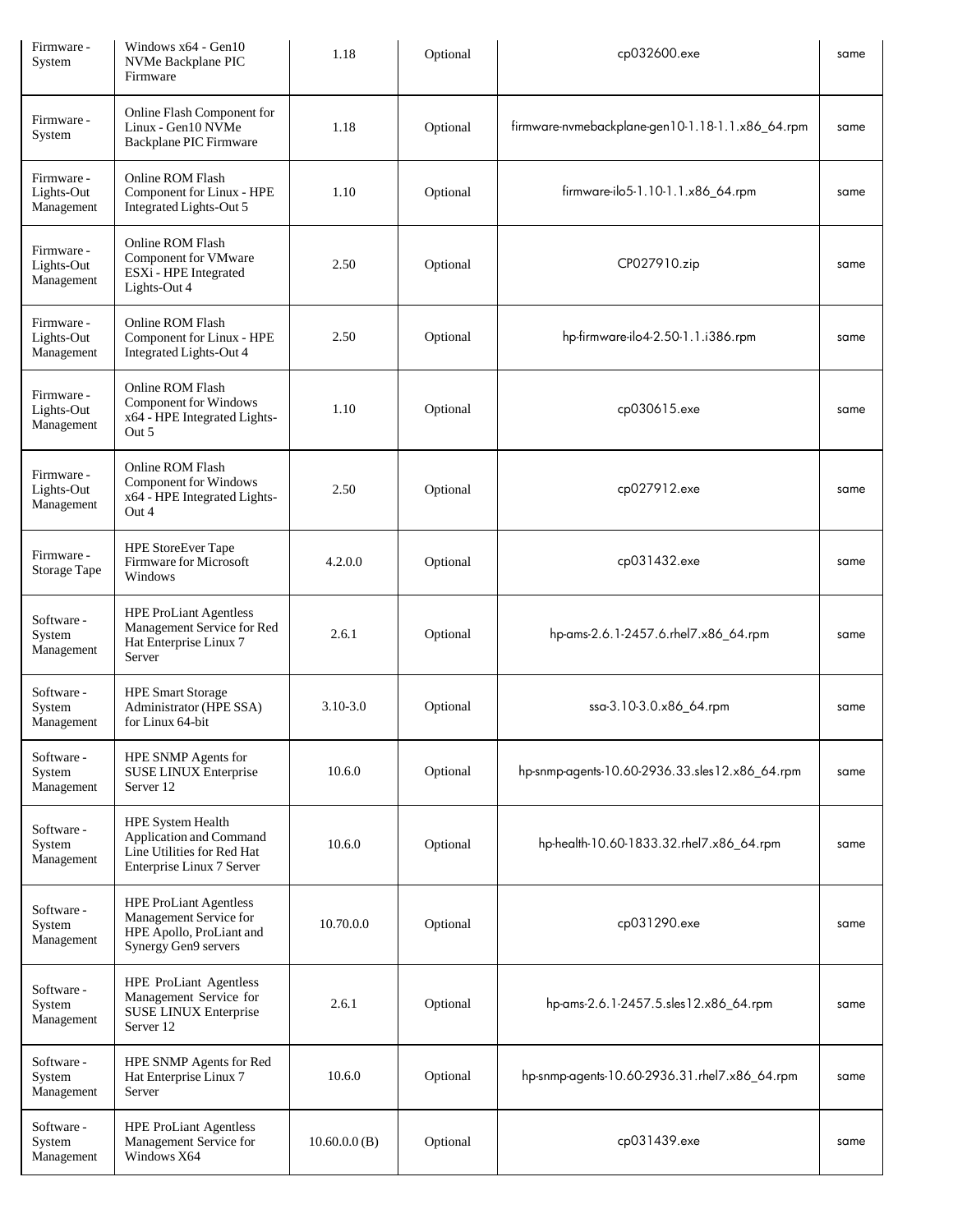| Software -<br>System<br>Management | NVMe Drive Eject NMI Fix<br>for Intel Xeon Processor<br>Scalable Family for<br>Windows                          | 1.1.0.0             | Optional    | cp031375.exe                                   | same |
|------------------------------------|-----------------------------------------------------------------------------------------------------------------|---------------------|-------------|------------------------------------------------|------|
| Software -<br>System<br>Management | HPE SNMP Agents for<br>SUSE LINUX Enterprise<br>Server 11 (AMD64/EM64T)                                         | 10.6.0              | Optional    | hp-snmp-agents-10.60-2936.32.sles11.x86_64.rpm | same |
| Software -<br>System<br>Management | <b>HPE ProLiant Agentless</b><br>Management Service for<br><b>SUSE Linux Enterprise</b><br>Server <sub>12</sub> | 1.0.0               | Optional    | amsd-1.0.0-2459.112.sles12.x86_64.rpm          | same |
| Software -<br>System<br>Management | <b>Integrated Management Log</b><br>Viewer for Windows Server<br>x64 Editions                                   | 7.8.0.0             | Optional    | cp029435.exe                                   | same |
| Software -<br>System<br>Management | <b>HPE ProLiant Agentless</b><br>Management Service for<br>SUSE LINUX Enterprise<br>Server 11 (AMD64/EM64T)     | 2.6.1               | Optional    | hp-ams-2.6.1-2457.5.sles11.x86_64.rpm          | same |
| Software -<br>System<br>Management | <b>HPE Insight Management</b><br>Agents for Windows Server<br>x64 Editions                                      | 10.70.0.0           | Optional    | cp031262.exe                                   | same |
| Software -<br>System<br>Management | <b>Agentless Management</b><br>Service for HPE Apollo,<br>ProLiant, and Synergy<br>Gen10 Servers                | 1.1.0.0             | Optional    | cp030689.exe                                   | same |
| Software -<br>System<br>Management | <b>HPE Smart Storage</b><br>Administrator Diagnostic<br>Utility (HPE SSADU) CLI<br>for Windows 64-bit           | 3.10.3.0            | Optional    | cp031014.exe                                   | same |
| Software -<br>System<br>Management | <b>HPE Insight Management</b><br><b>WBEM</b> Providers for<br>Windows Server x64<br>Editions                    | 10.65.0.0           | Optional    | cp031895.exe                                   | same |
| Software -<br>System<br>Management | <b>Insight Diagnostics Online</b><br>Edition for Windows x64<br>Editions                                        | 10.60.2116.0<br>(A) | Recommended | cp031590.exe                                   | same |
| Software -<br>System<br>Management | <b>HPE System Management</b><br>Homepage for Linux<br>(AMD64/EM64T)                                             | $7.6.1 - 9$         | Recommended | hpsmh-7.6.1-9.x86_64.rpm                       | same |
| Software -<br>System<br>Management | <b>HPE Smart Storage</b><br>Administrator (HPE SSA)<br>for Windows 64-bit                                       | 3.10.3.0            | Optional    | cp031012.exe                                   | same |
| Software -<br>System<br>Management | <b>HPE System Management</b><br>Homepage Templates for<br>Linux                                                 | 10.6.0              | Optional    | hp-smh-templates-10.6.0-1479.39.noarch.rpm     | same |
| Software -<br>System<br>Management | <b>Insight Diagnostics Online</b><br>Edition for Linux (x86-64)                                                 | 10.60.2109(A)       | Recommended | hpdiags-10.60.2109-2176.linux.x86_64.rpm       | same |
| Software -<br>System<br>Management | <b>HPE Smart Storage</b><br>Administrator Diagnostic<br>Utility (HPE SSADU) CLI<br>for Linux 64-bit             | $3.10 - 3.0$        | Optional    | ssaducli-3.10-3.0.x86_64.rpm                   | same |
| Software -<br>System<br>Management | <b>HPE Smart Storage</b><br>Administrator (HPE SSA)<br>CLI for Linux 64-bit                                     | $3.10 - 3.0$        | Optional    | ssacli-3.10-3.0.x86_64.rpm                     | same |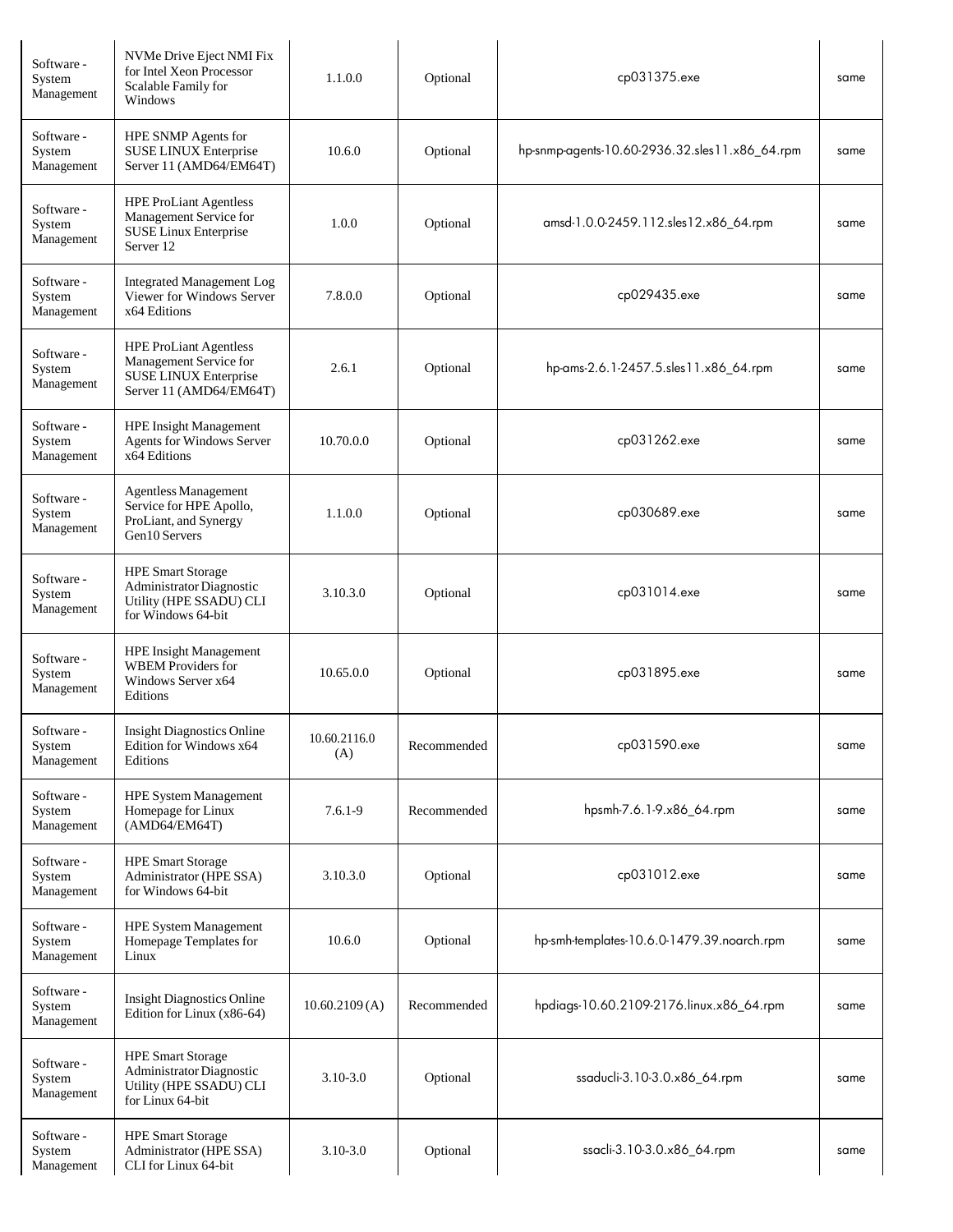| Software -<br>System<br>Management            | HPE System Health<br>Application and Command<br>Line Utilities for SUSE<br>LINUX Enterprise Server 12                         | 10.6.0     | Optional    | hp-health-10.60-1833.31.sles12.x86_64.rpm     | same   |
|-----------------------------------------------|-------------------------------------------------------------------------------------------------------------------------------|------------|-------------|-----------------------------------------------|--------|
| Software -<br>System<br>Management            | <b>HPE ProLiant Agentless</b><br>Management Service for<br>SUSE Linux Enterprise<br>Server 11                                 | 1.0.0      | Optional    | amsd-1.0.0-2459.127.sles11.x86_64.rpm         | same   |
| Software -<br>System<br>Management            | <b>HPE System Health</b><br>Application and Command<br>Line Utilities for SUSE<br>LINUX Enterprise Server 11<br>(AMD64/EM64T) | 10.6.0     | Optional    | hp-health-10.60-1833.36.sles11.x86_64.rpm     | same   |
| Software -<br>System<br>Management            | <b>HPE ProLiant Agentless</b><br>Management Service for Red<br>Hat Enterprise Linux 7<br>Server                               | 1.0.0      | Optional    | amsd-1.0.0-2459.108.rhel7.x86_64.rpm          | same   |
| Software -<br>System<br>Management            | HPE SNMP Agents for Red<br>Hat Enterprise Linux 6<br>(AMD64/EM64T)                                                            | 10.6.0     | Optional    | hp-snmp-agents-10.60-2936.35.rhel6.x86_64.rpm | same   |
| Software -<br>System<br>Management            | <b>HPE Smart Storage</b><br>Administrator (HPE SSA)<br>CLI for Windows 64-bit                                                 | 3.10.3.0   | Optional    | cp031013.exe                                  | update |
| Software -<br>System<br>Management            | <b>HPE ProLiant Agentless</b><br>Management Service for Red<br>Hat Enterprise Linux 6<br>Server                               | 1.0.0      | Optional    | amsd-1.0.0-2459.126.rhel6.x86_64.rpm          | same   |
| Software -<br>System<br>Management            | HPE System Health<br>Application and Command<br>Line Utilities for Red Hat<br>Enterprise Linux 6<br>(AMD64/EM64T)             | 10.6.0     | Optional    | hp-health-10.60-1833.33.rhel6.x86_64.rpm      | same   |
| Software -<br>System<br>Management            | <b>HPE System Management</b><br>Homepage for Windows x64                                                                      | 7.6.1.9    | Recommended | cp031476.exe                                  | same   |
| Software -<br>System<br>Management            | NVMe Drive Eject NMI Fix<br>for Intel Xeon v3 and Xeon<br>v4 Processors for Windows<br>Server 2012 R2 and Server<br>2016      | 1.0.5.0(B) | Optional    | cp030432.exe                                  | same   |
| Software -<br>System<br>Management            | <b>HPE ProLiant Agentless</b><br>Management Service for Red<br>Hat Enterprise Linux 6<br>(AMD64/EM64T)                        | 2.6.1      | Optional    | hp-ams-2.6.1-2457.5.rhel6.x86_64.rpm          | same   |
| Software -<br><b>Storage Fibre</b><br>Channel | QLogic Fibre Channel driver<br>component for VMware<br>vSphere 6.0                                                            | 2017.06.01 | Recommended | cp031131.zip                                  | same   |
| Software -<br><b>Storage Fibre</b><br>Channel | Emulex Fibre Channel driver<br>component for VMware<br>vSphere 6.5                                                            | 2017.06.01 | Recommended | cp030936.zip                                  | same   |
| Software -<br><b>Storage Fibre</b><br>Channel | Emulex(BRCM) Fibre<br><b>Channel Over Ethernet</b><br>driver component for<br>VMware vSphere 6.0                              | 2017.06.01 | Recommended | cp030938.zip                                  | same   |
| Software -<br><b>Storage Fibre</b>            | Emulex Fibre Channel driver<br>component for VMware                                                                           | 2017.06.01 | Recommended | cp030935.zip                                  | same   |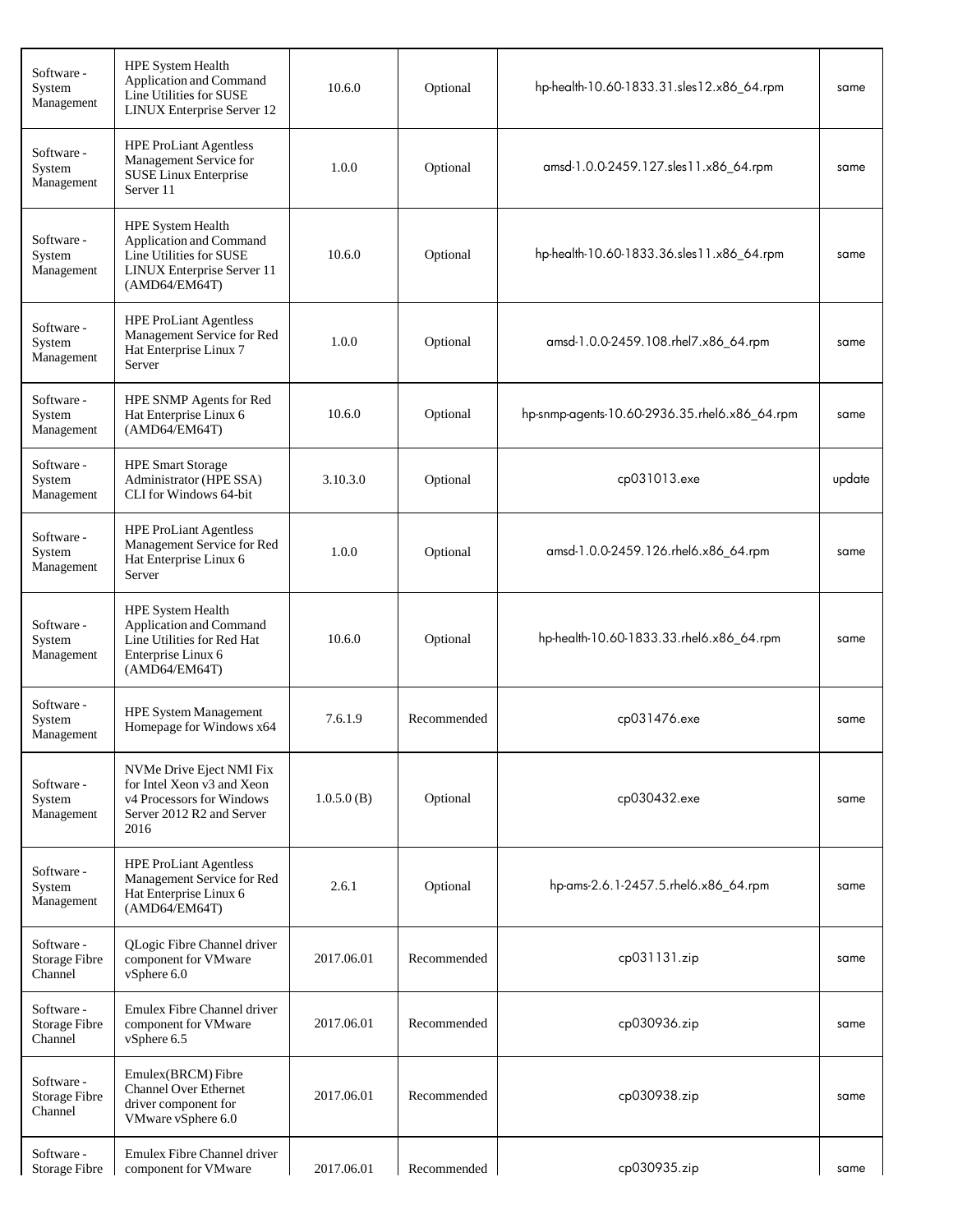| Channel                                                     | vSphere 6.0                                                                                                                        |               |             |                                                                                                                                                      |        |
|-------------------------------------------------------------|------------------------------------------------------------------------------------------------------------------------------------|---------------|-------------|------------------------------------------------------------------------------------------------------------------------------------------------------|--------|
| Software -<br>Storage Fibre<br>Channel                      | Emulex(BRCM) Fibre<br>Channel over Ethernet driver<br>component for VMware<br>vSphere 6.5                                          | 2017.06.01    | Recommended | cp030937.zip                                                                                                                                         | update |
| Software -<br><b>Storage Fibre</b><br>Channel               | QLogic Fibre Channel driver<br>component for VMware<br>vSphere 6.5                                                                 | 2017.06.01    | Recommended | cp031130.zip                                                                                                                                         | same   |
| Software -<br>Network                                       | Intel Active Health System<br>Agent for HPE ProLiant<br>Network Adapters for Linux<br>x86_64                                       | 1.1.83.0-1    | Optional    | hp-ocsbbd-1.1.83.0-1.x86_64.rpm                                                                                                                      | same   |
| Software -<br>Network                                       | HPE Intel esx-provider for<br><b>VMware</b>                                                                                        | 2017.07.07    | Optional    | cp031667.zip                                                                                                                                         | update |
| Software -<br>Network                                       | <b>Broadcom Active Health</b><br>System Agent for HPE<br><b>ProLiant Network Adapters</b><br>for Linux x86_64                      | $1.0.20 - 1$  | Optional    | hp-tg3sd-1.0.20-1.x86_64.rpm                                                                                                                         | same   |
| Software -<br>Network                                       | <b>HPE ProLiant Converged</b><br>Network Utility for<br>Windows Server x64<br>Editions                                             | 5.2.3.1       | Optional    | cp030269.exe                                                                                                                                         | same   |
| Software -<br><b>Storage Fibre</b><br>Channel<br><b>HBA</b> | Fibreutils for HPE Storage<br><b>Fibre Channel Host Bus</b><br>Adapters for Linux (x86_64)                                         | $3.3 - 5$     | Optional    | fibreutils-3.3-5.x86_64.rpm                                                                                                                          | same   |
| Software -<br>Storage Fibre<br>Channel<br><b>HBA</b>        | HPE Fibre Channel Over<br>Ethernet Enablement Kit for<br>SUSE Linux Enterprise<br>Server 12- Emulex (BRCM)                         | 11.2.1224.0   | Recommended | HP-CNA-FC-Broadcom-Enablement-Kit-11.2.1224.0-<br>1.sles12sp1.x86_64.rpm<br>HP-CNA-FC-Broadcom-Enablement-Kit-11.2.1224.0-<br>1.sles12sp2.x86_64.rpm | same   |
| Software -<br><b>Storage Fibre</b><br>Channel<br>HBA        | <b>HPE Fibre Channel</b><br>Enablement Kit for Red Hat<br>Enterprise Linux 6 Server -<br>Emulex                                    | 11.2.254.6    | Recommended | HP-CNA-FC-Emulex-Enablement-Kit-11.2.254.6-<br>1.rhel6.x86_64.rpm                                                                                    | same   |
| Software -<br><b>Storage Fibre</b><br>Channel<br><b>HBA</b> | <b>HPE Emulex Smart SAN</b><br>Enablement Kit for<br>Windows 64 bit operating<br>systems                                           | $1.0.0.1$ (e) | Optional    | cp031443.exe                                                                                                                                         | same   |
| Software -<br><b>Storage Fibre</b><br>Channel<br>HBA        | <b>HPE QLogic Smart SAN</b><br>enablement kit for Linux                                                                            | $3.3 - 3$     | Optional    | hpe-qlogic-smartsan-enablement-kit-3.3-3.x86_64.rpm                                                                                                  | same   |
| Software -<br>Storage Fibre<br>Channel<br><b>HBA</b>        | <b>HPE OLogic Smart SAN</b><br>Enablement Kit for<br>Windows 64 bit operating<br>systems                                           | $1.0.0.1$ (d) | Optional    | cp031440.exe                                                                                                                                         | same   |
| Software -<br>Storage Fibre<br>Channel<br><b>HBA</b>        | <b>HPE Fibre Channel</b><br>Enablement Kit for Red Hat<br>Enterprise Linux 7 Server -<br>Emulex                                    | 11.2.254.6    | Recommended | HP-CNA-FC-Emulex-Enablement-Kit-11.2.254.6-<br>1.rhel7.x86_64.rpm                                                                                    | same   |
| Software -<br>Storage Fibre<br>Channel<br><b>HBA</b>        | <b>HPE Fibre Channel Over</b><br>Ethernet Enablement Kit for<br>SUSE Linux Enterprise<br>Server 11 (AMD64/EM64T)<br>- Emulex(BRCM) | 11.2.1224.0   | Recommended | HP-CNA-FC-Broadcom-Enablement-Kit-11.2.1224.0-<br>1.sles11sp3.x86_64.rpm<br>HP-CNA-FC-Broadcom-Enablement-Kit-11.2.1224.0-<br>1.sles11sp4.x86_64.rpm | same   |